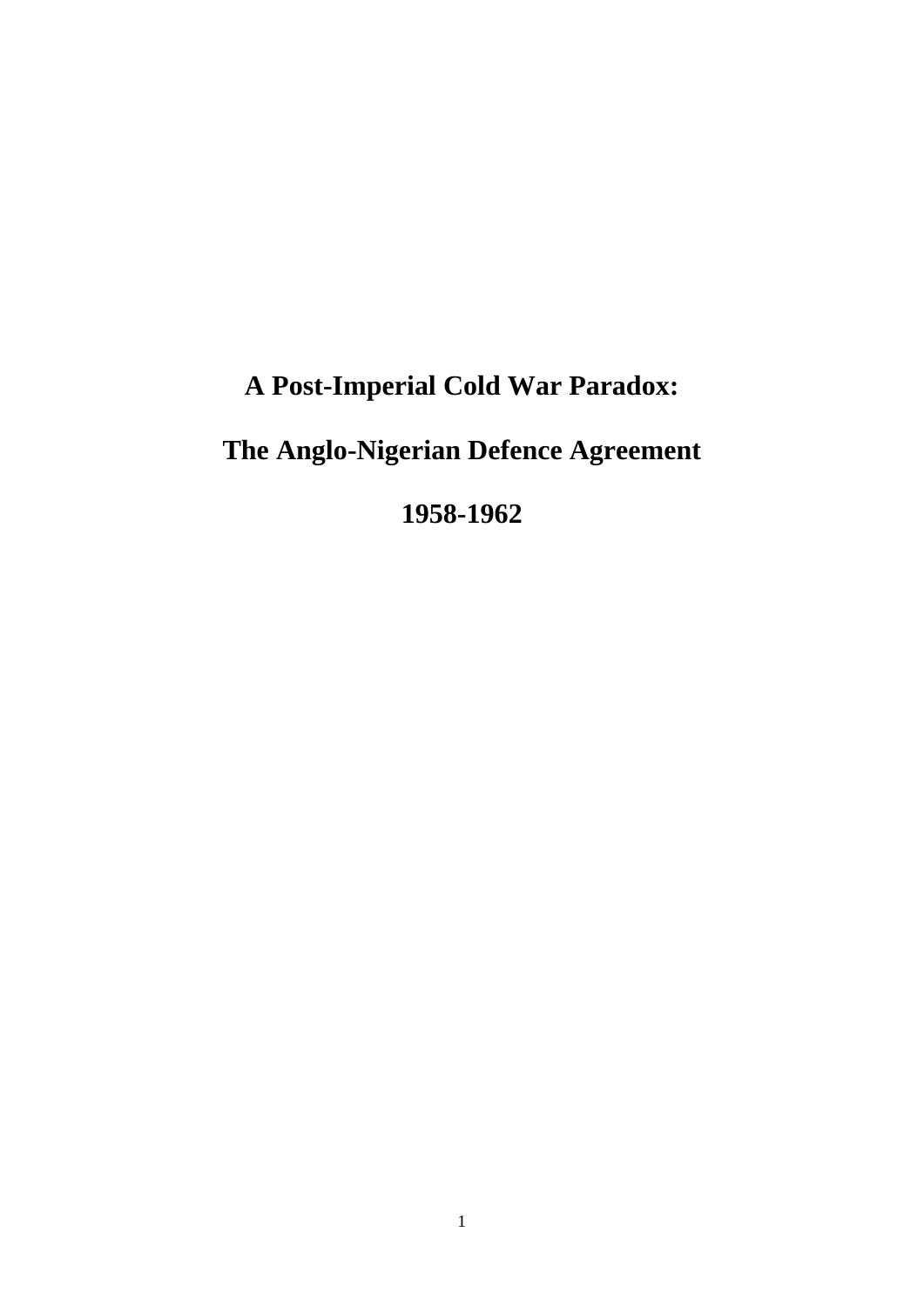## **Abstract**

As the recent and current French military interventions in West Africa have illustrated, France succeeded in establishing long-lasting security relationships with its former colonies during the transfer of power. In Britain's case, by contrast, decolonisation was largely followed by military withdrawal. This was not, however, for lack of trying. The episode of the Anglo-Nigerian Defence Agreement clearly illustrates that Britain, driven by its global Cold War military strategy, wanted to secure its long-term interests in Sub-Saharan Africa. The agreement was first welcomed by the Nigerian elite, which was not only anglophile and anti-communist, but also wanted British military assistance for the build-up of its armed forces. Yet in Nigeria, the defence pact was faced with mounting opposition, and decried as a neo-colonial scheme. Whereas this first allowed the Nigerian leaders to extract strategic, material and financial concessions from Britain, it eventually led to the abrogation of the agreement. Paradoxically, Britain's Cold War grand strategy created not only the need for the agreement, but also to abrogate it. In the increasingly global East-West struggle, the agreement was strategically desirable, but politically counterproductive.

#### **Keywords**

Britain, Nigeria, Anglo-Nigerian Relations, West Africa, Cold War, Defence, Transfer of power, Post-imperial, Neo-colonialism, Non-alignment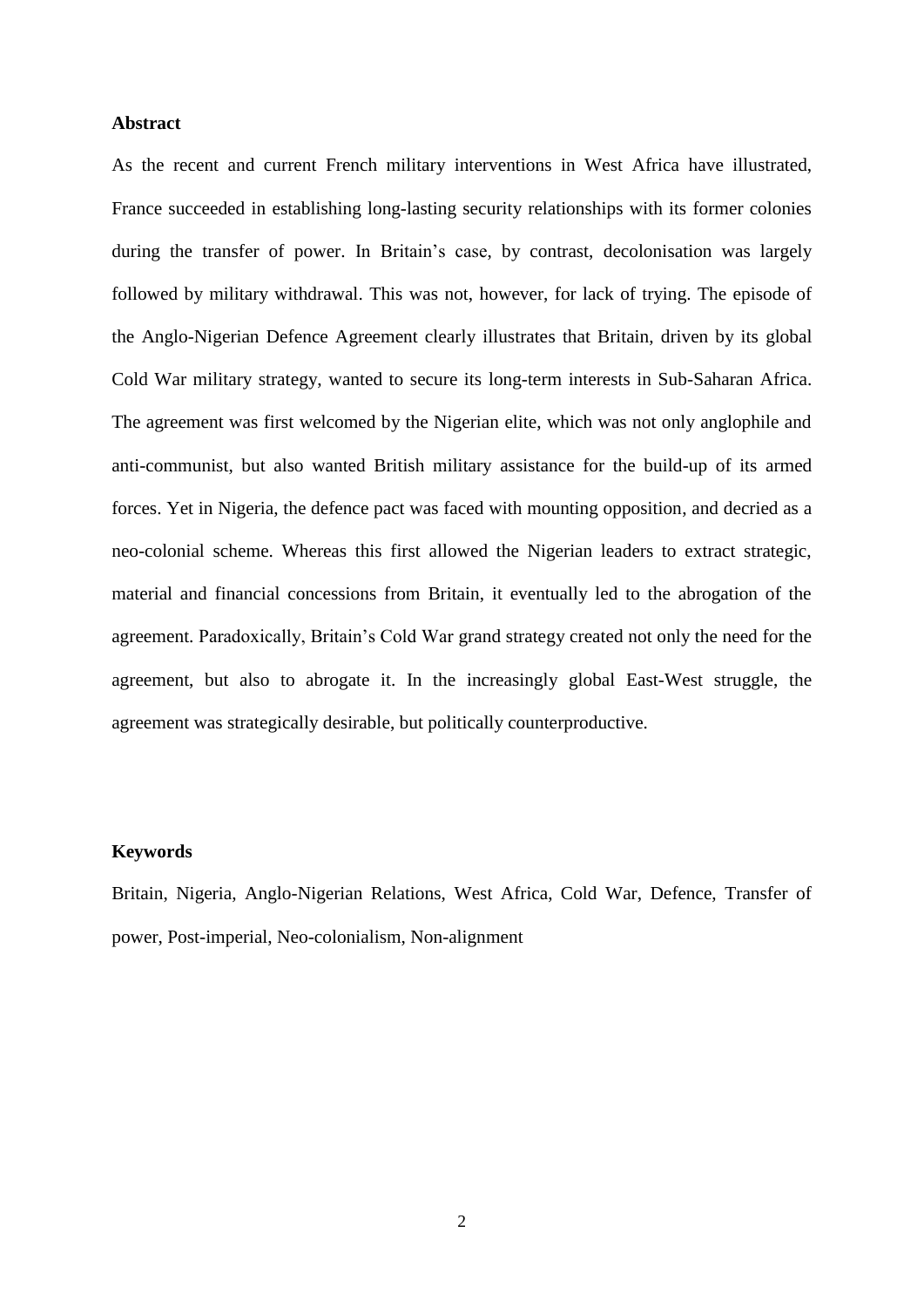#### **A Post-Imperial Cold War Paradox:**

#### **The Anglo-Nigerian Defence Agreement, 1958-1962**

Since decolonization, France has repeatedly intervened militarily in its former Sub-Saharan African colonies, most recently in Côte d'Ivoire, Mali, and the Central African Republic. These interventions have been facilitated, if not rendered possible, by France's pre-positioned forces and military bases on the continent, and close defence ties with mostly francophone African countries. Both the bases and the defence relationships date back to the decolonisation period. During the transfer of power, France was able to establish lasting security relationships through defence and military assistance agreements with most of its Sub-Saharan African colonies.<sup>1</sup> In the case of the British, and in stark contrast to their longtime imperial rival, African independence was soon followed by formal military withdrawal. Instead, with the temporary exception of Kenya,<sup>2</sup> Britain increasingly relied on informal and often shaky defence relationships with its former African colonies, if at all they looked to London for their military needs. Admittedly, the British did not attach as much strategic importance to their post-colonial role in Africa as the French did, and thus pursued more moderate and cost-effective military aims. Nevertheless, Britain had specific and important strategic interests in Sub-Saharan Africa, which it tried to secure through the establishment of formal defence relationships.<sup>3</sup> The episode of the Anglo-Nigerian Defence Agreement illustrates particularly well this, as well as the delicate bargaining between the (former) imperial power and the emerging or newly independent African state against the background of the Cold War.

During the negotiations in the run up to independence, the British secured from the Nigerian elites the commitment that as an independent country Nigeria would enter into a defence agreement with Britain. While the British desired to protect their strategic interests in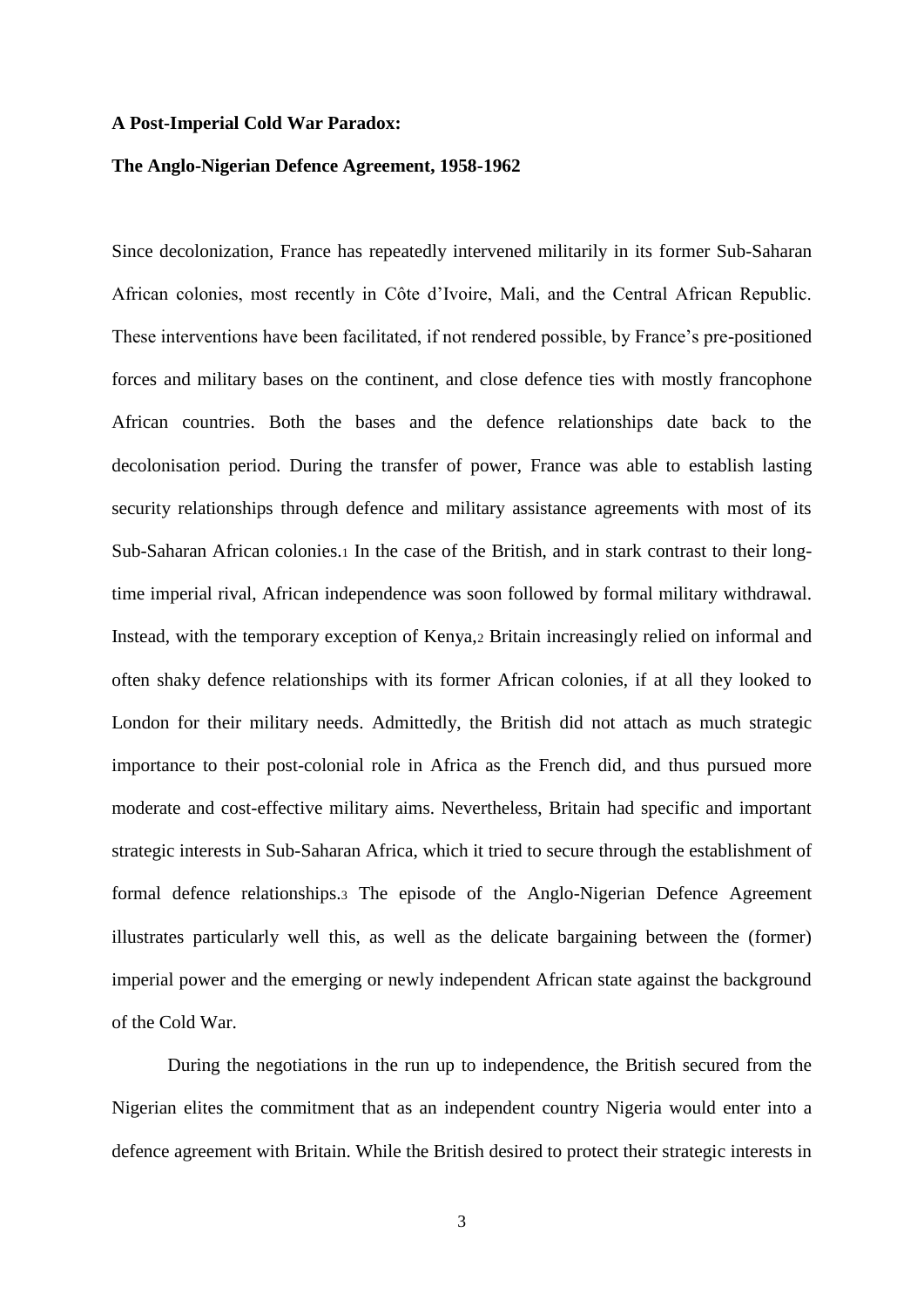West Africa, the largely anglophile Nigerian leaders believed that a defence relationship with Britain would be beneficial for their country's security and the development of their armed forces. The Nigerians stood by their promise, and a few months after achieving independence in October 1960, the Anglo-Nigerian Defence Agreement was signed. The latter became, however, increasingly unpopular in Nigeria. In light of the strong and mounting opposition, the Nigerian and British governments decided to abrogate the defence agreement in January 1962 – only roughly a year after its entry into force. The short-lived formalised postcolonial defence relationship between Britain and Nigeria has so far only received relatively limited attention. The works that focus extensively on the defence agreement were written before archival sources became available,<sup>4</sup> and those on postcolonial defence and foreign policy, as well as on decolonisation, deal only marginally with this episode of Anglo-Nigerian defence relations.<sup>5</sup> A notable exception is Hakeem Ibikunle Tijani, who discusses the defence agreement with the help of archival sources. Yet with a focus on Britain and Nigerian leftist nationalists, the analysis remains brief and does not sufficiently explore the strategic and political issues and reasons that led to the idea, drafting, signature and, finally, abrogation of the defence agreement.<sup>6</sup>

The intricacies of the Anglo-Nigerian Defence Agreement throw up a number of intriguing questions, which a closer analysis allows to answer. The Nigerian opposition decried the defence agreement as a neo-colonial scheme that was an obstacle to full independence. As the continuous French security role in Africa referred to above illustrates, and as Martin Thomas has argued, decolonisation did not always result in fully-fledged independence. In numerous cases, it represented the transition from formal imperial rule to informal influence or control.<sup>7</sup> Was the defence agreement thus part of a British neo-colonial design in Nigeria? The main argument of this article is that this was not the case. Like in the case of decolonisation itself,<sup>8</sup> the determinant, albeit not the only factor for both the creation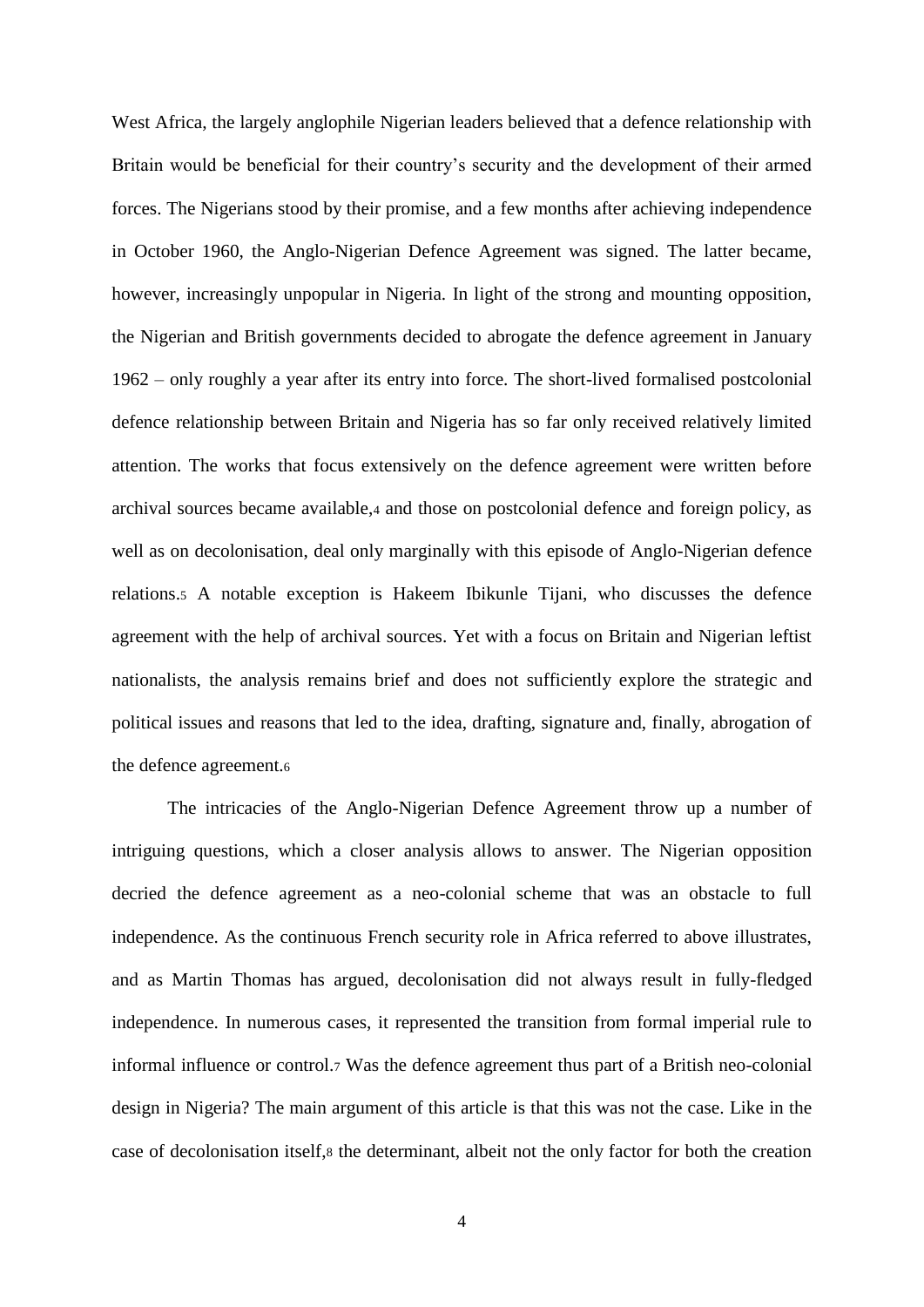and the abrogation of the defence agreement was the Cold War. Paradoxically, Britain's global Cold War grand strategy created the need not only to enter into a defence agreement with Nigeria, but also to abrogate it.

In the East-West struggle, the agreement was strategically desirable, but politically counterproductive. British military planners wanted to secure defence facilities in Nigeria to sustain and reinforce Britain's capabilities and capacity to wage limited hot wars and, to a lesser extent, global war. In the latter scenario, the Eastern bloc, led by the Soviet Union, was obviously the only potential enemy. But also the former scenario was driven by a Cold War approach. Limited interventions were and could be considered necessary if a colony or a friendly country seemed to be exposed to communist incursions, or when an 'orderly' transfer of power was threatened, and this could ultimately benefit the Soviet Union. Meanwhile, however, a formalised defence relationship with a former African colony could be considered a neo-imperial scheme, strengthen the opposition in Nigeria, and thereby play into communist hands. This clearly ran contrary to London's aim to gain the allegiance, or at least maintain a friendly attitude, of newly independent states. Both the military and the political approach were thus permeated by the Cold War. This was inevitable, because by the late 1950s, the Cold War had also arrived in Africa9 and, as a consequence, British policymakers shifted to a post-imperial mind-set. The 'legacy of empire', as John Kent has argued, 'would have to fulfil a cold war role'.<sup>10</sup> Yet in the late 1950s and early 1960s, the Cold War in Africa was – with the notable exception of the Congo – still predominantly political and ideological. As a result, and as will be argued in this article, politics trumped the military in the Nigerian case.

This was not only due to the fact that the defence facilities were ultimately not considered essential and Britain's global role was increasingly questioned, but also because the military benefits the defence agreement would entail were dwindling as a consequence of Nigerian bargaining and political pressure. This article will thus illustrate that in the Cold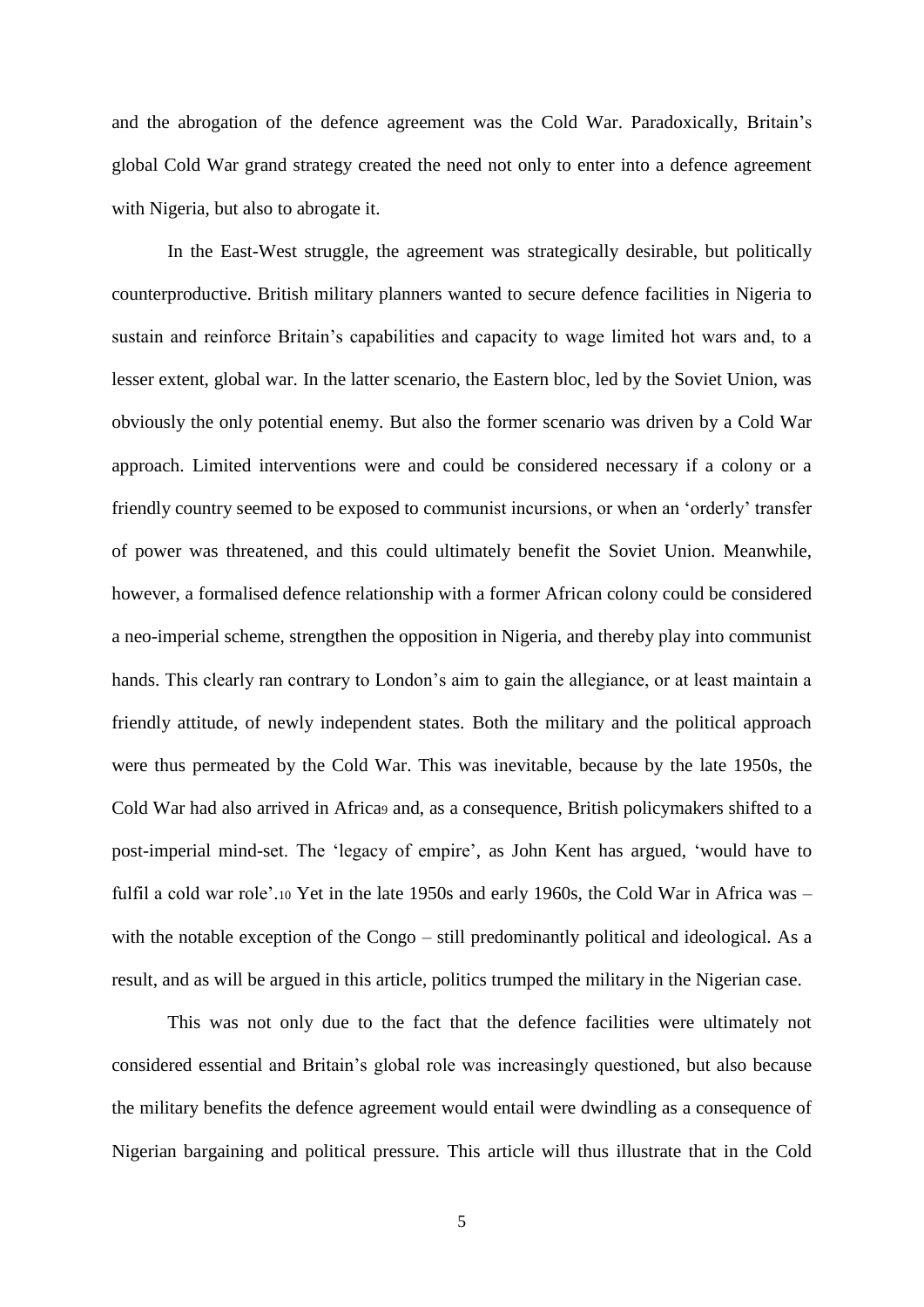War in Africa, the British were not the only actors, and the Nigerians were not merely passive recipients of policies decided in Whitehall. The decolonisation process was influenced by both the imperial power and the colonised.<sup>11</sup> The Anglo-Nigerian Defence agreement was negotiated between British and Nigerian policymakers. Although it was first initiated by the British, it then received a strong Nigerian imprint, and was finally abrogated because of Nigerian political and popular opposition. It will thus transpire that not only British policymakers and the Nigerian elite, but also the Nigerian people played an influential role. While the British were fully engaged in the Cold War, many Nigerians wanted to remain aloof from the East-West struggle. Like so many others in the emerging Third World, they envisioned a future not only free from imperial rule, but also from Cold War alliances.<sup>12</sup> Consequently, the British had to adapt to the Nigerians if they wanted to retain their goodwill, which was deemed important in the Cold War. In order to show the determinant role of the East-West struggle in the Anglo-Nigerian Defence Agreement, as well as the increasingly influential role of Nigerian actors, this article focuses first on the British but mutually agreed idea of a defence agreement during the final stage in the negotiations for independence; then on the reframing and drafting of the agreement following Nigerian assertiveness and demands in 1960; and, finally, on its abrogation in reaction to mounting Nigerian discontent.

#### *Strategic Consensus*

By the late 1950s, decolonisation in West Africa became increasingly inevitable, and thus accepted by policymakers in Whitehall. The question was not anymore whether, but how and when exactly independence would be granted. Even though Nigeria was not considered ready for full independence, an accelerated transfer of power was seen as necessary to retain the Nigerians' goodwill. But during this process, Britain wanted to secure its strategic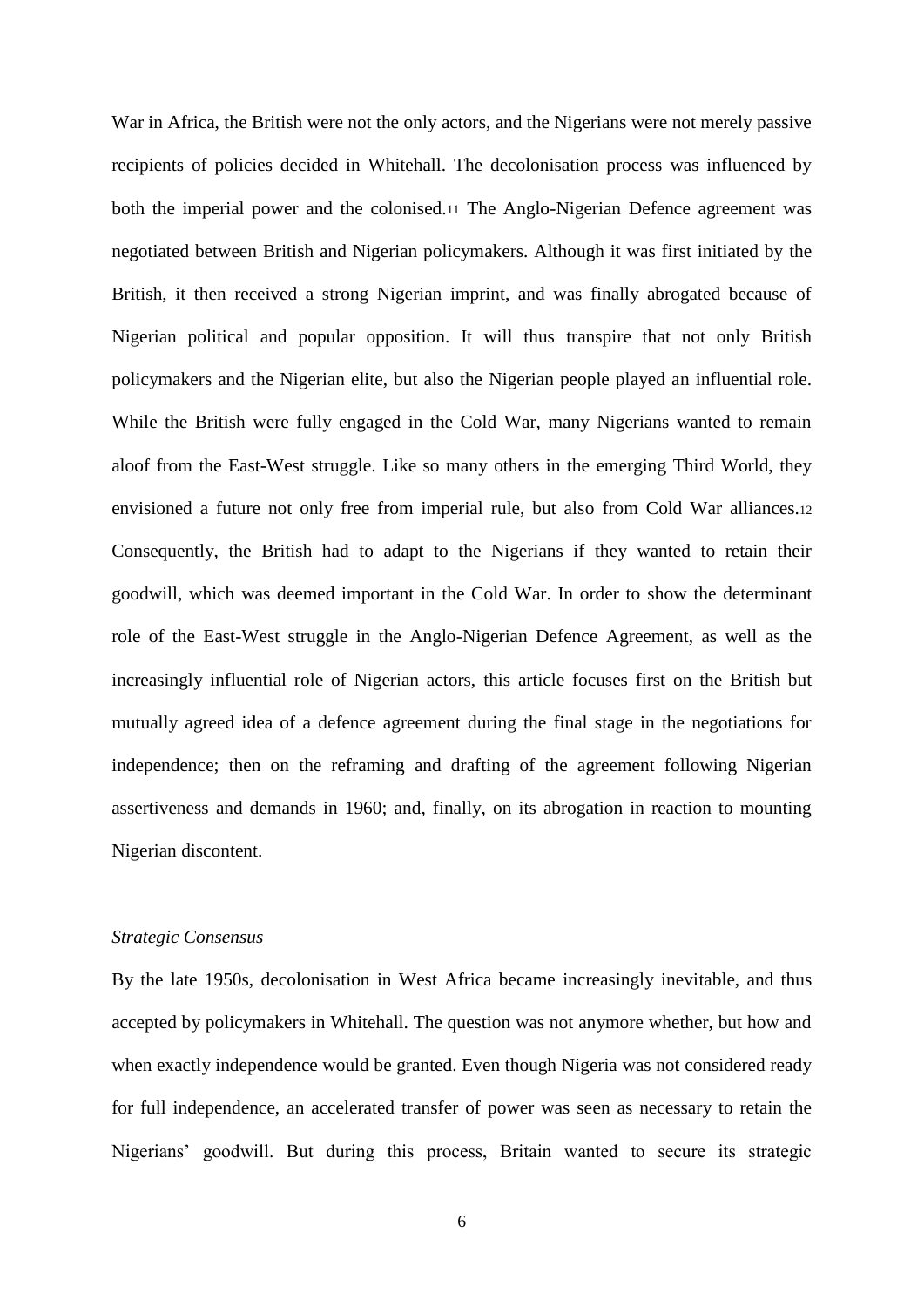requirements in Nigeria through a defence agreement – not least because with the globalisation of the Cold War against the background of accelerated decolonization, West Africa had gained unprecedented strategic importance in Whitehall's military planning.

The experience of the Second World War had increased Africa's strategic importance for manpower, resources, and bases. In light of the coming loss of India, the continent thus became temporarily prominent in British strategic thinking. Especially the Labour Prime Minister Clement Attlee argued in favour of a stronger reliance on Africa, rather than the Middle East. Yet Attlee had to give in to his Foreign Secretary, Ernest Bevin, and the Chiefs of Staff, who preferred to base Britain's great power role on Asia and the Middle East.<sup>13</sup> Africa thus rapidly returned to its status as a zone of secondary strategic importance. But in the wake of the Suez disaster in 1956, and the Iraqi Revolution of 1958, Sub-Saharan Africa suddenly moved into the focus of British military planners. Staging and overflying rights in the Middle East were increasingly limited and contested, and Britain would thus have to rely on alternative air routes to circumvent the barrier in the Middle East to deploy or reinforce troops in its colonial possessions or other theatres outside of Europe in the case of a threat or conflict. The most realistic and attractive alternative to connect the United Kingdom to Asia was through West Africa, i.e. Nigeria. Moreover, according to Defence Minister Duncan Sandys' White Paper of 1957, air-staging facilities and overflying rights were particularly important to conduct expeditionary operations outside Europe to sustain Britain's world role in the Cold War. Moreover, and as David French has recently argued, Sandys did not intend to reduce, but rather to maintain or even reinforce Britain's world role through his reforms. While the 1957 White Paper shifted the focus of Britain's defence policy towards nuclear deterrence and dramatically reduced the size of the armed forces, it also aimed to strengthen the capabilities and capacity to mount expeditionary operations. In light of the reduction of the number and size of overseas garrisons, troops were supposed to be flown into operational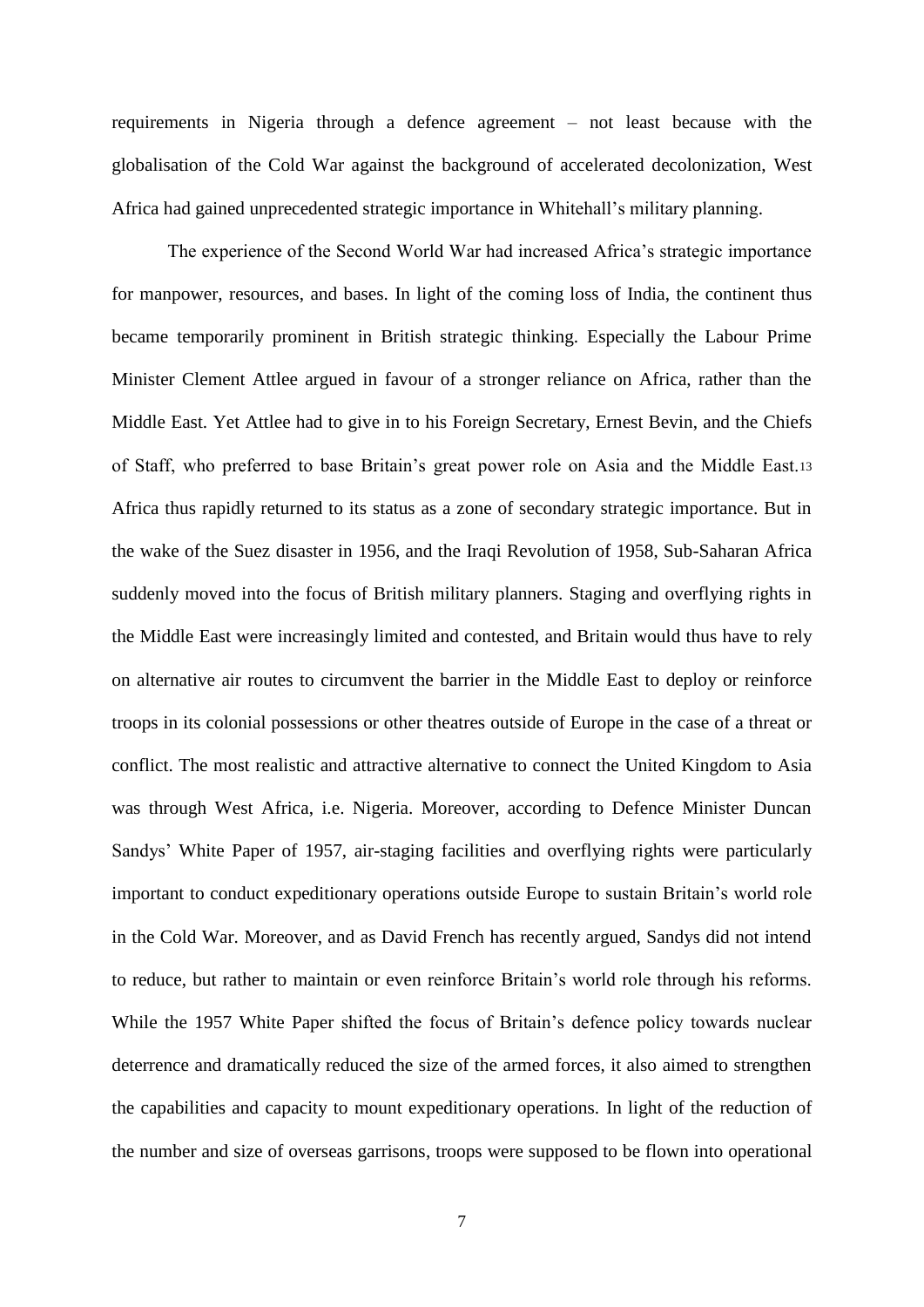theatres. This entailed that staging posts and overflying rights, notably in Nigeria, gained significantly in importance. Admittedly, it was not necessarily Africa as such which was strategically important in the eyes of British military planners. But the African continent was nevertheless supposed to play an important role in supporting Britain's global defence posture. As a result, and in line with Attlee's vision a decade earlier, British defence interests moved further south and henceforth stretched from West Africa to Southeast Asia.<sup>14</sup> With independence looming in Nigeria, it thus became important to secure the strategic requirements for after independence.

The government of Prime Minister Harold Macmillan came to accept by the late 1950s that Nigerian independence had to be granted rather sooner than later. Rising nationalist sentiment in Nigeria, Ghana's independence in 1957, and the imminent independence of French West Africa considerably weakened Britain's position. In addition, it was feared that delaying independence would tarnish Britain's international reputation, provoke unrest, undermine British and western influence and, ultimately, favour communist infiltration. In the amicable constitutional talks between 1957 and 1959, after the consolidation of regional self-government, the British gave in to the Nigerian demand to set a firm date for full independence in October 1960.<sup>15</sup> It was within the framework of these talks that the British obtained the Nigerian commitment to a defence agreement.

In response to Macmillan's request for an imperial 'profit and loss account', the Officials' Committee report of May 1957 emphasised the strategic importance of Nigeria. The main reason was Kano airport in Northern Nigeria, which was on the air communications line to Uganda, Kenya, the Arabian Peninsula and the Far East, and thus formed an important part of the trans-African air reinforcement route. 'The loss of the present airfield facilities at Kano', it was concluded, 'would have a most serious effect on the ability to safeguard British interests in the Indian Ocean area'. In addition, the ports of Lagos and Port Harcourt were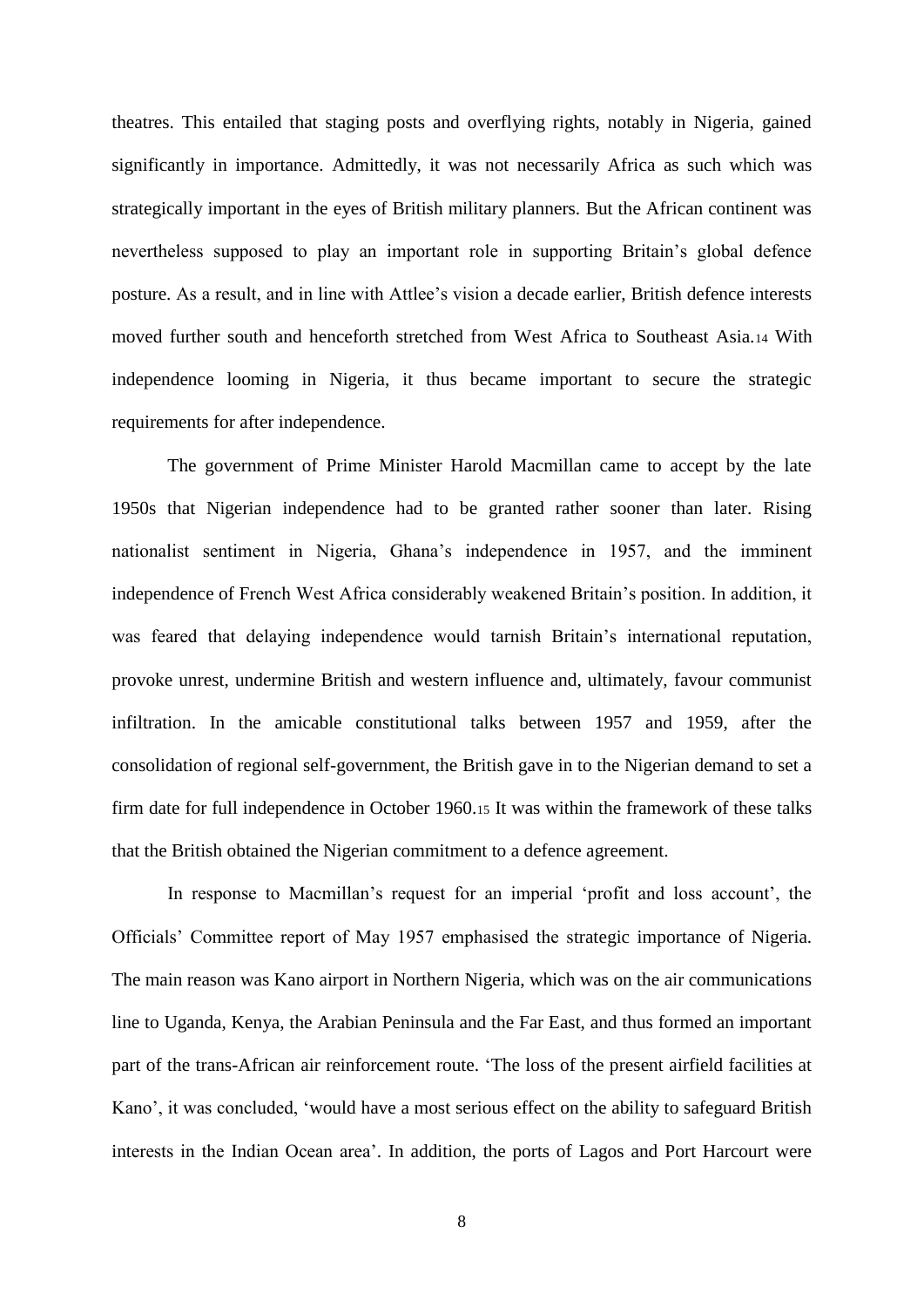considered 'convenient', yet 'not essential' in limited and global war.<sup>16</sup> As a result, the Cabinet concluded the same month that it was important to retain such 'strategic concessions' as overflying rights and staging posts in the Nigerian independence process.<sup>17</sup> The strategic requirements in the colonies that were likely to achieve independence in the foreseeable future were further refined by the Joint Planning Staff (JPS). In its report of late July 1957, it listed Nigeria alongside Gibraltar, Malta, Cyprus, Aden, Singapore, and East Africa as one of the strategically most important colonies for the UK's sea, air, and wireless communications, network of bases, and military manpower sources. More specifically, the JPS recommended to add the following paragraph to the Colonial Office's memorandum on 'Future Constitutional Developments in the Colonies', which was supposed to reflect and guide governmental decolonisation policy:

> With the emergence of the potential air/sea barrier in the Eastern Mediterranean, the Central African air route for the reinforcement of territories south and east of Suez has assumed great importance. The airfield at Kano is an essential link in this chain. A minor requirement may be the use of the ports of Lagos and Port Harcourt in global war. The United Kingdom would therefore wish to retain unfettered overflying and staging rights and in global war the right to use Lagos and Port Harcourt.<sup>18</sup>

In late August, Nigeria's strategic importance was again highlighted by the JPS. In a report mandated by the Minister of Defence on how Britain could secure strategic facilities in territories that were likely to achieve independence, Nigeria figured among the 'Essential or Potential Centres of Communication'.<sup>19</sup> In line with the Defence White Paper, Nigeria was supposed to offer staging posts to reinforce small overseas garrisons, notably through a strategic reserve and an air transport force. Thereby, it was supposed to play its part in Britain's defence strategy, which aimed 'to win the cold war and prevent global war' by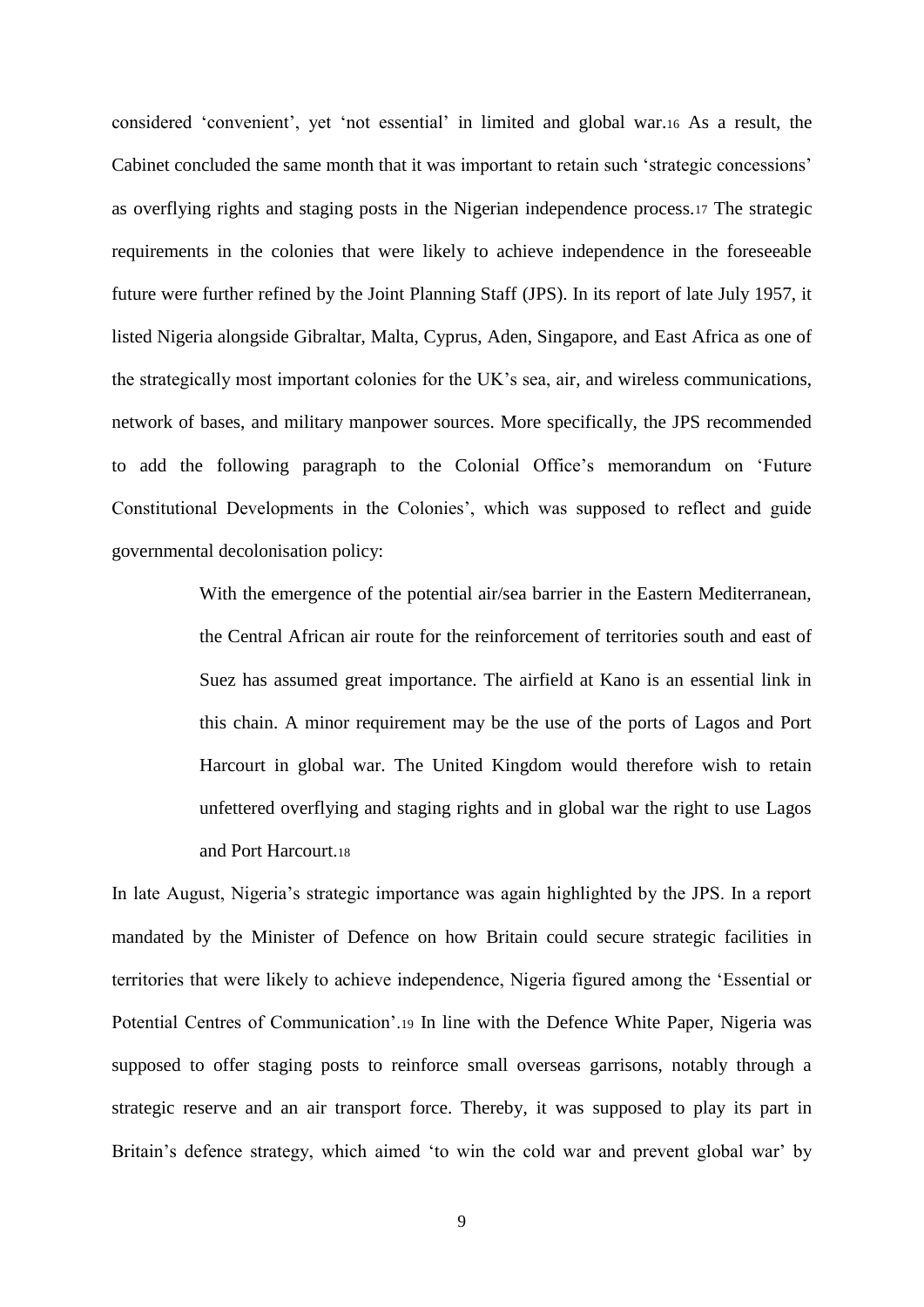resisting and deterring aggression in cooperation with allied countries, notably through NATO, SEATO, and the Baghdad Pact; and defending British territories against local attack and conducting limited operations in overseas emergencies. Nigeria was thus not an end, but a means in Britain's overall defence planning. Nevertheless, it was considered an important means, i.e. 'an essential link' in the 'Central African air route for the reinforcement of territories south and east of Suez'. The relevant defence facilities in Nigeria had thus to be retained, preferably 'by agreement and good will'.<sup>20</sup> By early autumn, the revised memorandum on the 'Future Constitutional Developments in the Colonies' for the Cabinet Colonial Policy Committee had fully taken on board the view of the JPS. Moreover, alternatives to the Central African air-route via Kano, notably around Africa or across French West and Equatorial Africa, were considered undesirable.<sup>21</sup>

With decolonisation gathering pace in Africa, the JPS and the Chiefs of Staff confirmed Nigeria's strategic importance. In February 1958, in reviewing British defence requirements in West Africa in reaction to Ghanaian independence, the Chiefs of Staff approved a Joint Planning Staff report according to which the 'emergence of the Middle East barrier' had further increased the importance of the trans-African reinforcement route. With Kano airfield considered an 'essential link' of this air route, it was concluded that 'the United Kingdom would […] wish to retain unfettered overflying and staging rights at all times'. In global war, Britain also required the use of the ports of Lagos and Port Harcourt. While the Chiefs of Staff considered it 'politically impracticable' to tie the granting of independence to the provision of defence facilities, they advised to secure the defence requirements in West Africa either through informal arrangements or formal agreements.<sup>22</sup> Yet again, and as a JPS report of the same month made clear, British military planners did not have the defence of Nigeria, or Africa more generally, in mind. The continent was considered unlikely to be threatened in global war, and the strategy for the defence of Africa was based on the 'nuclear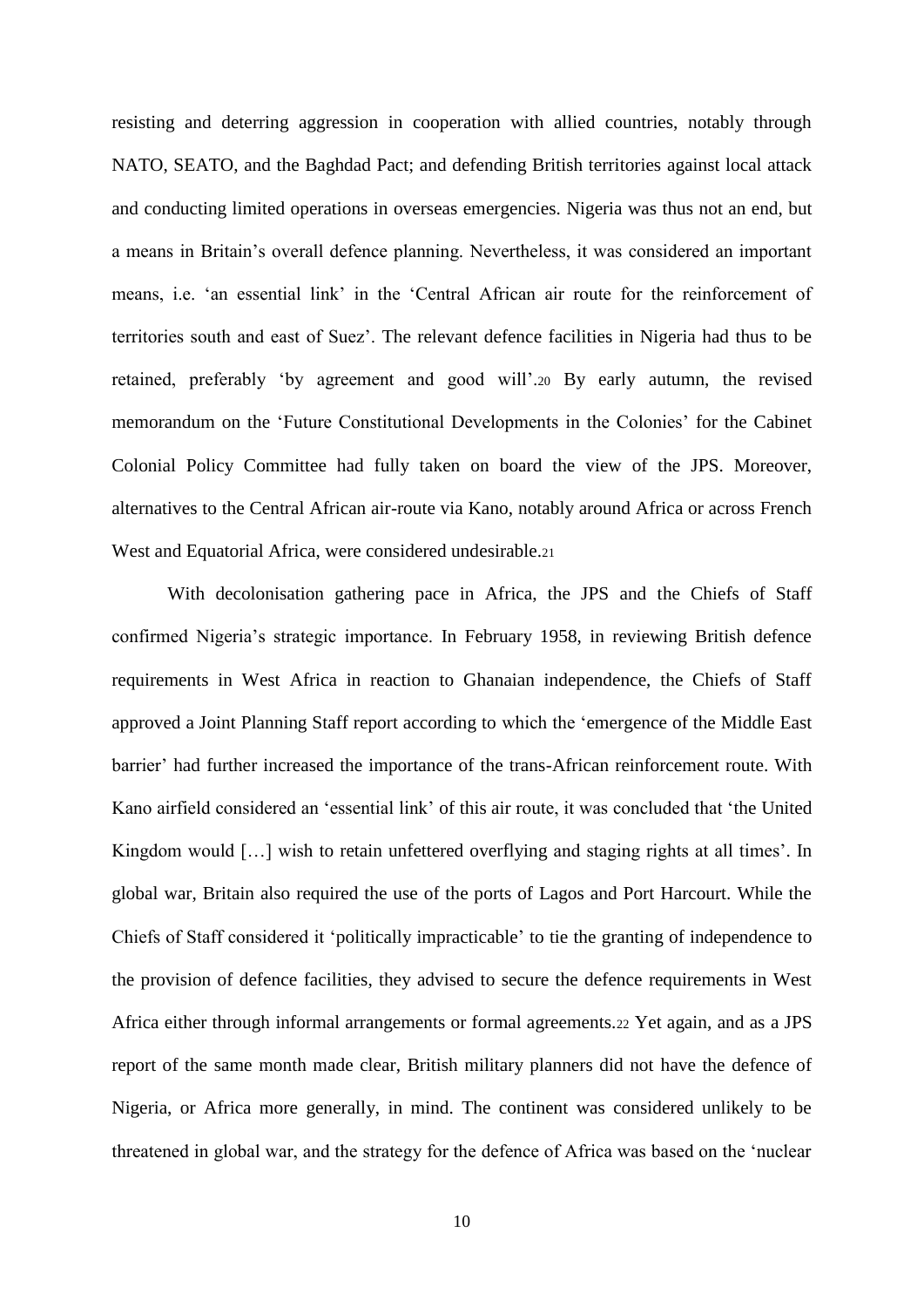deterrent', which offered 'the only hope of preventing global war and thus obviating the need to defence [*sic*] the Middle East and Africa against armed aggression'.<sup>23</sup> Nevertheless, defence facilities in Nigeria, Kano in particular, remained important means in Britain's global defence scheme, especially since there were no straightforward alternatives available.<sup>24</sup>

As a result, a defence agreement with Nigeria came increasingly to be seen as the best way forward to secure the United Kingdom's (UK) strategic interests.<sup>25</sup> It was questionable, however, whether an agreement would provide truly unrestricted access to Kano airfield. The Governor-General of Nigeria doubted that Kano could be used for war with a Muslim country in the Middle East.<sup>26</sup> In searching for alternatives to Kano, the Ministry of Defence thus came up with the idea of an enclave in Nigeria, which would remain under British sovereignty after independence.<sup>27</sup> Yet both the idea of unfettered staging and overflying rights and the suggestion of an enclave were sceptically received by the Colonial Office and the Commonwealth Relations Office. It was feared that by pushing the Nigerian leaders into accepting such 'traces of Colonialism', the future of Anglo-Nigerian relations, which rested on goodwill, would be jeopardised.<sup>28</sup> The idea of a defence agreement was not rejected. It should not, however, be directly linked to independence.<sup>29</sup>

Yet the Ministry of Defence and, especially, the Air Ministry, remained determined to secure Britain's strategic requirements in Nigeria before independence.<sup>30</sup> In the run up to the constitutional conference with Nigerian representatives of October 1958, the Defence Minister emphasised to the Colonial Secretary that it was essential to

> secure by treaty, permanently and without any political escape clauses, unrestricted rights (a) to overfly Nigeria; (b) to use Kano Airport as an air-staging post for military aircraft; (c) to bring aviation fuel, equipment and other supplies, etc., overland from Lagos to Kano; and (d) to use the port facilities at Lagos and Port Harcourt in war.

> > 11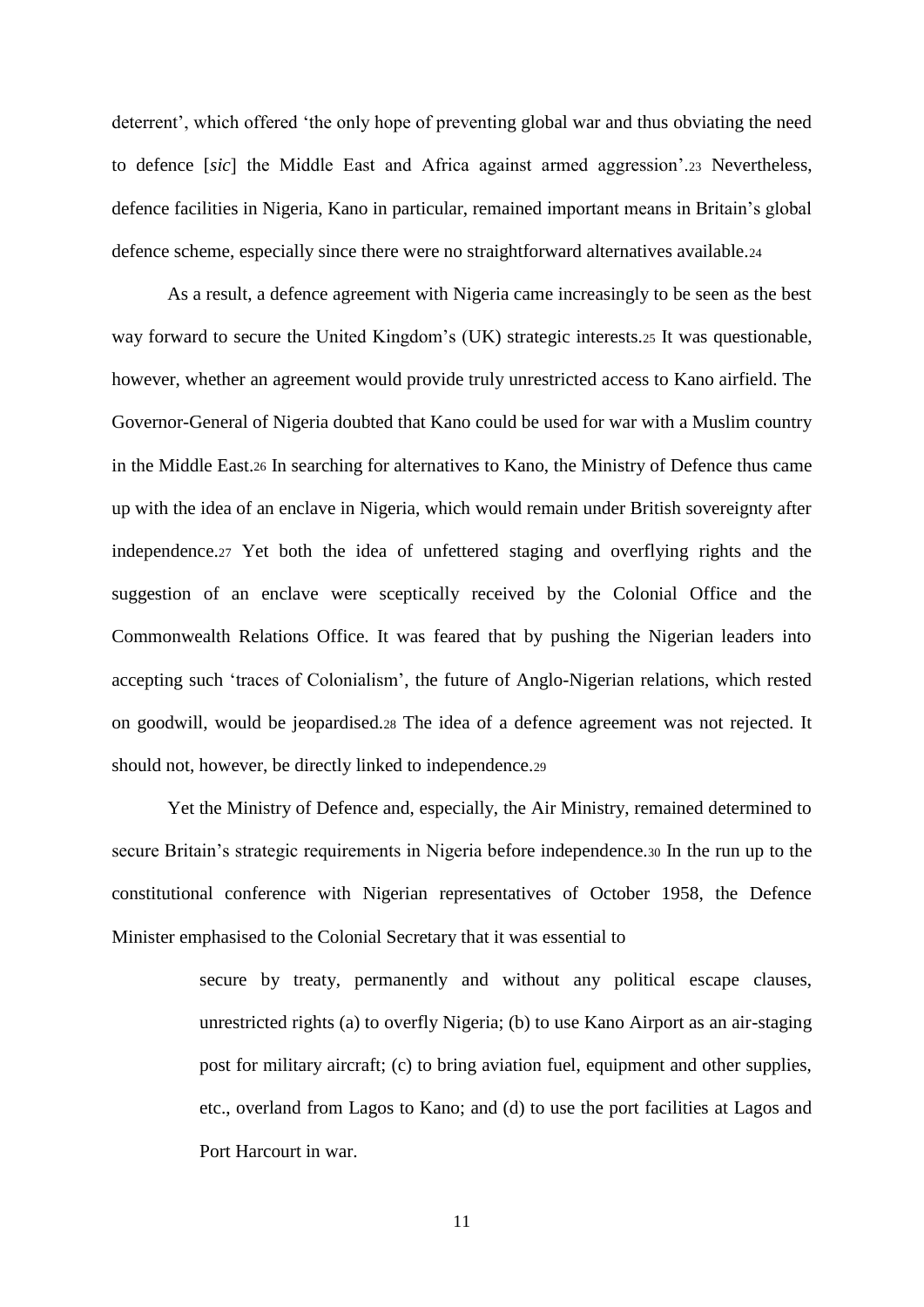In addition, Sandys wanted 'to retain permanently under British sovereignty a small area or areas' for 'an airfield or other military facilities'.<sup>31</sup> On 11 September, the Cabinet agreed with the Defence Minister that the granting of independence should be made conditional on securing Britain's defence interests in Nigeria. Simultaneously, however, it was observed that a defence agreement would be 'more reliable and command greater international respect' if it was signed or ratified by the government of an independent Nigeria.<sup>32</sup>

The first Nigerian reaction to the idea of a defence agreement was positive. In late September, the Colonial Secretary explained to the Federal Prime Minister of Nigeria that for 'the defence of the free world' Britain wanted to secure overflying rights, as well as airstaging and naval facilities through a defence agreement. Abubakar Tafawa Balewa from the Northern People's Congress (NPC) not only observed that the Nigerians intended 'to be full members of the Commonwealth doing all our duties', but also agreed that the defence agreement should be discussed during the constitutional conference. Yet during the meeting, Alan Lennox-Boyd had not raised the question of enclaves.<sup>33</sup> The Colonial Secretary remained opposed to enclaves, because he feared that pressing for them would not only undermine future relations with Nigeria, but, ultimately, also Britain's strategic interests in West Africa.<sup>34</sup> These political considerations were increasingly accepted in the Ministry of Defence.<sup>35</sup> In mid-October, Sandys agreed with Lennox-Boyd that an enclave was not an option. Instead, Britain was supposed to lease land adjacent to Kano airport for the potential development of air-staging facilities. Moreover, the outline of the defence agreement for discussions with the Nigerians was supposed to be more balanced, and also contain and reflect the Nigerian security requirements.<sup>36</sup>

On 17 October, the Colonial Secretary met with the Federal Prime Minister and the three Regional Premiers of Nigeria to obtain their approval for a defence agreement. While he roughly presented the British wish list, he also emphasised that Britain wished to help the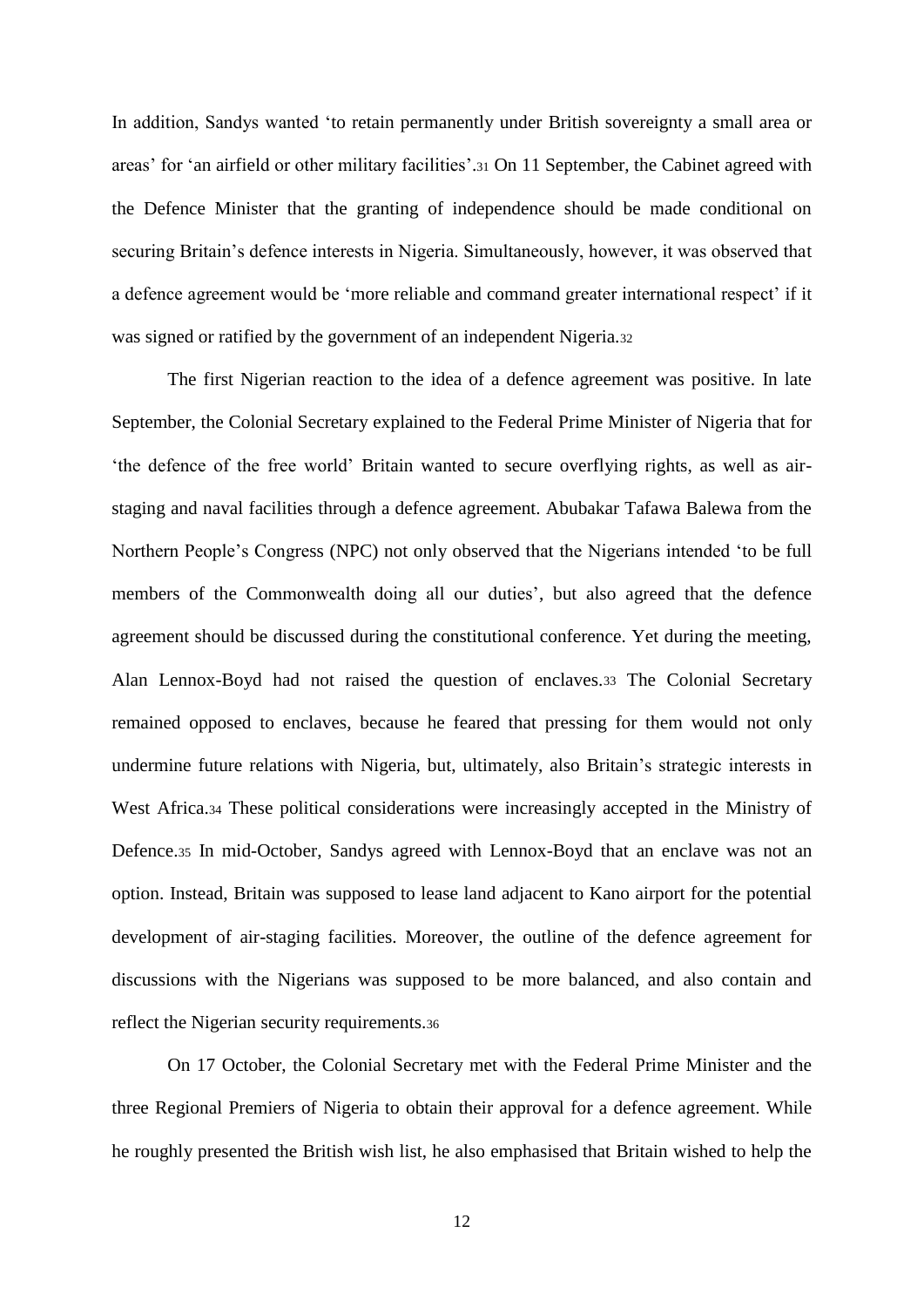Nigerians with their defence requirements after independence. In reaction, the Nigerians voiced their unanimous support for the agreement: Abubakar observed that 'Nigeria wanted to remain in the Commonwealth and contribute to its development and defence'; Obafemi Awolowo, the Western Premier, stressed that they wanted 'no agreements with the enemies of Britain', but 'to be a sister nation within the Commonwealth'; and both Nnamdi Azikiwe, the Eastern Premier, and Ahmadu Bello, the Northern Premier, fully endorsed what had been said in the meeting.<sup>37</sup> It was this agreement in principle, which allowed the Colonial Secretary to obtain from his colleagues in the Cabinet meeting of 22 October the authorisation to give the Nigerians a firm date for independence in autumn 1960.<sup>38</sup>

The British wanted, however, a more binding commitment from the Nigerians. The Colonial Secretary thus drafted in cooperation with the Minister of Defence an outline of the agreement, which he then submitted to the Nigerian Prime Minister and Regional Premiers on 24 October. The outline contained provisions for mutual defence, British military assistance to Nigeria, reciprocal overflying rights and air-staging facilities, the lease of land to Britain for staging purposes, and the use of naval facilities at Lagos and Port Harcourt in time of emergency. These provisions, it stated, were to be elaborated into a formal defence agreement, which was to be concluded between the two governments on independence. The Nigerians endorsed the document without reservations and, on the suggestion of Azikiwe, they all initialled the outline. Informed about this diplomatic success, Macmillan congratulated Lennox-Boyd for his 'unflagging zeal'.<sup>39</sup> The British had reason to be satisfied, for it seemed that they had secured most of their Cold War defence interests in Nigeria for the time after independence without any major difficulties. The defence agreement had, however, yet to be drafted and agreed between the two parties. Moreover, with independence approaching, the Nigerians became less amenable and more demanding.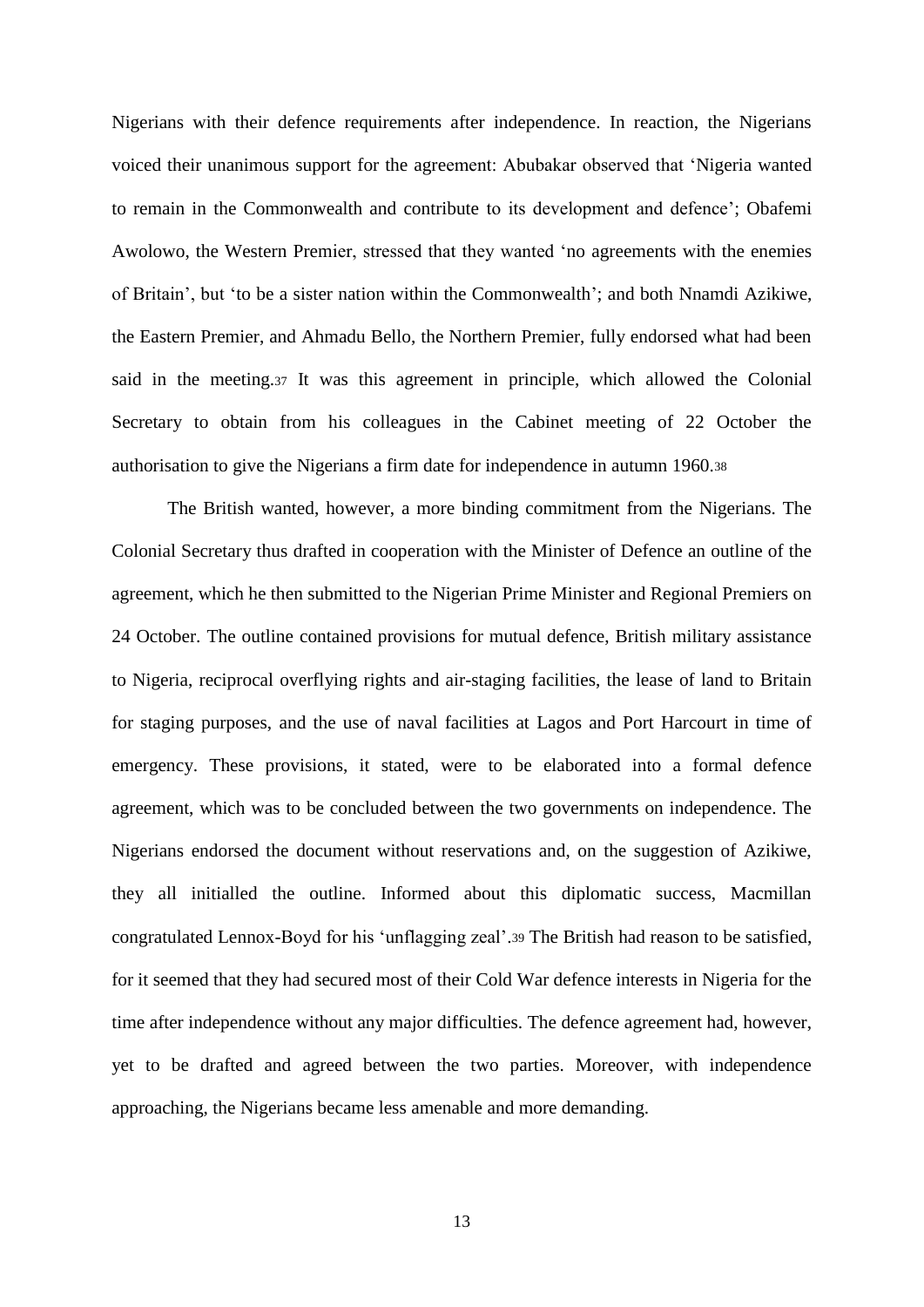## *Nigerian Assertiveness*

Until the defence agreement would be concluded upon Nigerian independence, it would take more than two years, during which the Nigerian position could change. This period did not only witness a further escalation of the Cold War and its definitive spread into the Third World, but also the rise of the Afro-Asian bloc, non-alignment, and Pan-Africanism. In the wake of the Bandung Conference in 1955, the newly independent and emerging nations of Asia and Africa increasingly gained a voice in international affairs. Moreover, under the leadership of Jawaharlal Nehru, Josip Broz Tito, and Gamal Abdel Nasser, the Non-Aligned Movement (NAM) took shape and was officially launched at the Belgrade Conference in 1961. Meanwhile, Kwame Nkrumah of Ghana, also a founding member of the NAM, redoubled his efforts to promote his Pan-Africanist vision. Neutralism and Pan-Africanism thus appeared as appealing ideals and policy options that African and Asian nations also tried to defend in reaction to the Congo Crisis, which saw the involvement not only of the (former) colonial powers, but also of the superpowers. Unsurprisingly, formal defence relationships with the former colonial power, especially if it was a leading member of the western bloc, were thus increasingly discredited and seen as an obstacle to full independence.<sup>40</sup> The Nigerian leadership had to take these developments into account, and try to negotiate a defence agreement that would be acceptable to the Nigerian opposition and people. Meanwhile, British policymakers were aware of the defence agreement's potential unpopularity. In order to retain the goodwill of the Nigerians, and avoid pushing them into Soviet arms, they were thus willing to make strategic, financial, and material concessions – especially since Nigeria was seen as a source of support for the Western powers in West Africa, and Africa more generally.<sup>41</sup>

Following the initialling of the outline, the concerned departments in Whitehall began with the drafting of the defence agreement which, once ready, would be submitted to the

14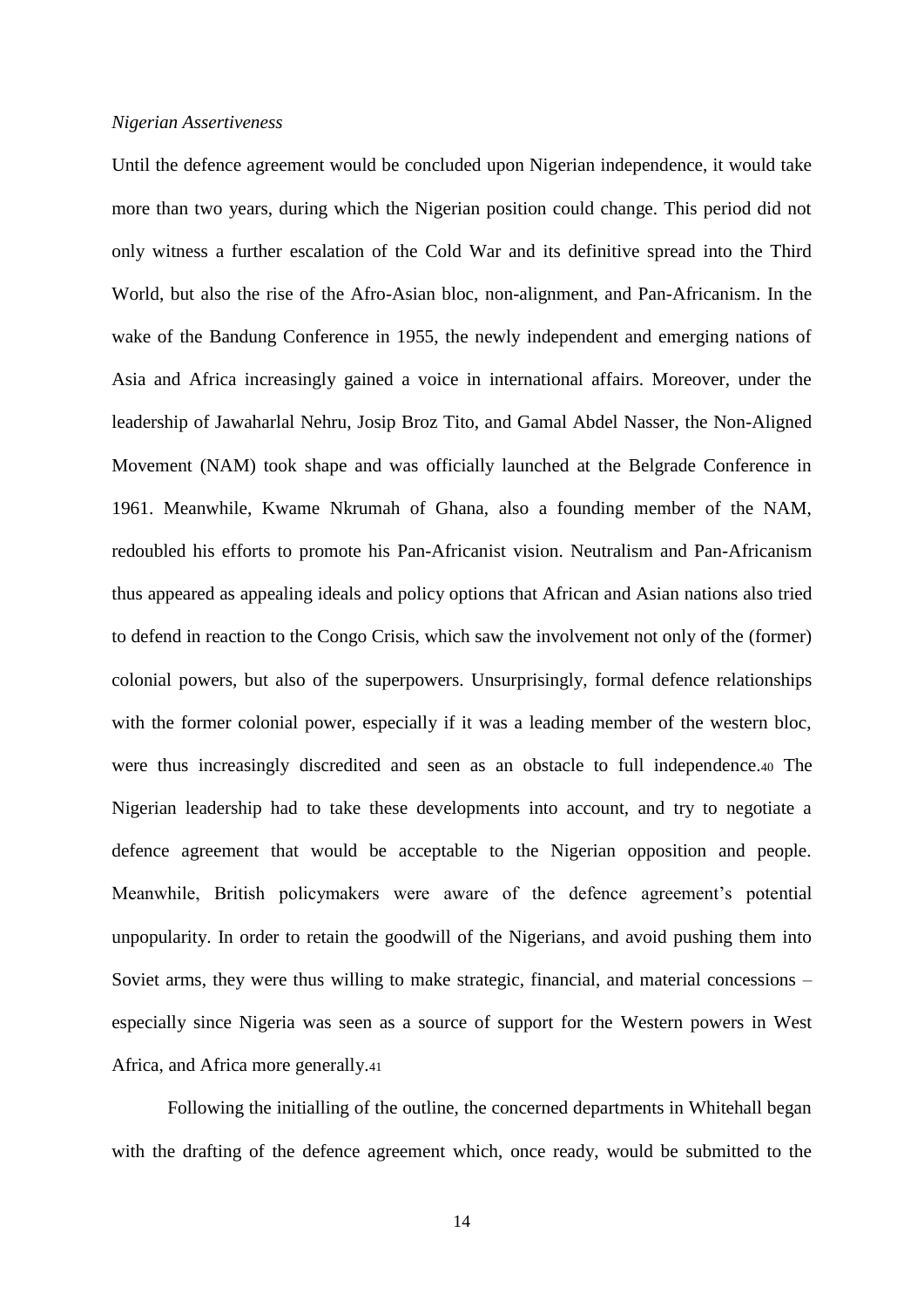Nigerian ministers.<sup>42</sup> British policymakers remained convinced about the strategic value of the defence agreement, and were confident that it would establish a firm basis for a close security relationship with Nigeria after independence. This also strengthened their belief that despite the rise of neutralist sentiments in and Soviet intrusions into Africa, Nigeria would remain firmly in the Western camp.<sup>43</sup> This positive outlook was strengthened by the largely pro-British attitude of the Nigerian elites, especially those from the North. London had particularly high hopes and expectations in the Nigerian Prime Minister, a Northerner, who adopted a strong anti-communist stance, wanted to cooperate in forestalling Soviet inroads into Nigeria, and was outspoken in his desire to maintain strong ties with Britain.<sup>44</sup> Abubakar believed that a formal defence relationship with Britain was the right way forward. In mid-August 1959, he announced to the Nigerian House of Representatives that upon independence Nigeria would enter into a defence agreement with Britain.<sup>45</sup> In light of the foreseeable weakness of Nigeria's armed forces, rising Communist and Soviet influence in Ghana, Liberia and Guinea, as well as the disintegration of French West Africa, the Nigerian Prime Minister was worried about his country's security and territorial integrity. In January 1960, he expressed these fears to the British Prime Minister during the latter's Africa tour.<sup>46</sup> Macmillan took the Nigerian Prime Minister's concerns seriously. He was aware that Britain mainly intended to cover its own strategic requirements through the defence agreement. But he wanted to know from his government what could be done to help maintain Nigeria's integrity after independence.<sup>47</sup> The assessment by the Joint Planning Staff and the Chiefs of Staff in reaction to this intervention concluded that Nigeria was relatively safe, and that there was mainly a localised threat to Nigerian security from Cameroun through the British Cameroons. Consequently, from a security perspective, Nigeria only required limited military aid.<sup>48</sup> In light of Nigeria's relative strategic importance as a means, rather than an end, it is not surprising that British military planners were reluctant to provide military aid. Moreover,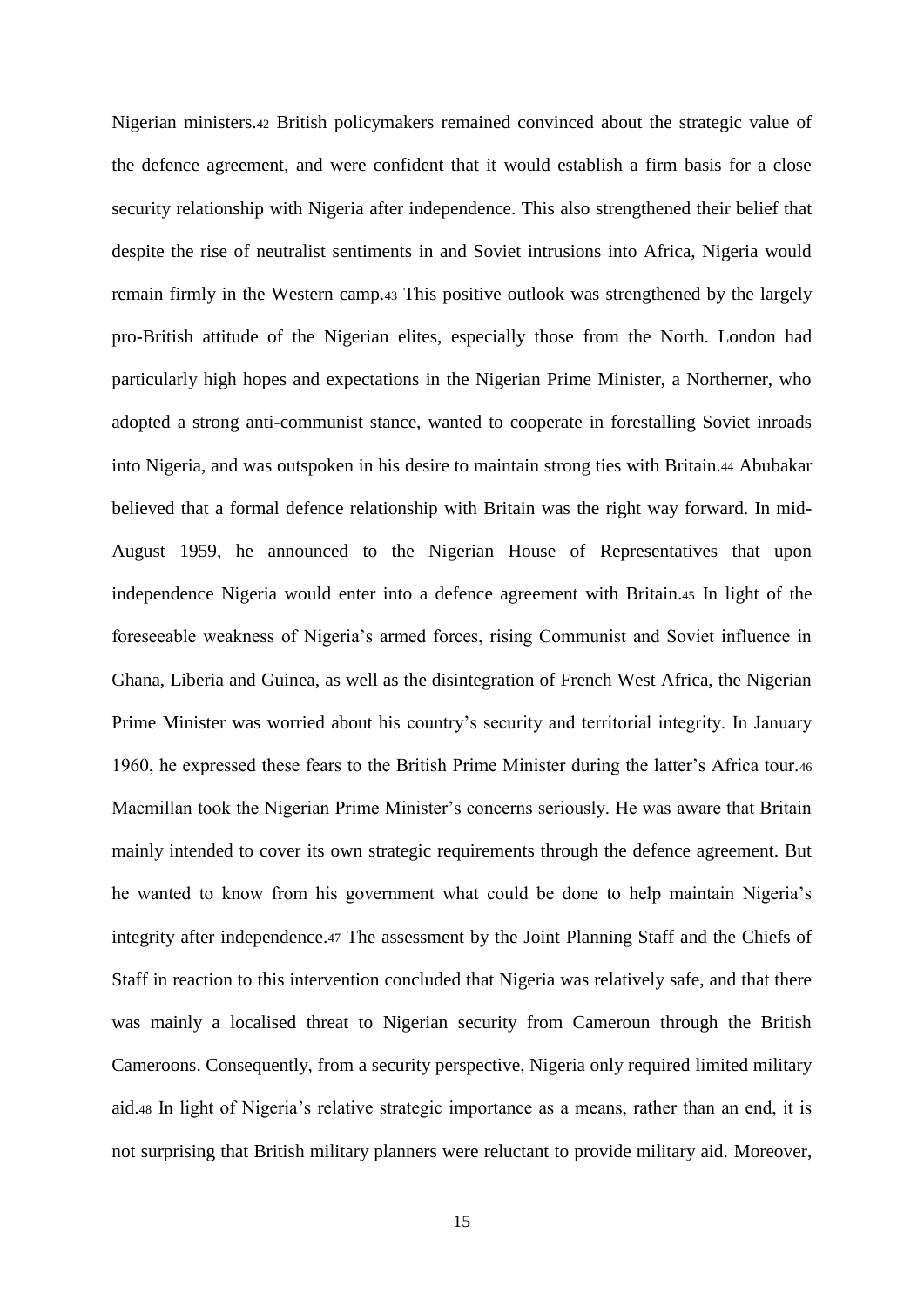the limited financial, manpower, material, and logistical resources were already stretched thin between the continental European and global defence commitments, as well as the nuclear deterrent, and disputed between the three service departments.<sup>49</sup> Nevertheless, from a political perspective, British military assistance to Nigeria became increasingly important, and thus more substantial.

Already in August 1959, in commenting on an early draft of the defence agreement, the Governor-General of Nigeria observed that it should be more balanced. In order to retain Nigerian goodwill, it would have to contain less on Britain's requirements, and more on British military assistance to Nigeria.<sup>50</sup> Yet by March 1960 it became clear that the problem was more profound. In light of the growing unpopularity of the defence agreement among the Nigerian opposition and people, the Governor-General questioned whether the Nigerian leaders would remain committed to the defence agreement. He believed that Abubakar and the Sardauna, the Northern Premier, 'would wish to stick to their word'. But he was not sure whether Azikiwe and the National Council of Nigeria and the Cameroons (NCNC), and Awolowo and the Action Group (AG) were still on board. James Robertson thus stressed that the draft defence agreement had to be 'as simple and uncontroversial as possible, or it may easily be made an excuse by the Nigerian Ministers for trying to back out of the whole idea'.<sup>51</sup> These worries were taken seriously in London,<sup>52</sup> without, however, questioning the defence agreement. The British intended to capitalise on Abubakar's fears for Nigerian security, and tried to sweeten the pill by emphasising the military and defence assistance Nigeria would receive.<sup>53</sup> In late March, Macmillan himself wrote to the Nigerian Prime Minister on these lines.<sup>54</sup>

The draft agreement remained, however, entirely based on the 1958 outline. Rather than reducing the benefits that would accrue to Britain from the agreement, the British even added a clause on aircraft tropicalisation trials to the draft that was finally sent to Nigerian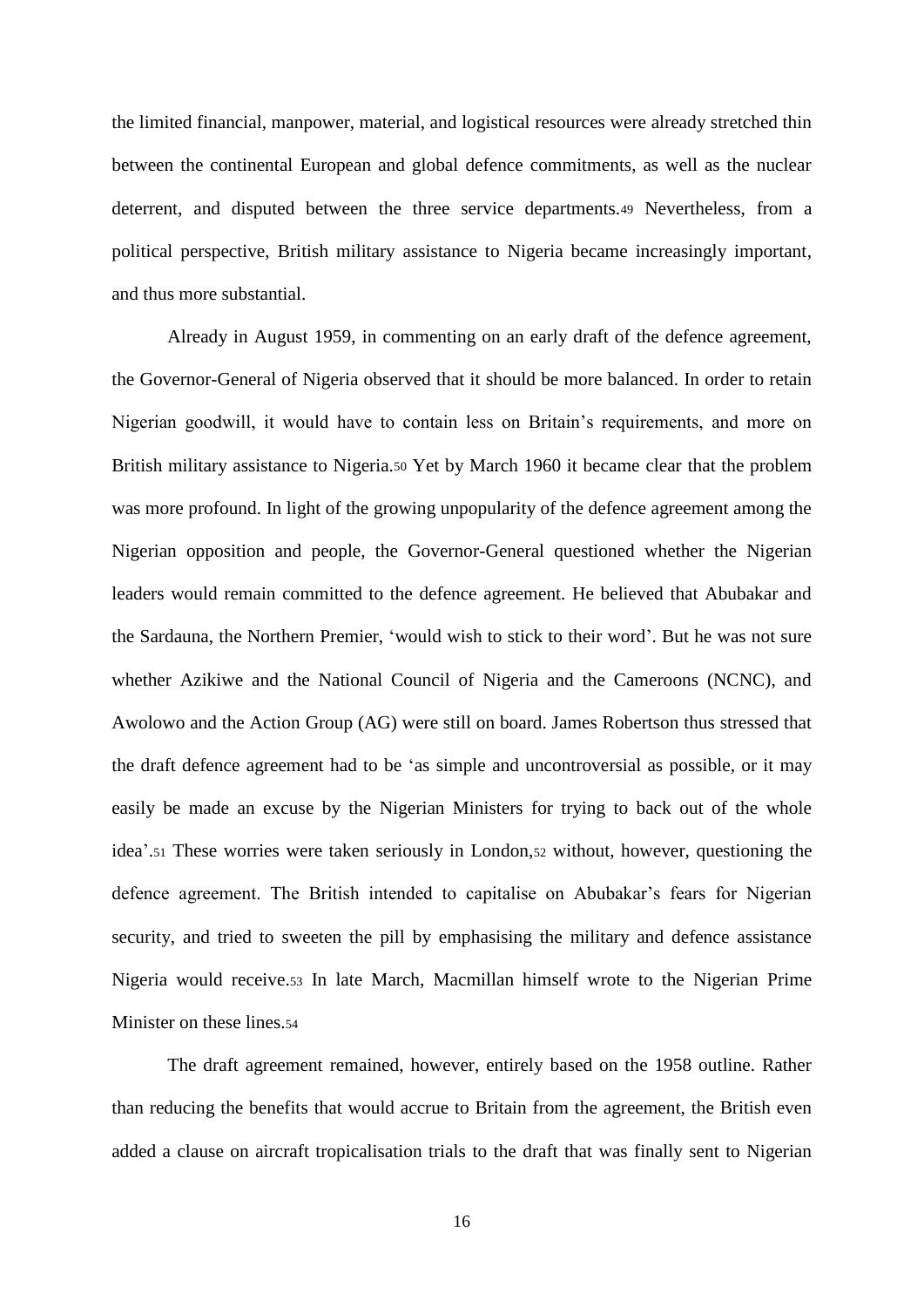Ministers for consideration on 31 March.<sup>55</sup> Abubakar continued to defend the agreement in the Nigerian House of Representatives by emphasising the military assistance that would be gained from it to build up the Nigerian Armed Forces. But aware of the agreement's increasing unpopularity, he gave the assurance that his government would not enter into it without the House's approval.<sup>56</sup> The main controversial issue of the defence agreement was that it allowed Britain to retain and, if desired, establish military bases in Nigeria. The British thus foresaw difficulties on this particular point.<sup>57</sup> Yet the Nigerian reaction to the draft agreement went well beyond the issue of bases.

In an attempt to rebalance the agreement, the Nigerian Ministers made a number of demands for revision. First, and as expected, they were against the lease of land, because it would play into the hands of the opposition. Moreover, and probably by playing on British fears of Soviet inroads into Africa, they argued that the leasing of land would 'provide opportunities for subversive elements to clamour for financial aid from undesirable quarters', and could thus lead to the overthrow of their government. Second, they were not anymore willing to grant unrestricted access to air-staging and port facilities. In times of emergency, Britain would have to seek the agreement of the Nigerian government, because it was feared that these facilities could be used for an intervention in one of Britain's remaining African dependencies. Third, the results of the aircraft tropicalisation trials should be made available to the Nigerian Government. Finally, in order to build up their armed forces, the Nigerians asked for substantial provisions on British military assistance.<sup>58</sup> In making these demands, the Governor-General observed, the Nigerians were adapting to the pressure from the opposition and the street. Against the background of South Africa's racist policies and French atom bomb tests in the Sahara, anti-colonial sentiments ran high, and Pan-Africanism and neutralism were on the rise. According to Robertson, this situation could be exploited by communist forces.59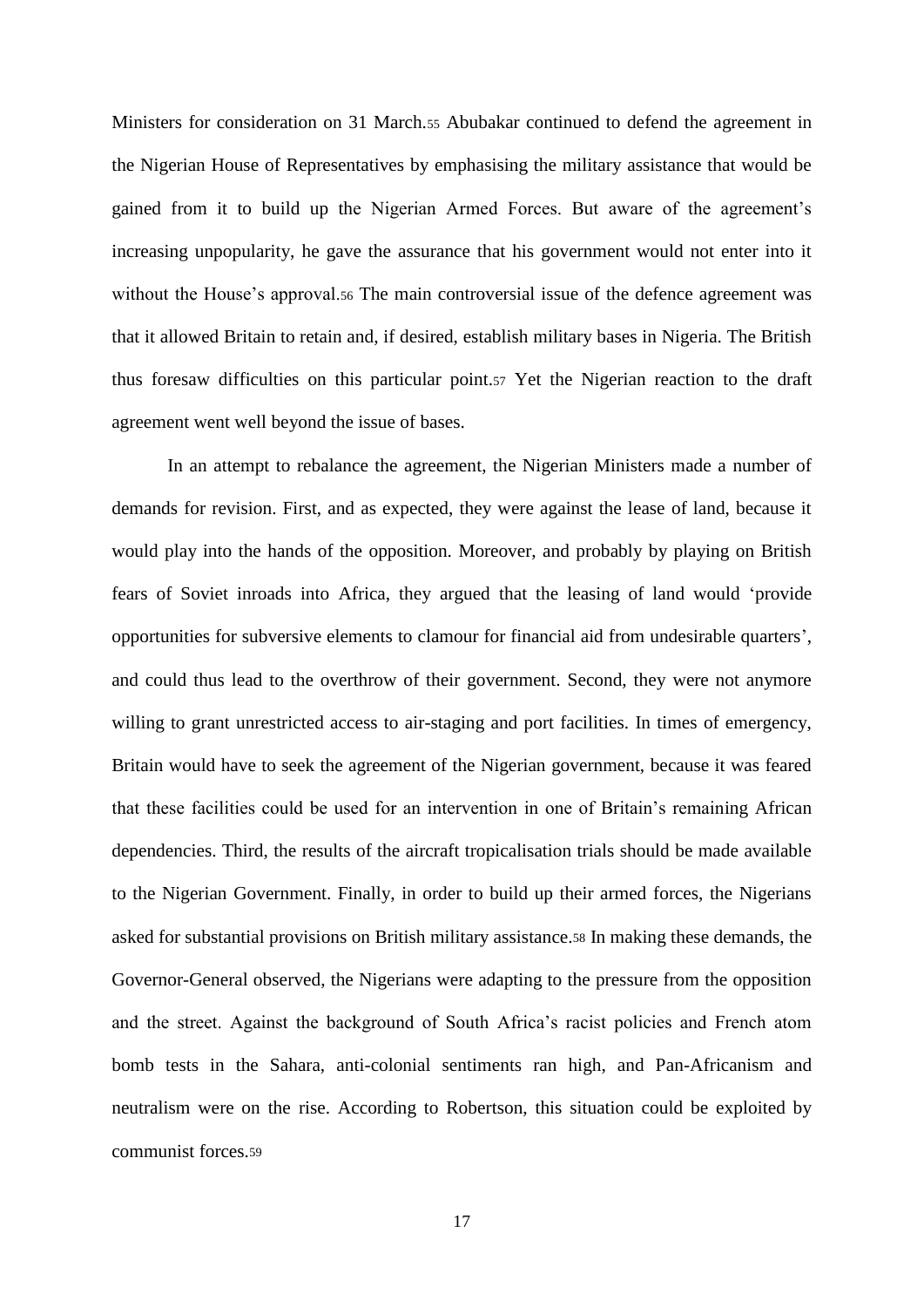Whitehall was alarmed by the Nigerian Ministers' 'radical' demands for revision.60 Yet in light of the political mood in Nigeria, and in order to retain Nigerian goodwill and help protect Abubakar's government, the Colonial Secretary advised Macmillan 'to drop the request for the lease of land and rely on their good faith for the use of their own airfields'. The Prime Minister believed that this was 'not very satisfactory, but it may be the best we can get'.<sup>61</sup> Moreover, the concerned departments largely concurred with Macleod. The service departments and the Chiefs of Staff were willing to drop the clauses on the lease of land and naval facilities. Meanwhile, they were aware that it would be very difficult to get truly unrestricted overflying and staging rights, and they would ultimately have to rely on Nigerian goodwill. The Chiefs of Staff also recommended 'that the Agreement should emphasise those things which the United Kingdom were providing for Nigeria and not create an impression that the Agreement was one-sided'.<sup>62</sup> Thus believing that the agreement was in Nigeria's own interest, the Minister of Defence remained confident that Britain should nevertheless 'be able to strike a reasonable bargain'.<sup>63</sup> The Chancellor of the Exchequer was already less optimistic. Although he did not question the need to compromise, he was against military aid to Nigeria 'when we are getting so little out of the Defence Agreement'.<sup>64</sup> Finally, the Foreign Secretary emphasised that the Nigerians should not be forced into a defence agreement that 'they considered politically dangerous', and that 'might compromise Nigeria's standing amongst independent African states, and hence her ability to exert what we hope will be a moderating influence on them'.65 The British were thus willing to make concessions. But in exchange of military aid, they still wanted to secure their main strategic requirement, i.e. overflying and staging rights.<sup>66</sup>

In mid-May 1960, the Colonial Secretary, the Defence Minister, representatives from their Ministries and the Commonwealth Relations Office, as well as the Governor-General of Nigeria met with the Nigerian Ministers to reach an understanding on the defence agreement.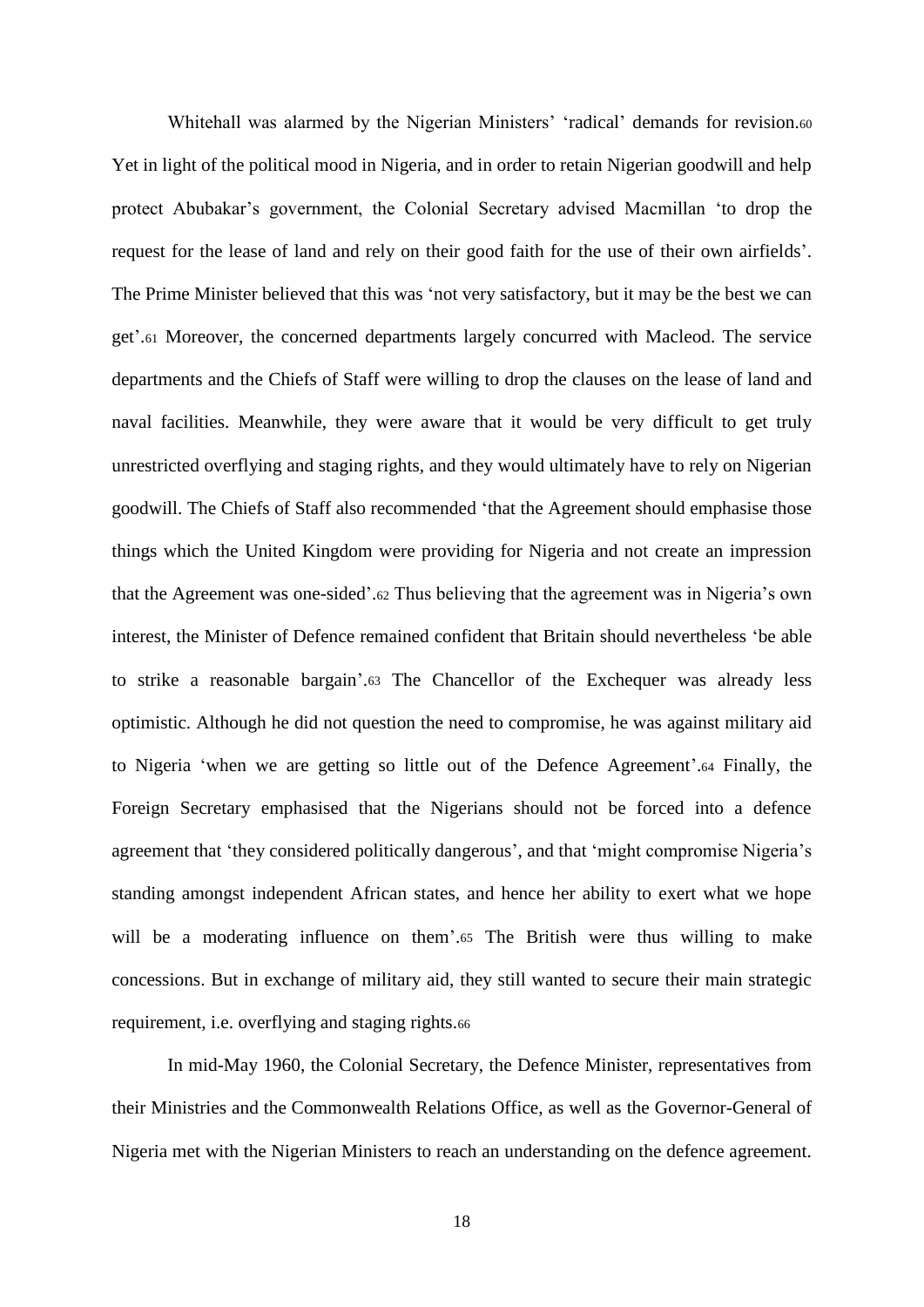The Regional Premiers, the Federal Prime Minister and his Ministers still believed in the advantages of the defence agreement. Especially Abubakar remained convinced that Nigeria required military assistance from Britain. This ultimately allowed the British to find a compromise with the Nigerians that secured the main strategic requirements. After the British had dropped the clauses on leasing land and naval facilities, both delegations concurred that the agreement would provide for mutual defence, reciprocal overflying and staging rights, as well as British help with the training, equipment and supply of the Nigerian Armed Forces.67 It was also agreed that the details and exact wording of the agreement would be ironed out between Nigerian and British representatives in the coming months.<sup>68</sup>

The British service departments and the Treasury were reluctant to make extensive and costly commitments on military assistance to Nigeria. But in order to smooth the passage of the defence agreement in the Nigerian Parliament, Whitehall was willing to make additional concessions.<sup>69</sup> During the final negotiations that were held in London in June, the Nigerians were able to extract from the British major commitments on military training, seconded personnel, and equipment.<sup>70</sup> In order to secure the support of Nigerian parliamentarians and to retain Nigeria, despite its leaning towards non-alignment,<sup>71</sup> firmly in the western camp, the British were willing to make additional concessions even thereafter.<sup>72</sup> Fearing that the Nigerians could turn to the Soviet Union, the British agreed to make available more financial assistance for the build-up of the Nigerian Armed Forces.<sup>73</sup> At the expense of its military dimension, the Defence Agreement became increasingly political. It was not anymore just about securing Britain's strategic requirements, but more and more about keeping the Nigerians in the western camp.

The provisions on military assistance were a strong argument in favour of the agreement when it was debated in the Nigerian House of Representatives after independence on 19 November. The charges from the opposition were led by Awolowo from the AG, who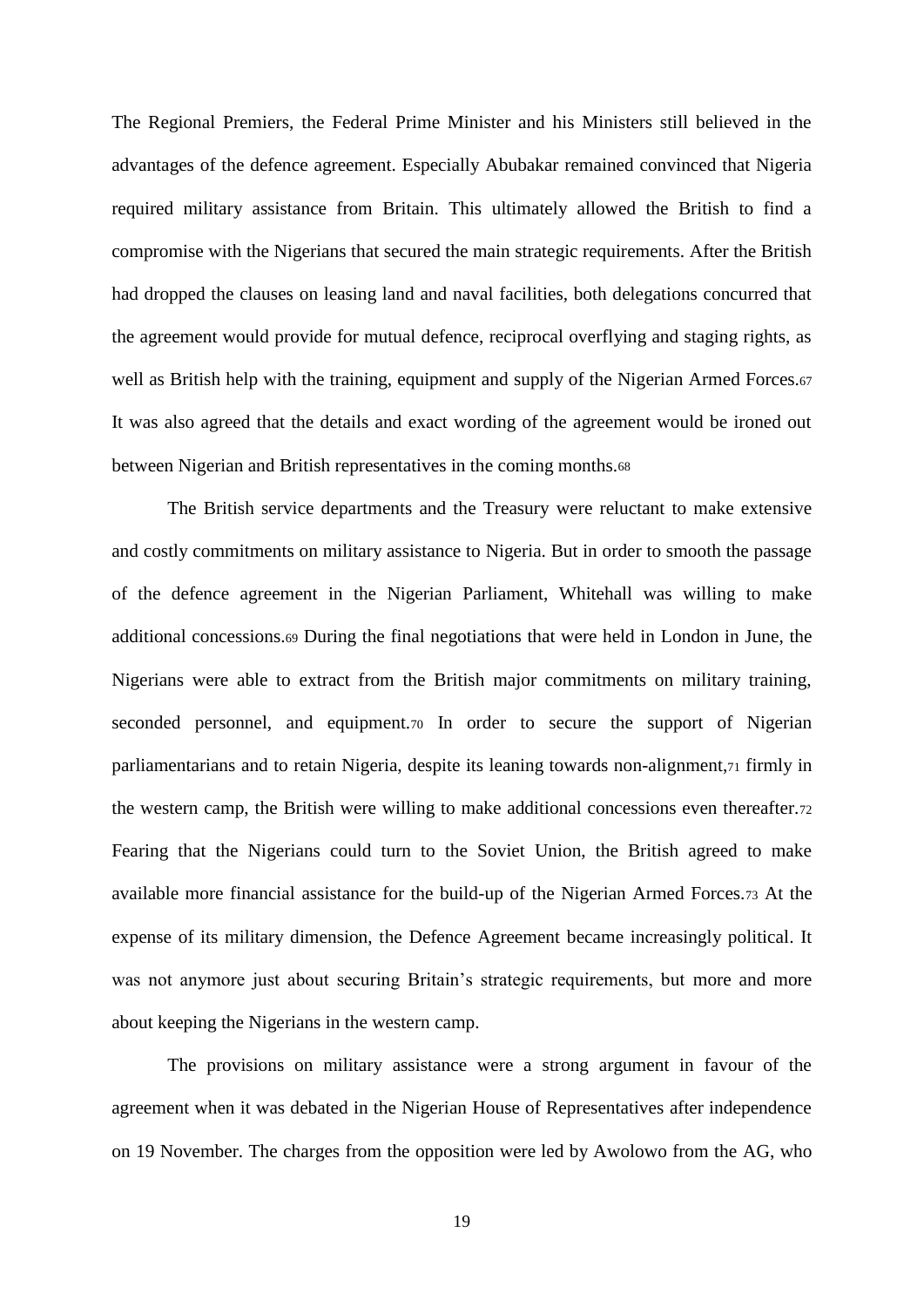had originally co-initialled the 1958 outline. He mainly argued that the defence agreement contained a hidden neo-colonial agenda which would allow for the establishment of British bases in Nigeria, and accused the government of being anglophile and pro-western. In reaction, the government parties, the NPC and the NCNC, closed their ranks, and the Anglo-Nigerian Defence Agreement passed with 166 to 39 votes.<sup>74</sup> A few days later, it was also passed by the Nigerian Senate. Even though the opposition criticised that the agreement 'implied a greater entanglement' with Britain, and 'unrestricted overflying provided espionage facilities', the discussion was less animated than in the House.<sup>75</sup>

Consequently, the British and Nigerian governments had succeeded in bringing the defence agreement through. Yet in light of the opposition to the agreement in Nigeria, Britain had to make major strategic concessions for political, Cold War-related reasons. In order to get the Nigerian political class on board, and avoiding to push the Nigerians away from the West into Soviet arms, the British abandoned or reduced some of their strategic requirements, and committed themselves to help in the build-up of the Nigerian Armed Forces. Consequently, it was Whitehall's Cold War-driven and increasingly political approach to the Defence Agreement that allowed the Nigerians to secure substantial military assistance from Britain. It was questionable, however, whether the pro-British government of Abubakar would be able to maintain a formal defence relationship with the former imperial power in light of continued criticism.

## *The Primacy of Politics*

The question was whether Britain had achieved a Pyrrhic victory. On the one hand, in comparison to the outline of 1958, the defence agreement had lost a lot of its substance. On the other hand, the opposition to the Anglo-Nigerian Defence Pact became increasingly vociferous and severe. Paradoxically, for limited strategic gains, the British found themselves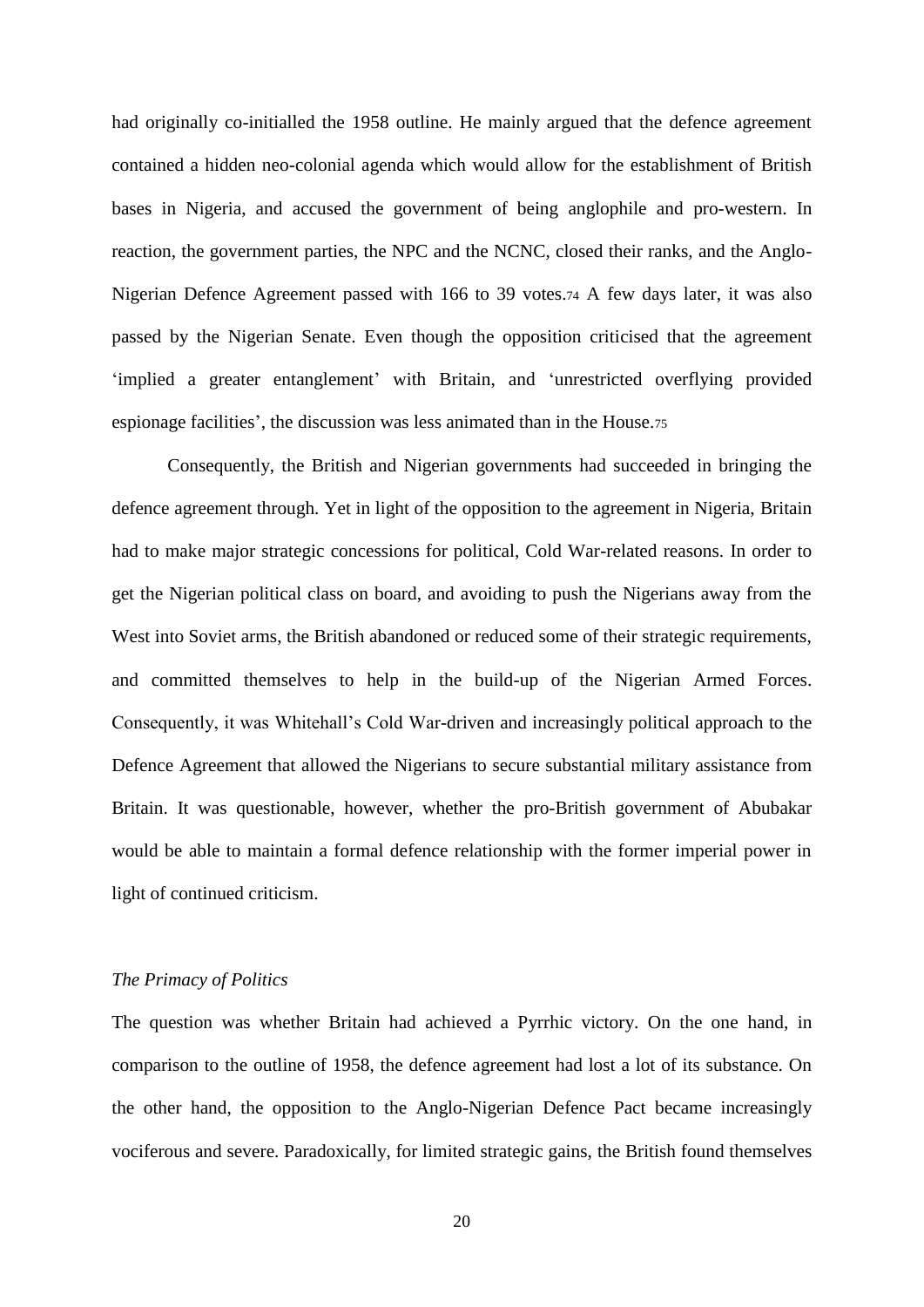in political difficulties. The direct target of the opposition was, however, the Nigerian Prime Minister and his government. In addition to the standing of the British, the agreement thus also undermined the position of their friend Abubakar, on whom they counted to keep Nigeria in the western orbit. Consequently, it was questionable whether the defence agreement would be politically sustainable.

The Nigerian Prime Minister still believed that the defence agreement was in Nigeria's interest, and continued to defend it against the continued charges from the opposition, led by the AG.<sup>76</sup> The attacks did not, however, remain limited to the Nigerian Parliament. In late November 1960, around 800 students descended into the streets of Lagos to demonstrate against the agreement. They carried placards that read, among other things, 'Away with Anglo-Balewa Pact', 'Down with Colonial Mentality', and 'Keep us out of NATO'. The demonstration turned violent when the students manhandled Nigerian Ministers and broke into Cabinet offices and the Houses of Parliament. Eventually, they were allowed to present a petition to the Governor-General, according to which the defence agreement ran contrary to the foreign policy of non-alignment and thus weakened Nigeria's international role. For the British it was evident that the AG and Awolowo with his 'inflammatory speeches' were behind the demonstrations. The Nigerian Defence Minister, Muhammadu Ribadu, went a step further, and insinuated interference by Kwame Nkrumah's Ghana.<sup>77</sup> In light of Awolowo's recent visit to Ghana, this was not unlikely. Moreover, through his strong advocacy for non-alignment and a more radical foreign policy, the AG leader attracted the discrete support of the Soviet Union.<sup>78</sup>

In the wake of the student protests, Abubakar's Government continued in its attempt to explain and justify the defence pact to the Nigerian people. In a broadcast speech, Ribadu stressed in particular that Nigeria would not have to go to war if Britain did, there were no provisions for British bases, the overflying and staging rights were reciprocal, and there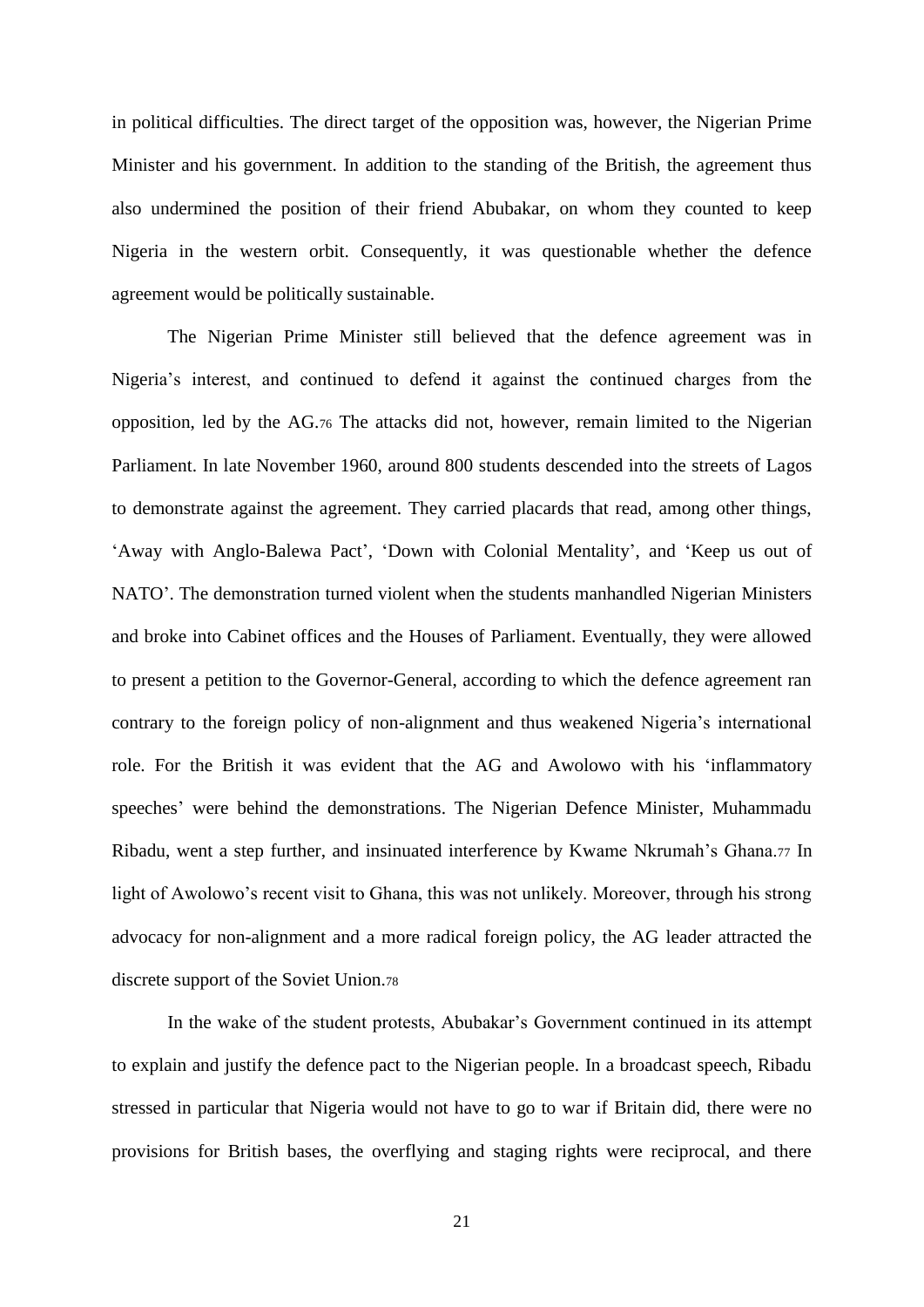would be substantial military assistance for the Nigerian Armed Forces.<sup>79</sup> In fear of further mass demonstrations, the Government also banned all public meetings and processions in Lagos for the two weeks prior to the official signing of the defence agreement in early January 1961.<sup>80</sup> Meanwhile, it prevented the British from holding tropicalisation trials in Lagos, which would have given the opposition additional ammunition.<sup>81</sup> But despite these measures, the situation further escalated. The most militant opposition to the defence pact and Abubakar's pro-western foreign policy came from the Nigerian Youth Congress (NYC). Founded by former Zikists and led by the Soviet-trained medical practitioner Tunji Otegbeye, this organisation rapidly attracted the interest of the Soviet Union. In mid-February 1961, the NYC staged a riot in response to the death of Patrice Lumumba and against the defence pact. Although the Nigerian Government managed to quell the riot, the defence agreement with Britain remained highly contested.<sup>82</sup>

The hostility to the Anglo-Nigerian Defence Agreement was inopportune for London. British policymakers saw Africa almost exclusively through the prism of the Cold War, which was at this time still of a largely ideological, political, and economic nature in Africa, at least in West Africa. By spring 1961, they had become particularly worried about the eastern bloc's inroads into Africa and, more specifically, West Africa.<sup>83</sup> Rising African nationalism, the increasing appeal of non-alignment, and Pan-Africanism seemed to have benefited the Soviet Union, but undermined the position of the western powers. In this situation, the West had to be 'careful not to provide evidence for charges against "neocolonialism"', which would further weaken its influence in the region.<sup>84</sup> Yet according to the Nigerian opposition and other critics in Africa and the East, exactly this evidence was provided by the defence pact. The UK High Commissioner to Nigeria, Antony Head, was entirely aware of this problem. In early autumn 1961, he observed that the defence agreement had a harmful impact on Anglo-Nigerian relations, and thus suggested to examine whether it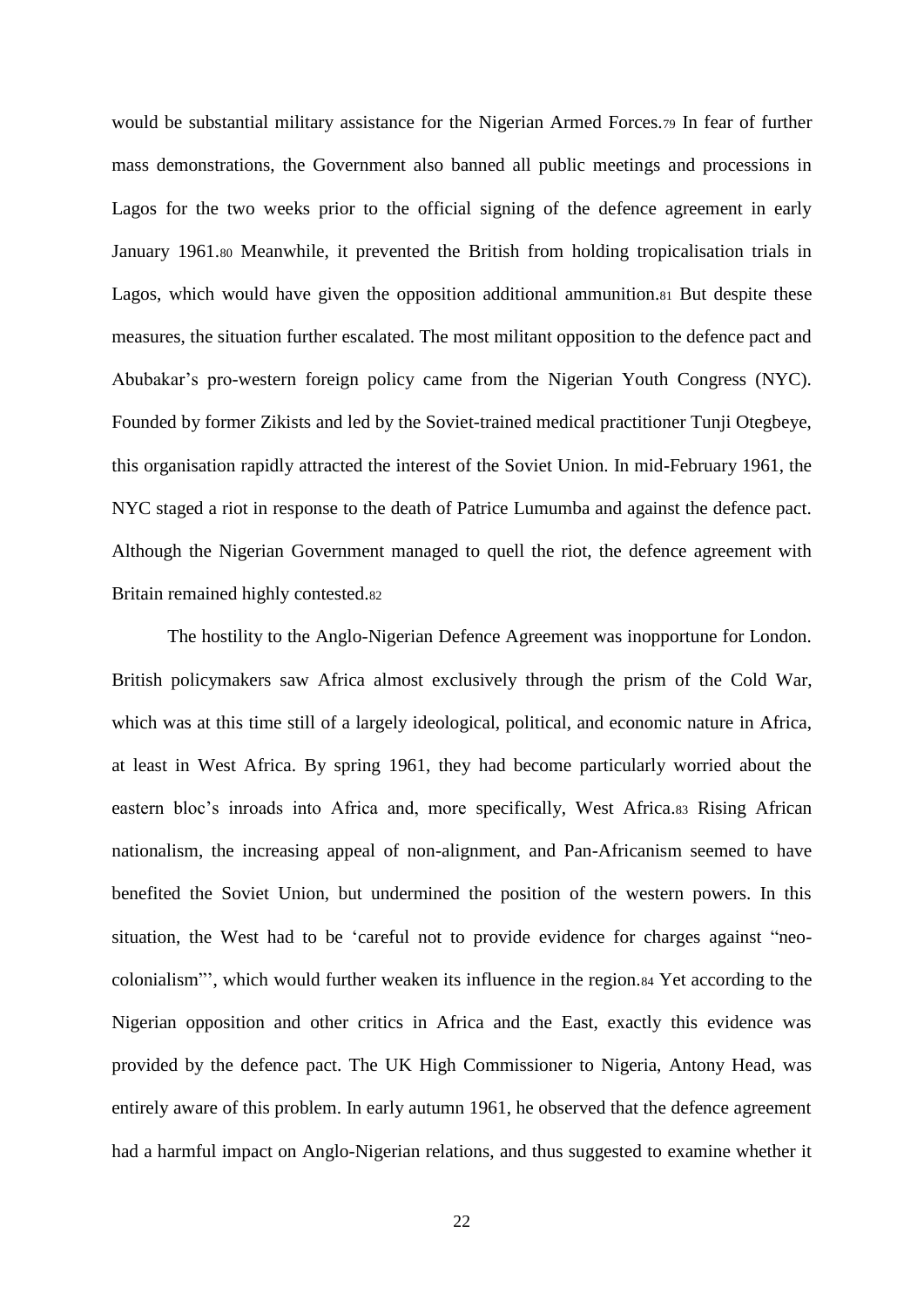could be 'quietly buried'. The agreement, Head argued, was an 'embarrassment' for the Nigerians, and 'useless' for Britain, since the staging facilities could not be used for operations against Africans.<sup>85</sup> According to Head's deputy, despite its dislike for the pact, the Nigerian Government was 'determined to stand loyally by it', especially since it did not want to give in to Awolowo. Consequently, the suggestion for abrogation had to come from London.<sup>86</sup>

The suggestion from the UK High Commissioner initiated a political process, which prepared the ground for the abrogation of the defence agreement. The idea of abrogation was opposed by the Air Ministry which, because of the overflying and staging rights, was particularly concerned. Despite the defence agreement's limited practical value, it was still considered better than nothing. Moreover, changing circumstances could bring about a more permissive Nigerian attitude, the strategic usefulness of Kano was not limited to Africa, and abrogation would set a precedent that could have a negative impact on other and future defence agreements.<sup>87</sup> The Air Ministry was relatively lonely with its concerns, and only received limited support from the Ministry of Defence, which feared that abrogation would create a 'risky precedent'. The other interested departments increasingly shared Head's concerns that the agreement played into the hands of the Communists by discrediting Britain and the Nigerian Government.<sup>88</sup> The Commonwealth Relations Office thus put forward the idea to free Nigeria of 'the Imperial Dogcollar' through a bilateral declaration that the agreement had outlived its military usefulness. Meanwhile, the essential strategic requirements, such as overflying and staging rights, could be secured through an informal exchange of letters.<sup>89</sup> Moreover, and even though archival sources do not point into this direction, it could have been that the increasing scepticism towards Britain's ability to maintain its role East of Suez indirectly decreased the importance of the Central African air route, and thus of Nigeria.<sup>90</sup> Finally, the armed forces' ability to mount expeditionary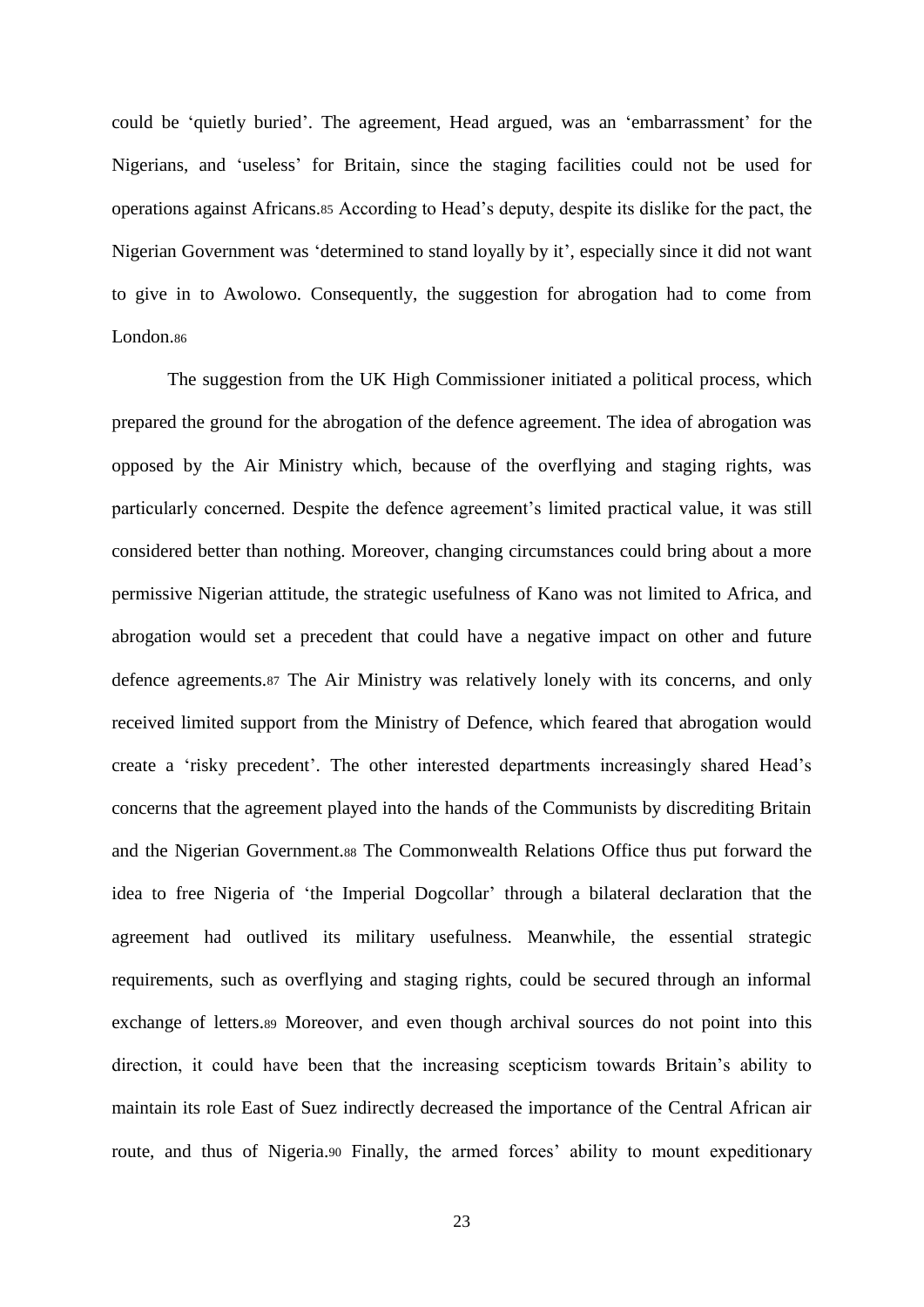operations with the help of staging posts and overflying rights was never sufficient to sustain Britain's global role as foreseen by the Sandys White Paper.<sup>91</sup>

But policymakers in London had not yet entirely made up their mind, as Abubakar informed Head in early December that 'he would very much like to get rid of' the defence pact. In view of the Lagos Conference of Heads of African and Malagasy States of late January 1962, he feared that the agreement would be used by the more 'radical' Casablanca states to attack him and his government.<sup>92</sup> The issue had thus reached an unprecedented level of urgency.<sup>93</sup> Although the Air Ministry reiterated its concerns, it began to accommodate itself to the idea of abrogation and that it would have to be satisfied with a less formal arrangement to secure its strategic requirements.<sup>94</sup> The Foreign Office, by contrast, strongly advocated the idea of abrogation and argued that 'the withdrawal of the Agreement would help to improve our "image" in the foreign countries of Africa'. In drawing a comparison with France, the Foreign Office also observed that even the French would come under increasing pressure for their defence facilities in Africa, and would eventually have to give them up.<sup>95</sup> Even though this prediction would prove to be wrong, it became increasingly clear to policymakers in Whitehall that the strategic reasons against, were outweighed by the political reasons in favour of abrogation.<sup>96</sup> It also seemed that it would not create a negative precedent for Britain's defence agreement with Malaya.<sup>97</sup> Finally, in early January 1962, also the Chiefs of Staff accepted that from a political perspective abrogation was inevitable, however reluctantly.<sup>98</sup>

The die was cast. Minister of Defence Harold Watkinson and Sandys, one of the main architects of the defence agreement and who was now Secretary of State for Commonwealth Relations, agreed that abrogation was desirable. But before committing the British Government to abrogation, they wanted from Abubakar a 'firm assurance' that 'in all normal circumstances' they would retain their privileges, in particular overflying and staging rights.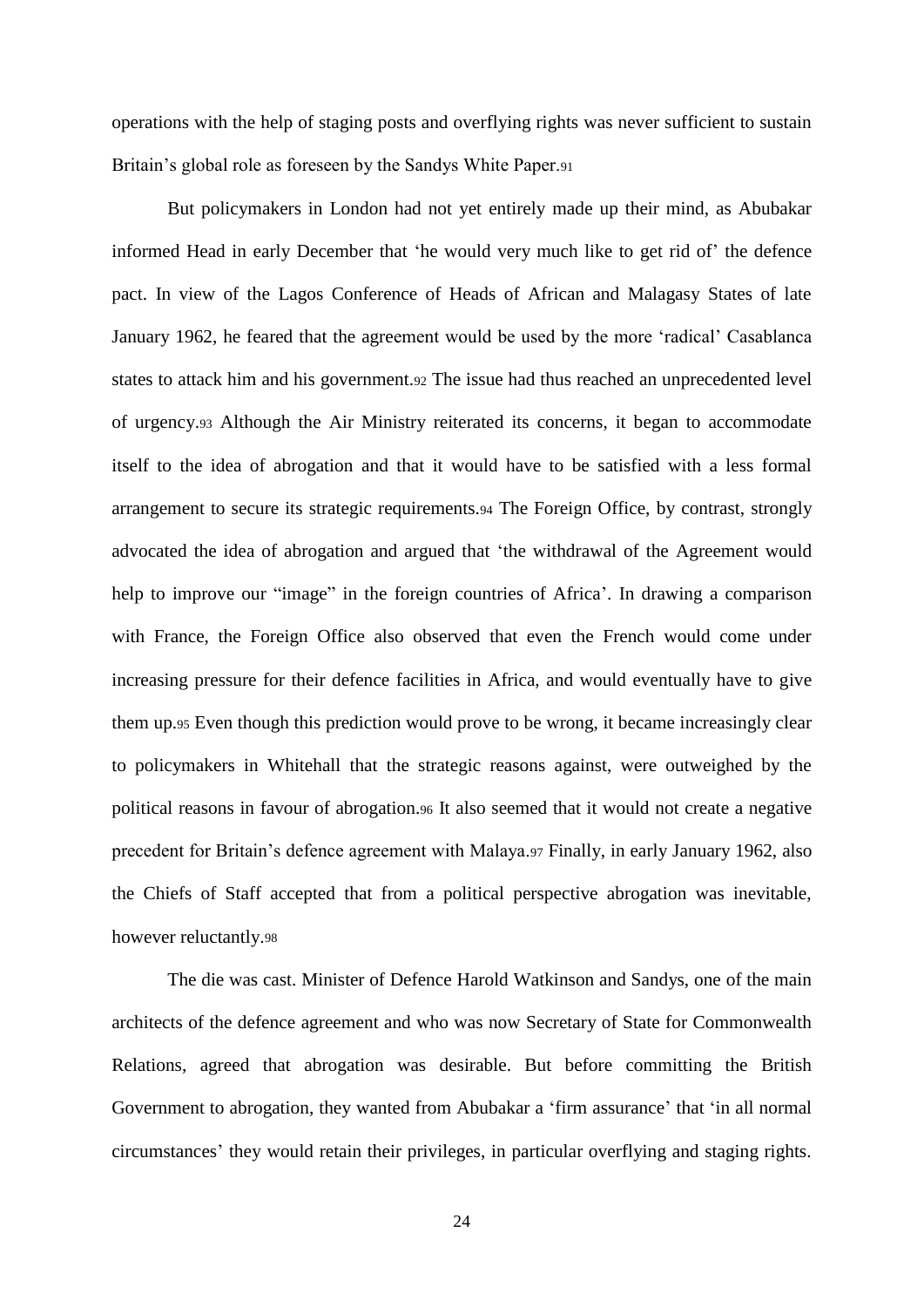In return, Britain would continue to offer Nigeria military assistance.<sup>99</sup> The Nigerian Prime Minister was absolutely willing to give this assurance. Suddenly, however, he wished to postpone the abrogation. Abubakar feared that if the announcement was made so shortly before the Lagos Conference, it would be interpreted as 'window dressing'.<sup>100</sup> Sandys was willing to comply, but a leakage about the abrogation in Nigeria nevertheless rendered an early announcement necessary.<sup>101</sup> In all urgency, on 20 January, the UK High Commissioner obtained from the Nigerian Prime Minister a written assurance that in exchange for military assistance Britain would continue to enjoy overflying and staging rights at Kano 'in all normal circumstances […] in accordance with practice between Commonwealth countries'.<sup>102</sup> Finally, Abubakar and Head also agreed on a joint statement, which was released to the press of both countries on 22 January. It stated that in light of the unfounded anxieties surrounding the defence agreement, the British and Nigerian Governments had decided to abrogate it. Simultaneously, however, they would 'endeavour to afford to the other at all times such assistance and facilities in defence matters as are appropriate between parties in the Commonwealth'.<sup>103</sup>

The Air Ministry, which had not been kept in the loop and would have wanted first the Defence Committee to be consulted, was strongly irritated.<sup>104</sup> Yet the British and Nigerian Governments had managed to get rid of a thorny issue in Anglo-Nigerian relations, which undermined both their positions in Africa. Moreover, Britain retained its overflying and staging rights, and Nigeria continued to receive military assistance – at least for the time being. Nevertheless, much harm had been done, and the Nigerian opposition rightly alleged that the defence agreement had not been truly abrogated, and claimed that 'there was a secret understanding of an equally sinister nature as the original Pact itself'.<sup>105</sup>

## *Conclusion*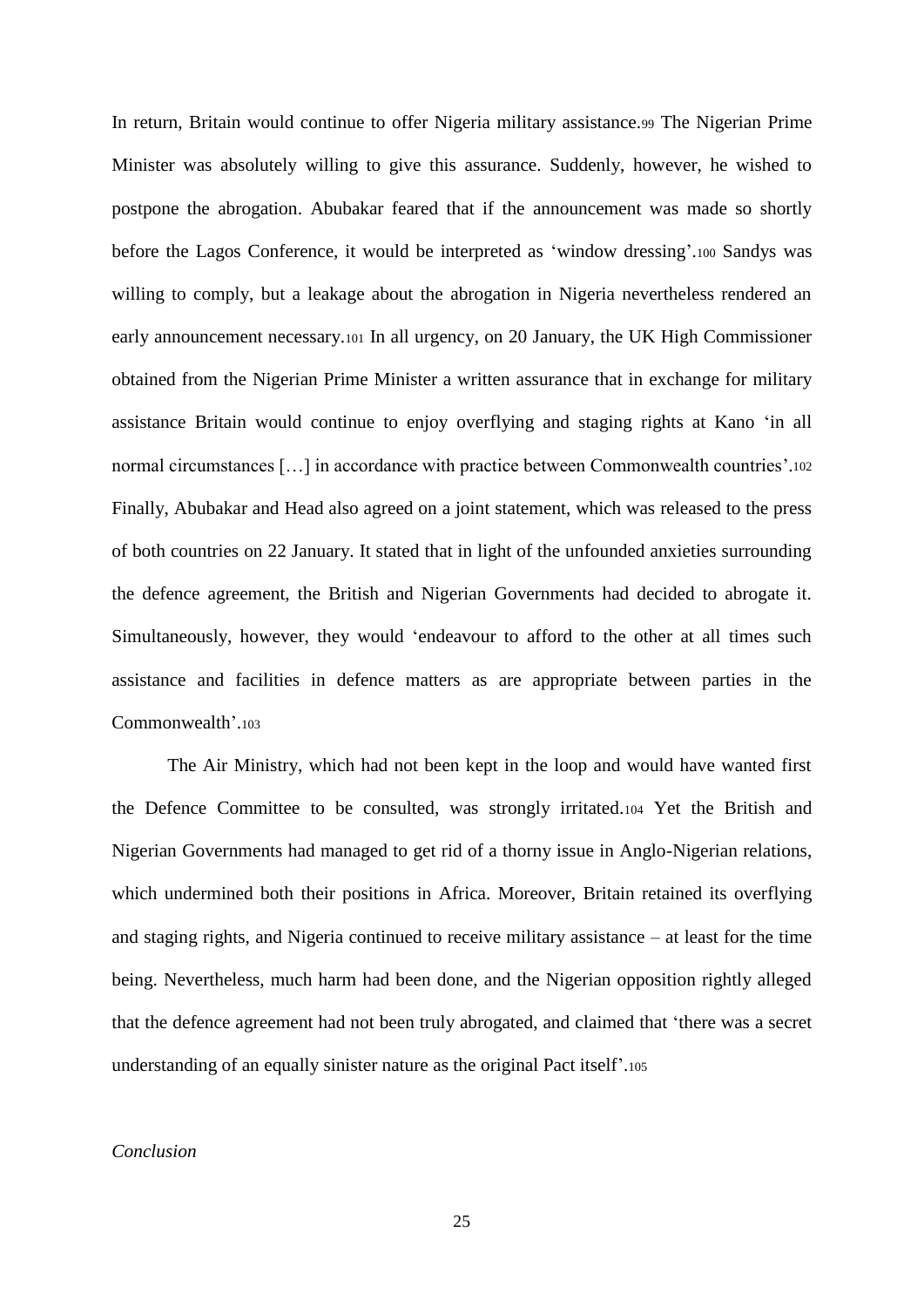The short-lived Anglo-Nigerian Defence Agreement was not an imperial, but a Cold War design. More importantly, however, it highlights an interesting paradox. Britain's strategic requirements in the global Cold War – whether it was for limited hot wars or a worldwide conflagration – and desire to keep Nigeria firmly in the western orbit, created for British policymakers the need for a defence agreement. Yet this strategy backfired. In the still largely ideological, political, and economic Cold War in Africa, the defence pact came to be seen as a neo-colonial tool to tie Nigeria's destiny to the West. This increasingly undermined the hitherto close Anglo-Nigerian relations, as well as British and western influence in West Africa. It thus became politically desirable to abrogate the defence agreement. In Britain's post-imperial Cold War grand strategy, political interests conflicted and, ultimately, outweighed purely military-strategic interests – at least if they were not deemed absolutely essential as in the Nigerian case.<sup>106</sup> Moreover, despite abrogation, Britain was able to retain limited overflying and staging rights, and the sustainability of its global role was increasingly questioned in Whitehall.

The British benefited during the episode of the Anglo-Nigerian Defence Agreement from a cooperative anglophile and pro-western Nigerian leadership. The Federal Prime Minister, from the traditionally pro-British Northern Region, his Ministers, and the Regional Premiers were all in favour of strong security ties with the former imperial power. They believed that the support of Britain was necessary to guarantee the country's security immediately after independence, and to build up the Nigerian Armed Forces. In light of Britain's increasing awareness of the potential unpopularity of the agreement, they were also able to extract major strategic, material, and financial concessions from London. But in light of the increasing Cold War pressures on Africa, the rise of non-alignment and neutralism, the defence pact began to pose a threat to the government of Abubakar and to Nigeria's international standing. The Nigerian Prime Minister thus wanted 'to get rid of' it.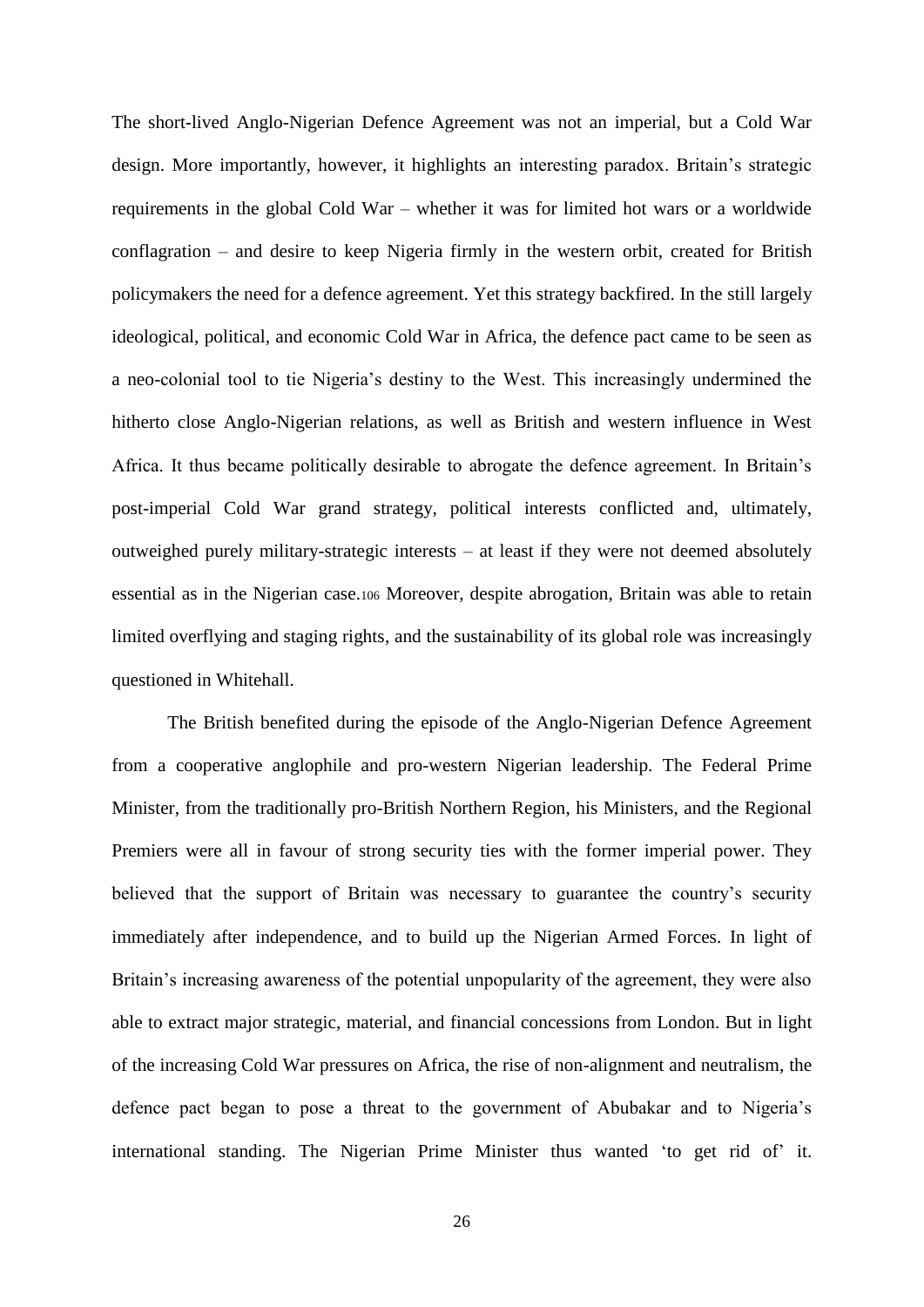Nevertheless, in the Cold War world of the early 1960s, he was able to maintain Nigeria's access to British military assistance.

The British were not only willing to continue to provide military assistance to Nigeria in return for overflying and staging rights, but they also feared that the Nigerians could turn to other potential 'benefactors', notably the Soviet Union. Meanwhile, the embryonic Nigerian Armed Forces still had to be built up, and as they were modelled on their British counterparts, Britain was the obvious source of support. The Anglo-Nigerian defence relationship thus survived the abrogation of the agreement.<sup>107</sup> It had, however, been downgraded to an informal level, and in line with its pretended policy of non-alignment, Nigeria increasingly diversified its sources for military assistance. Finally, the controversy surrounding the defence pact had considerably weakened the previously special relationship between the two countries.<sup>108</sup> Anglo-Nigerian relations would never again be so close.

Consequently, in comparison to the French, the British did not succeed to maintain the same level of intimacy with their former colonies and, especially, to establish long-lasting defence relationships. The reasons for France's success are obviously manifold and complex. But in general, and if compared to the British experience, it can be argued that the French attached much more importance to maintaining their influence in Sub-Saharan Africa, which was seen by General de Gaulle and his acolytes as a major pillar of the country's grandeur. Therefore, Paris was willing to do whatever was necessary to retain its *pré carré*, and thus pledged substantial financial and military aid to its former colonies, and made extensive use of intelligence, covert operations, and psychological action. Admittedly, the British also operated behind the scenes in Africa, as Calder Walton has shown.<sup>109</sup> Yet they never attached sufficient importance to Sub-Saharan Africa to throw in their already substantially declined clout. Simultaneously, and as this article has illustrated, London also faced more complex and ambiguous negotiation partners. Although generally in favour of strong defence ties with the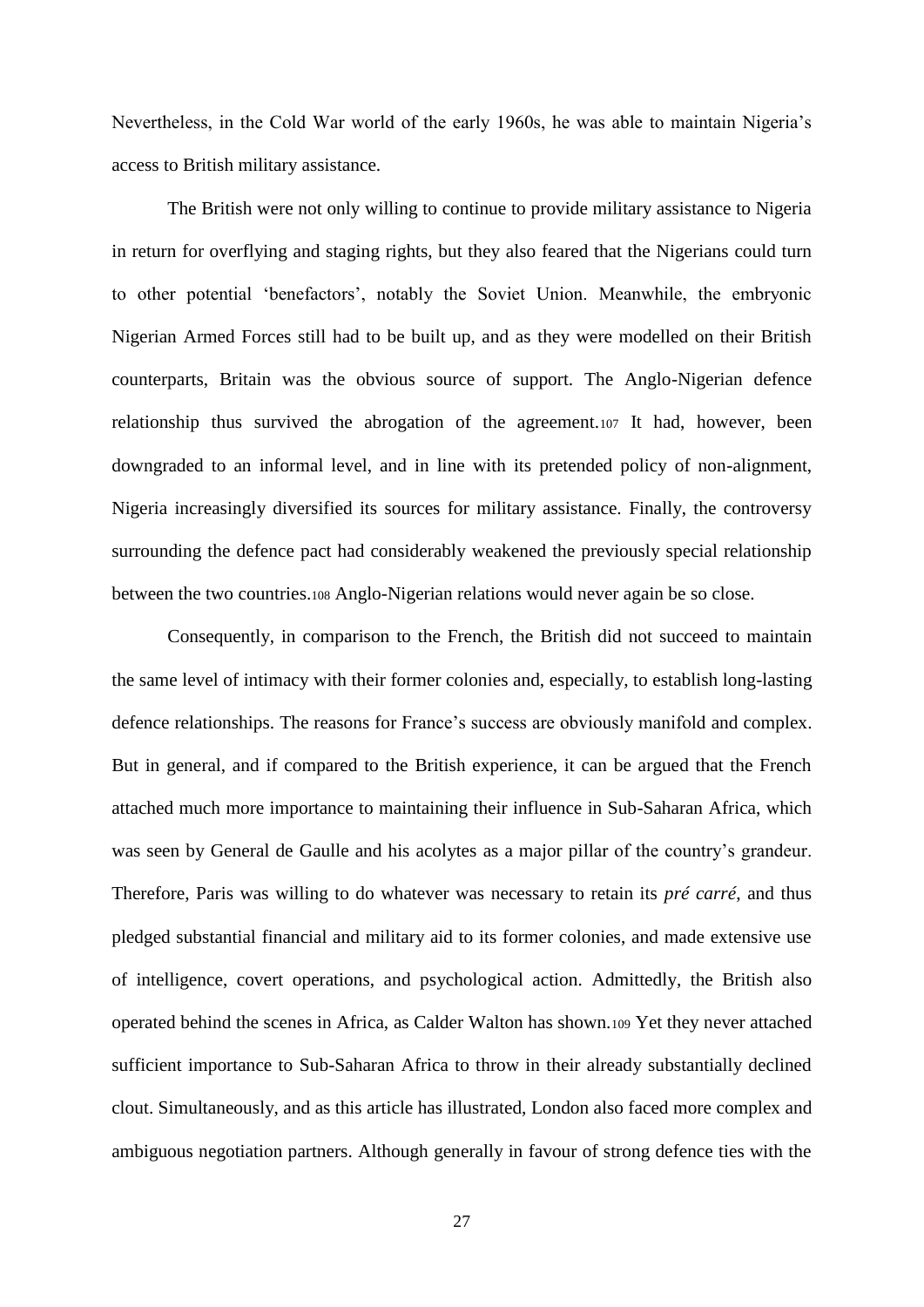British, the Nigerian leadership had to take into account different political and regional groups, which in turn were exposed to popular, anti-colonial pressure. The former French colonies in West Africa by contrast, with the notable exception of Guinea's Sékou Touré, were led by Francophile and largely authoritarian leaders, who would not let more radical anti-colonial elements prevent them from establishing a close and exclusive security relationship with Paris.<sup>110</sup> France's continued security role in Francophone Africa, and Britain's military withdrawal from the continent, thus resulted from the policies and actions of both the metropoles and the newly independent African states, which had gained unprecedented leverage through the globalisation of the Cold War.

# **Bibliography**

Akinyeye, Yomi. "Nigeria's Defense in the Twentieth Century." In *Nigeria in the Twentieth Century*, edited by Toyin Falola, 871-880. Durham NC: Carolina Academic Press, 2002.

Aluko, Olajide. *Essays on Nigerian Foreign Policy*. London: George Allen & Unwin, 1981.

- Balewa, Sir Abubakar Tafawa. *Nigeria Speaks: Speeches Made between 1957 and 1964*, selected and introduced by Sam Epelle. Ikeja: Longmans of Nigeria, 1964.
- Bat, Jean-Pierre. *Le syndrome Foccart : La politique française en Afrique de 1959 à nos jours*. Paris : Gallimard, 2012.
- Baylis, John. *British Defence Policy: Striking the Right Balance*. Basingstoke: Macmillan, 1989.
- Bott, Sandra, Hanhimäki, Jussi M., Schaufelbuehl, Janick Marina, and Wyss, Marco, eds. *Neutrality and Neutralism in the Global Cold War: Between or Within the Blocs?* Abingdon, Oxon: Routledge (forthcoming).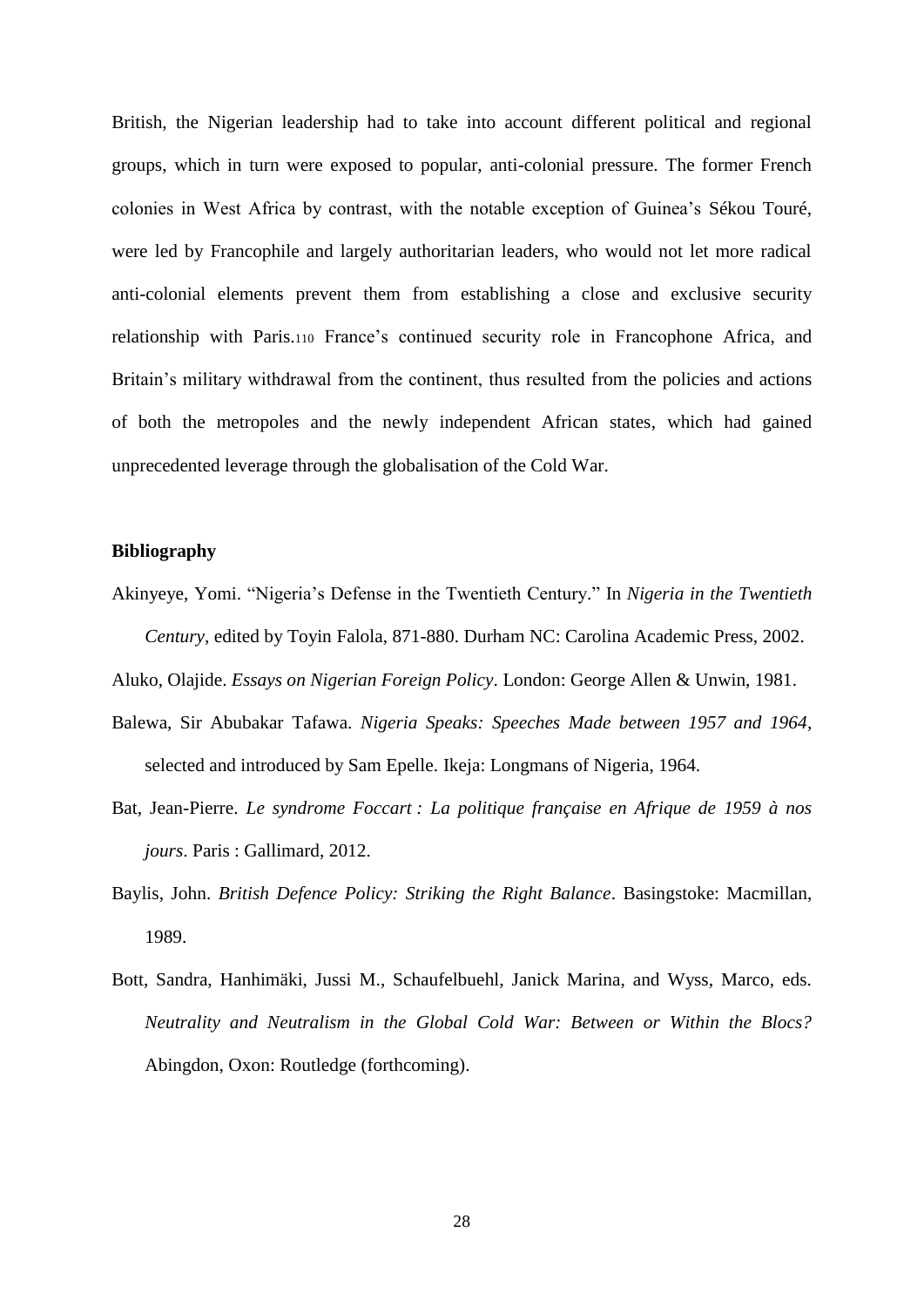- Bradley, Mark Philip. "Decolonization, the global South, and the Cold War, 1919-1962." In *The Cambridge History of the Cold War, Vol. I, Origins*, edited by Melvyn P. Leffler and Odd Arne Westad, 464-485. Cambridge: Cambridge University Press, 2011.
- Brendon, Piers. *The Decline and Fall of the British Empire 1781-1997*. London: Vintage, 2008.
- Byrne, Jeffrey James. "Africa's Cold War." In *The Cold War in the Third World* edited by Robert J. McMahon, 101-123. Oxford and New York: Oxford University Press, 2013.
- Chafer, Tony. *The End of Empire in French West Africa: France's Successful Decolonization?* Oxford and New York: Berg, 2002.
- Charbonneau, Bruno. *France and the New Imperialism: Security Policy in Sub-Saharan Africa*. Aldershot: Ashgate, 2008.
- Charbonneau, Bruno. "Franco-African security relations at fifty: writing violence, security and the geopolitical imaginary." In *Francophone Africa at Fifty*, edited by Tony Chafer and Alexander Keese, 107-119. Manchester: Manchester University Press, 2013.

Chipman, John. *French Power in Africa*. Oxford and Cambridge MA: Basil Blackwell, 1989.

- Clayton, Anthony. "The Military Relations between Great Britain and Commonwealth Countries, with particular reference to the African Commonwealth of Nations." In *Decolonisation and After: The British and French Experience*, edited by W.H. Morris-Jones and Georges Fischer, 193-223. London: Frank Cass, 1980.
- Clayton, Anthony. "'Deceptive Might': Imperial Defence and Security, 1900-1968." In *The Oxford History of the British Empire, Vol. IV: The Twentieth Century*, edited by Judith M. Brown and William Roger Louis, 280-305. Oxford and New York: Oxford University Press, 2010.
- Crocker, Chester A. "Military Dependence: the Colonial Legacy in Africa." *The Journal of Modern African Studies* 12, no. 2 (1974): 265-286.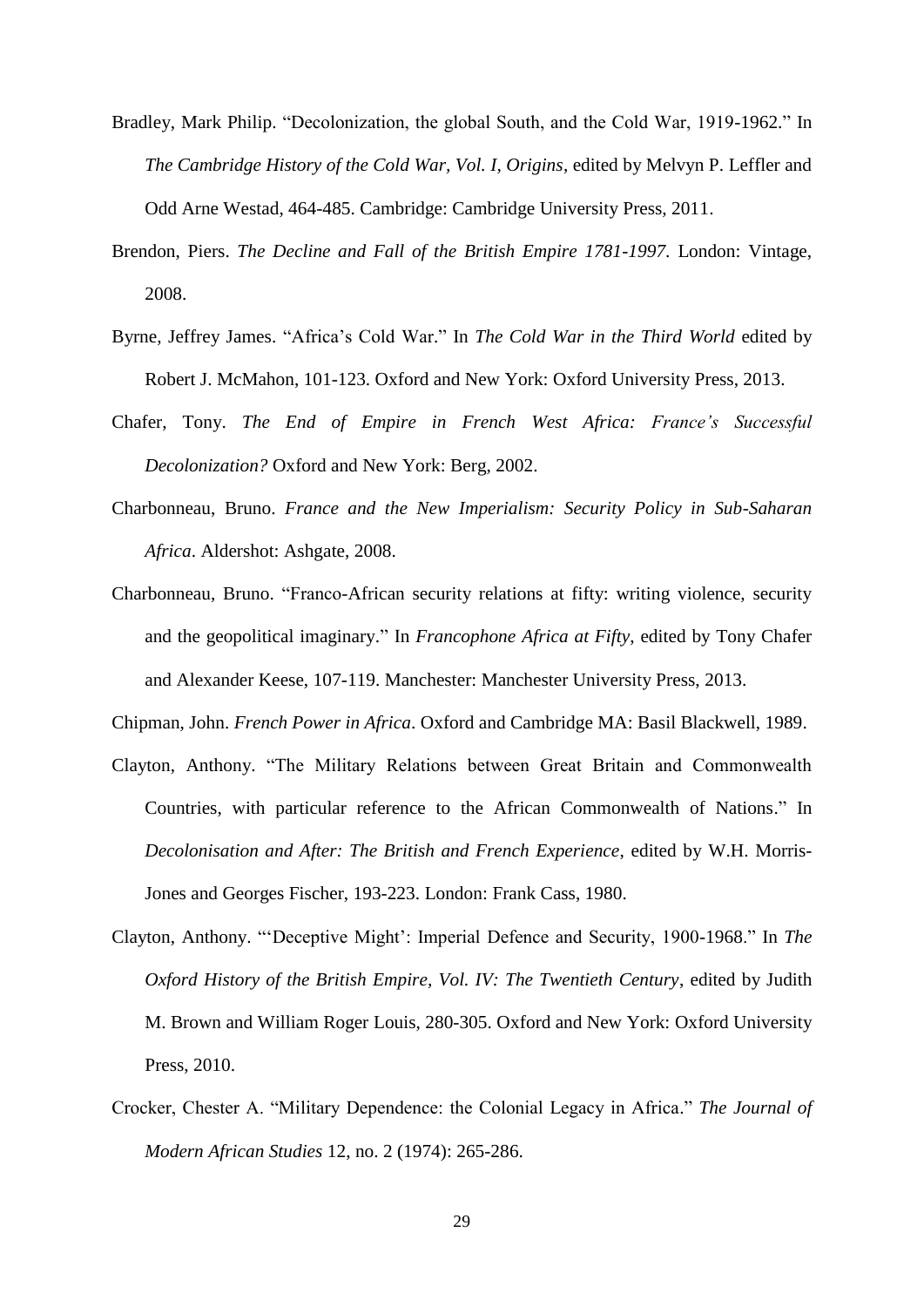- Darby, Phillip. *British Defence Policy East of Suez, 1947-1968*. London: Oxford University Press, for the Royal Institute of International Affairs, 1973.
- Darwin, John. *The Empire Project: The Rise and Fall of the British World System 1830-1970*. Cambridge: Cambridge University Press, 2012 (2009).

Dockrill, Michael L. *British Defence since 1945*. London: Basil Blackwell, 1988.

- Dockrill, Saki R. *Britain's Retreat from Suez: The Choice between Europe and the World?* Basingstoke: Macmillan, 2002.
- French, David. "Duncan Sandys and the Projection of British Power after Suez." *Diplomacy & Statecraft* 24, no. 1 (2013): 41-58.
- Falola, Toyin, and Matthew M. Heaton. *A History of Nigeria*. Cambridge: Cambridge University Press, 2008.

Greenwood, Sean. *Britain and the Cold War, 1945-1991*. Basingstoke: Macmillan, 2000.

- Hyam, Ronald and William Roger Louis, eds. *The Conservative Government and the End of Empire 1957-1964, Part I, High Policy, Political and Constitutional Change*, British Documents on the End of Empire, series A, vol. 4. London: The Stationery Office, 2000.
- Hyam, Ronald, and William Roger Louis eds. *The Conservative Government and the End of Empire 1957-1964, Part II, Economics, International Relations, and the Commonwealth*, British Documents on the End of Empire Series, series A, vol. 4. London: The Stationery Office, 2000.
- Hyam, Ronald. *Britain's Declining Empire: The Road to Decolonisation*. Cambridge: Cambridge University Press, 2006.
- Idang, Gordon J. "The Politics of Nigerian Foreign Policy: The Ratification and Renunciation of the Anglo-Nigerian Defence Agreement." *African Studies Review* 13, no. 2 (1970): 227-251.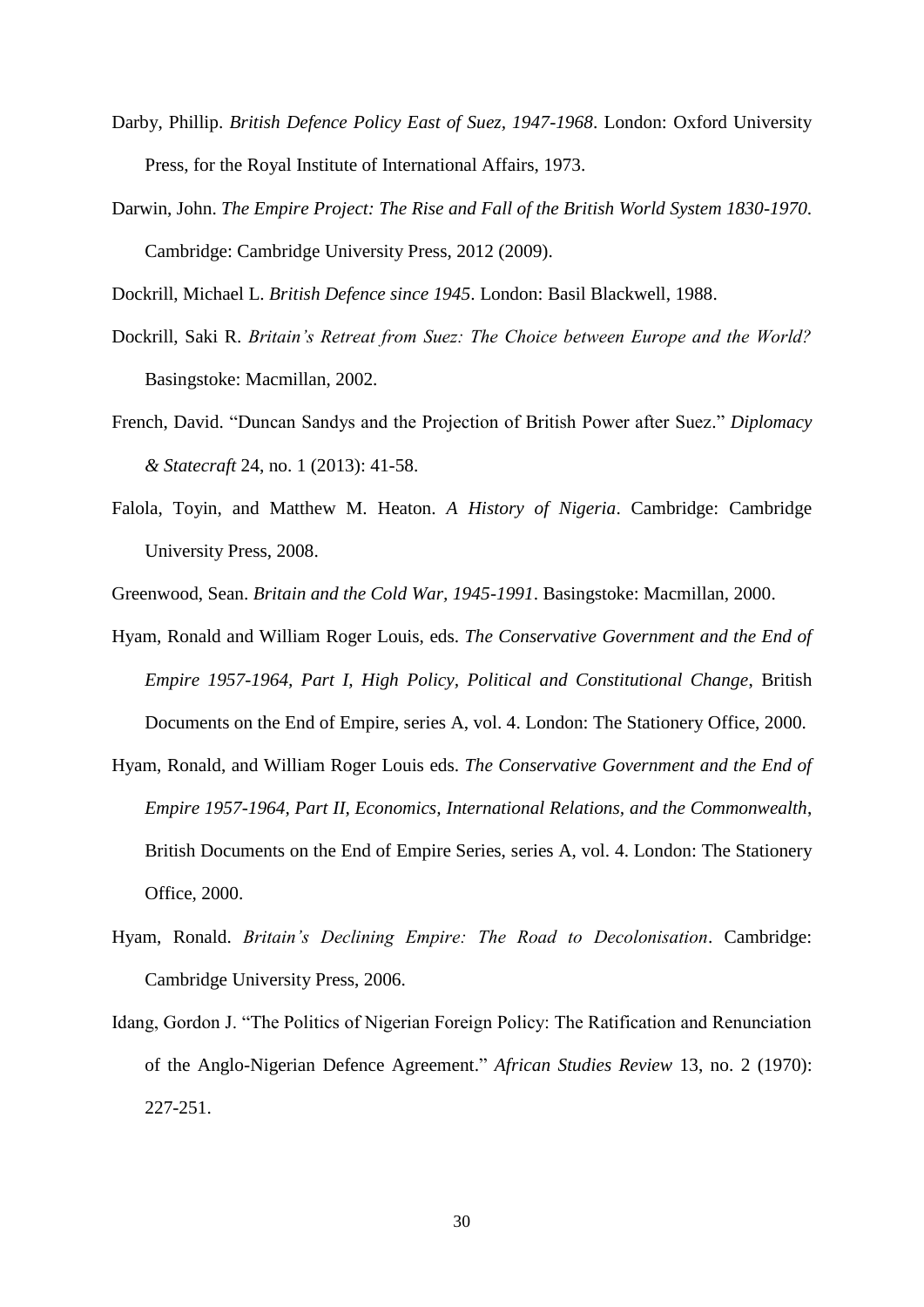- Jackson, Ashley. "British-African Defence and Security Connections." *Defence Studies* 6, no. 3 (2006): 351-376.
- Johnson, Franklyn A. *Defence by Ministry: The British Ministry of Defence 1944-1974*. London: Duckworth, 1980.
- Kent, John. *The Internationalization of Colonialism: Britain, France, and Black Africa, 1939-1956*. Oxford: Clarendon Press, 1992.
- Kent, John. *British Imperial Strategy and the Origins of the Cold War 1944-49*. Leicester: Leicester University Press, 1993.
- Kent, John. "Decolonisation and Empire." In *Palgrave Advances in Cold War History*, edited by Saki R. Dockrill and Geraint Hughes, 263-288. Basingstoke: Palgrave Macmillan, 2006.
- Legvold, Robert. *Soviet Policy in West Africa*. Cambridge, MA: Harvard University Press, 1970.
- Lynn, Martin, ed. *Nigeria, Part II, Moving to Independence 1953-1960*, British Documents on the End of Empire, series B, vol. 7. London: The Stationery Office, 2001.
- Matusevich, Maxim. *No Easy Row for a Russian Hoe: Ideology and Pragmatism in Nigerian-Soviet Relations, 1960-1991*. Trenton NJ: Africa World Press, 2003.
- Mazov, Sergey. *A Distant Front in the Cold War: The USSR in West Africa and the Congo, 1956-1964*. Washington DC and Stanford CA: Woodrow Wilson Center Press and Stanford University Press, 2010.
- McMahon, Robert J., ed. *The Cold War in the Third World*. Oxford and New York: Oxford University Press, 2013.
- Mišković, Nataša, Harald Fischer-Tiné, and Nada Boškovska, eds. *The Non-Aligned Movement and the Cold War: Delhi – Bandung – Belgrade*. Abingdon, Oxon: Routledge, 2014.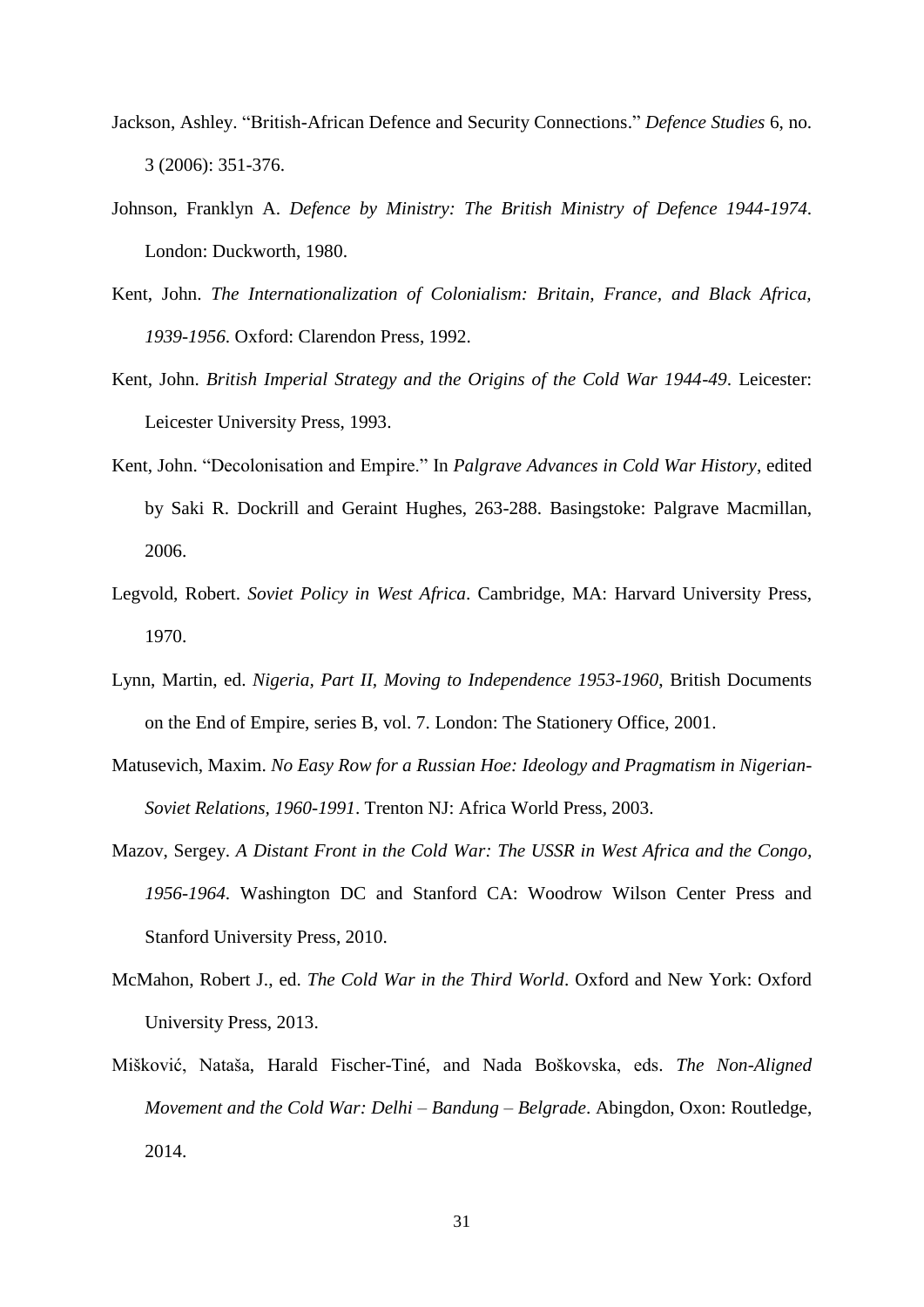- Namikas, Lise. *Battleground Africa: Cold War in the Congo, 1960-1965*. Washington DC and Stanford CA: Woodrow Wilson Center Press and Stanford University Press, 2013.
- Nwaubani, Ebere. "Eisenhower, Nkrumah and the Congo Crisis." *Journal of Contemporary History* 36, no. 4 (2001): 599-622.
- Ojedokun, Olasupo. "The Anglo-Nigerian Entente and its Demise, 1960-1962." *Journal of Commonwealth Political Studies* 9, no. 3 (1971): 210-233.
- Percox, David. *Britain, Kenya and the Cold War: Imperial Defence, Colonial Security and Decolonisation*. London: I.B. Tauris, 2004.
- Schaufelbuehl, Janick Marina, Bott, Sandra, Hanhimäki, Jussi M., and Wyss, Marco. "Non-Alignment, the Third Force, or Fence-Sitting: Independent Pathways in the Cold War." *The International History Review* (forthcoming).
- Thomas, Martin. *Fight or Flight: Britain, France, and Their Roads from Empire*. Oxford: Oxford University Press, 2014.
- Tijani, Hakeem Ibikunle. *Britain, Leftist Nationalists, and the Transfer of Power in Nigeria, 1945-1965*. New York and London: Routledge, 2006.
- Walton, Calder. *Empire of Secrets: British Intelligence, the Cold War and the Twilight of Empire*. London: HarperPress, 2013.
- Westad, Arne Odd. *The Global Cold War: Third World Interventions and the Making of Our Times*, Cambridge: Cambridge University Press, 2005.

Wyss, Marco, Hanhimäki, Jussi M., Bott, Sandra, and Schaufelbuehl, Janick Marina. "Introduction: A Tightrope Walk – Neutrality and Neutralism in the Global Cold War." In *Neutrality and Neutralism in the Global Cold War: Between or Within the Blocs?* edited by Sandra Bott, Jussi M. Hanhimäki, Janick Marina Schaufelbuehl, and Marco Wyss. Abingdon, Oxon: Routledge (forthcoming).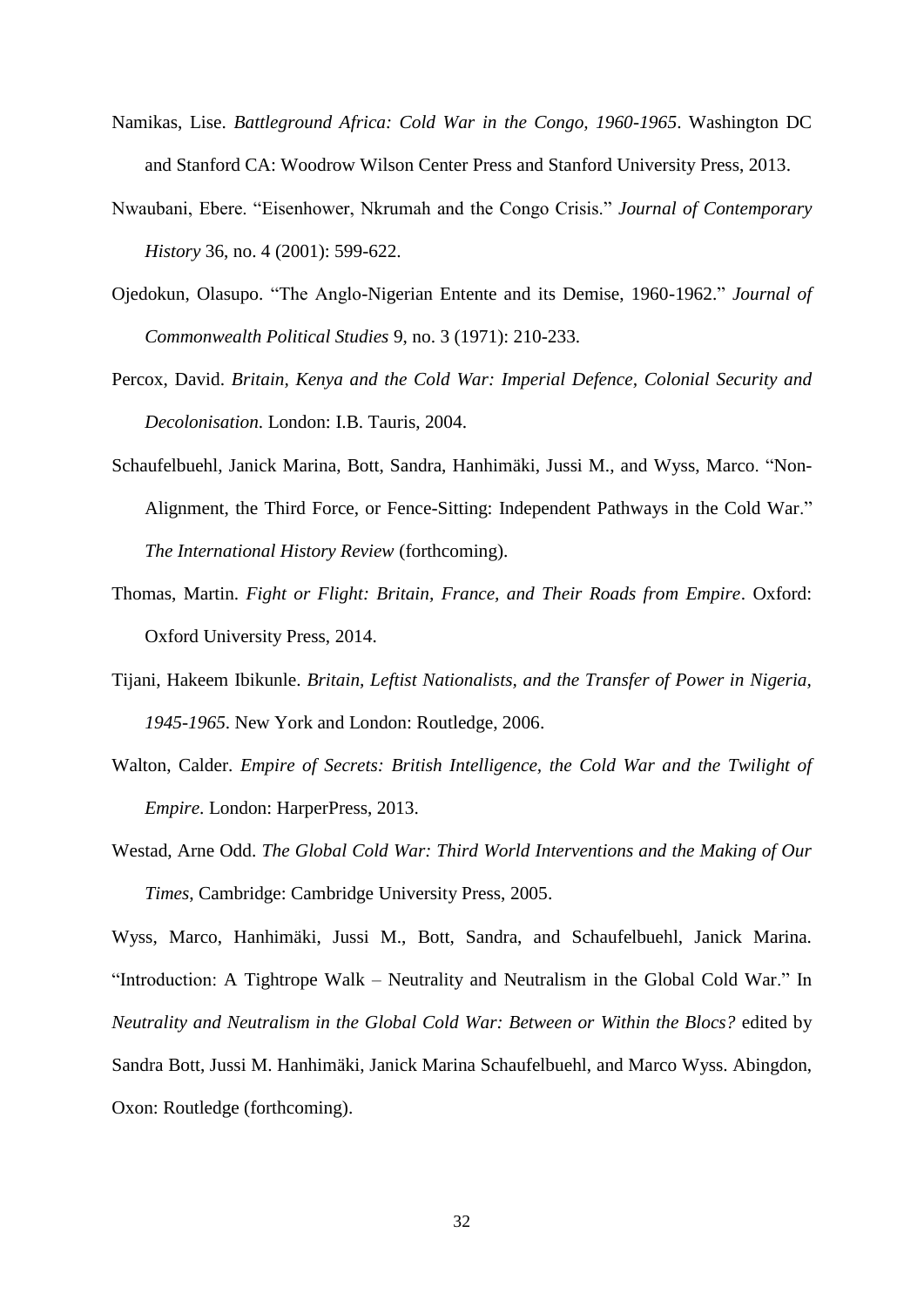### **Notes**

 See e.g.: Chipman, *French Power in Africa*; Charbonneau, *France and the New Imperialism*; and, more recently, Charbonneau, "Franco-African security relations," 107-119.

Percox, *Britain, Kenya*, 210.

- Clayton, "The Military Relations," *passim*; Crocker, "Military Dependence," *passim*.
- Idang, "The Politics," 227-251; Ojedokun, "The Anglo-Nigerian Entente," 210-233.
- Akinyeye, "Nigeria's Defense," 871-880; Aluko, *Essays on Nigerian Foreign Policy*; Clayton, "The Military
- Relations,"; Jackson, "British-African Defence," 351-376; Darwin, *The Empire Project*.
- Tijani, *Britain, Leftist Nationalists*, 91-94.
- Thomas, *Fight or Flight*, xiv.
- Hyam, *Britain's Declining Empire*, xiv, 261; Walton, *Empire of Secrets*, *passim*.
- On the Cold War in Africa see Byrne, "Africa's Cold War," 101-123.
- Kent, "Decolonisation and Empire," 265.
- Thomas, *Fight or Flight*, 3-4.
- Bradley, "Decolonization, the global South, and the Cold War, 1919-1962," 465.

 Kent, *The Internationalization of Colonialism*, *passim*; Kent, *British Imperial Strategy*, *passim*; Clayton, "'Deceptive Might'," 294.

 French, "Duncan Sandys," *passim*. See also: Crocker, "Military Dependence," 281; Darwin, *The Empire Project*, 253, 256; Dockrill, *British Defence since 1945*, 68-70; 47-48; Greenwood, *Britain and the Cold War*, 168; Jackson, "British-African Defence," 353; Thomas, *Fight or Flight*, 280-281.

 Brendon, *The Decline and Fall*, 538-539, 543; Darwin, *The Empire Project*, 614, 616; Hyam, *Britain's Declining Empire*, 272-275; Thomas, *Fight or Flight*, 267, 275. For more information on Nigeria's road to independence see Falola and Heaton, *A History of Nigeria*, ch. 6.

 CPC (57) 27, 'Future constitutional development in the colonies': report (CO print, GEN 174/012) of the officials' committee (chairman Sir N Brook) (CO(0)(57)5), 1 May 1957, in Hyam, *The Conservative Government Part I*, 7, 9.

 CC 42(57)4, 'Nigeria': Cabinet conclusions on constitutional advance, 22 May 1957, in Hyam, *The Conservative Government Part I*, 346.

 JP(57)93(Final), Future Constitutional Development in the Colonies, Report by the Joint Planning Staff, 26 July 1957, The National Archives, Kew (UK) (hereafter TNA), DEFE 6/42.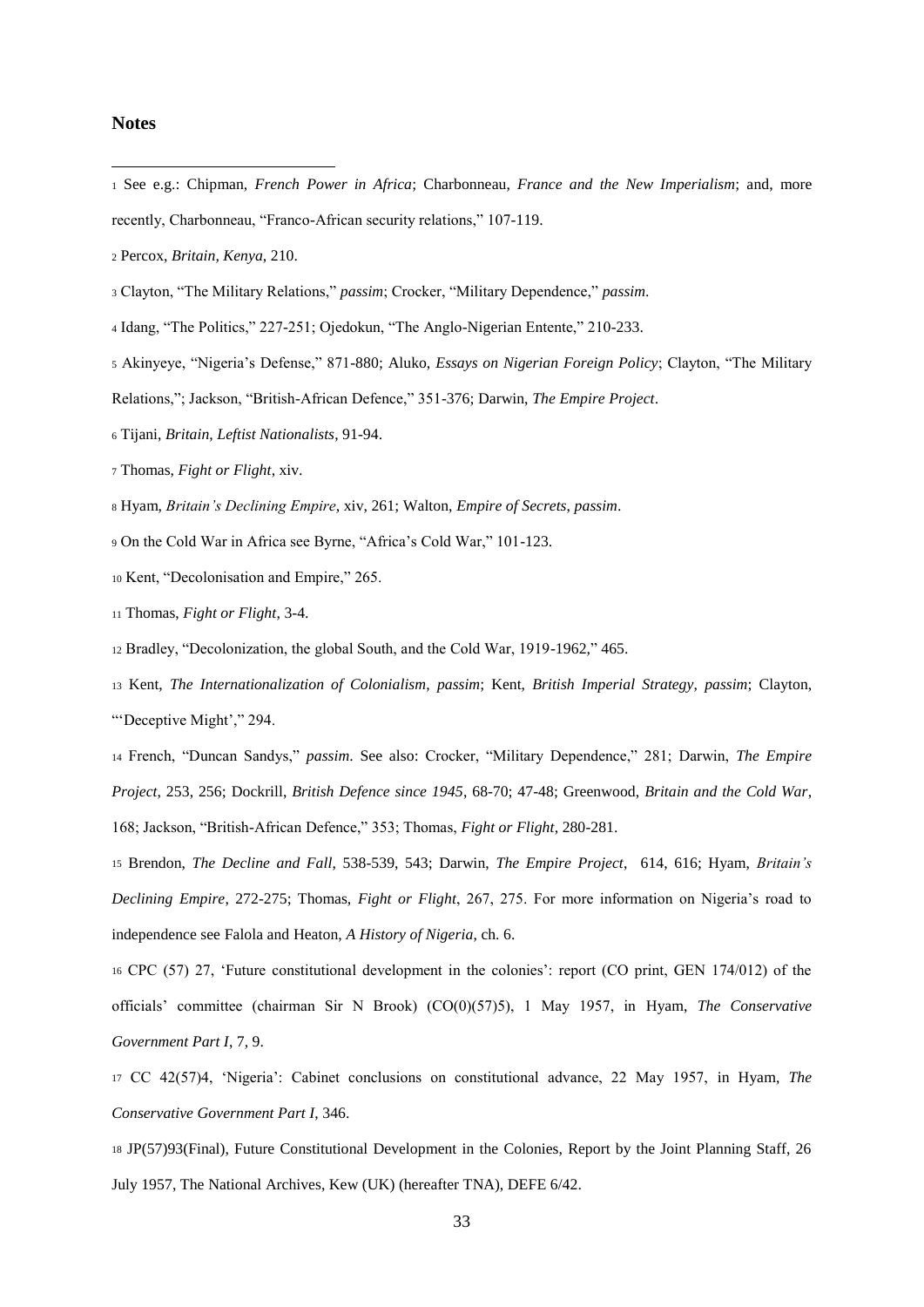<sup>19</sup> The other centres of communication mentioned in the report were Gibraltar, Malta, Cyprus, Sierra Leone, The Gambia, Kenya, Uganda, Aden, and Ascension Island.

**.** 

<sup>20</sup> JP(57)94(Final), Strategic Facilities in British Territories Likely to Achieve Independence, Report by the Joint Planning Staff, 27 August 1957, TNA, DEFE 6/42.

<sup>21</sup> CPC (57) 30, 'Future constitutional development in the colonies': memorandum for Cabinet Colonial Policy Committee by Sir N Brook, 6 September 1957, in Hyam, *The Conservative Government Part I*, 36.

<sup>22</sup> C.O.S. (58) 42, Defence Requirements in West Africa, Chiefs of Staff Committee, Note by the Secretary, 17 February 1958; Annex to COS(58)53, Defence Requirements in West Africa; JP(57)163(Final), Defence Requirements in West Africa, Report by the Joint Planning Staff, 5 February 1958; Annex to JP(57)163(Final), TNA, DEFE 11/228.

<sup>23</sup> JPS(57)143(Final), Review of Defence Machinery Concerned with Africa, Report by the Joint Planning Staff, 14 February 1958, TNA, DEFE 6/43.

<sup>24</sup> JP(58)56(Final), World-Wide Requirements for British Bases and Alternative Potential Bases, Report by the Joint Planning Staff, 9 May 1958, TNA, DEFE 6/50.

<sup>25</sup> [Defence]: minute by A E Emanuel raising the possibility of a defence pact, 13 May 1958, in Lynn, *Nigeria, Part II*, 475-476; Gough (Ministry of Defence, MoD) to Hanna (Admiralty), 10 June 1958, TNA, DEFE 7/1482. <sup>26</sup> Lennox-Boyd to Eastwood (both Colonial Office, CO), 13 July 1958, in Lynn, *Nigeria, Part II*, 495.

<sup>27</sup> World-Requirements for British Bases and Alternative Potential Bases, McLeod to Sandys (MoD), 16 July 1958, TNA, DEFE 7/1482.

<sup>28</sup> Gough (MoD) to Cooper (Air Ministry, AM), 28 July 1958, TNA, DEFE 7/1482.

<sup>29</sup> [Nigeria]: minute on political situation and constitutional proposals (C(58)171 & C(58)213), Allen (CRO), 21 October 1958, in Hyam, *The Conservative Government Part I*, 352; Powell to Sandys (MoD), 1 September 1958, TNA, DEFE 7/1482.

<sup>30</sup> Cooper (AM) to Gough (MoD), 22 August 1958, TNA, DEFE 7/1482; Eastwood (CO) to Robertson (Nigeria), 29 August 1958, in Lynn, *Nigeria, Part II*, 530-531.

<sup>31</sup> Sandys (MoD) to Lennox-Boyd (CO), in Lynn, *Nigeria, Part II*, 538-539; Chiefs of Staff Committee Extract from Minutes of C.O.S.(58)  $79<sup>th</sup>$  Meeting, 9 September 1958, TNA, AIR 19/954.

<sup>32</sup> CC 71(58)5, 'Nigeria': Cabinet conclusions on resumption of constitutional conference, 11 September 1958, in Hyam, *The Conservative Government Part I*, 353-354.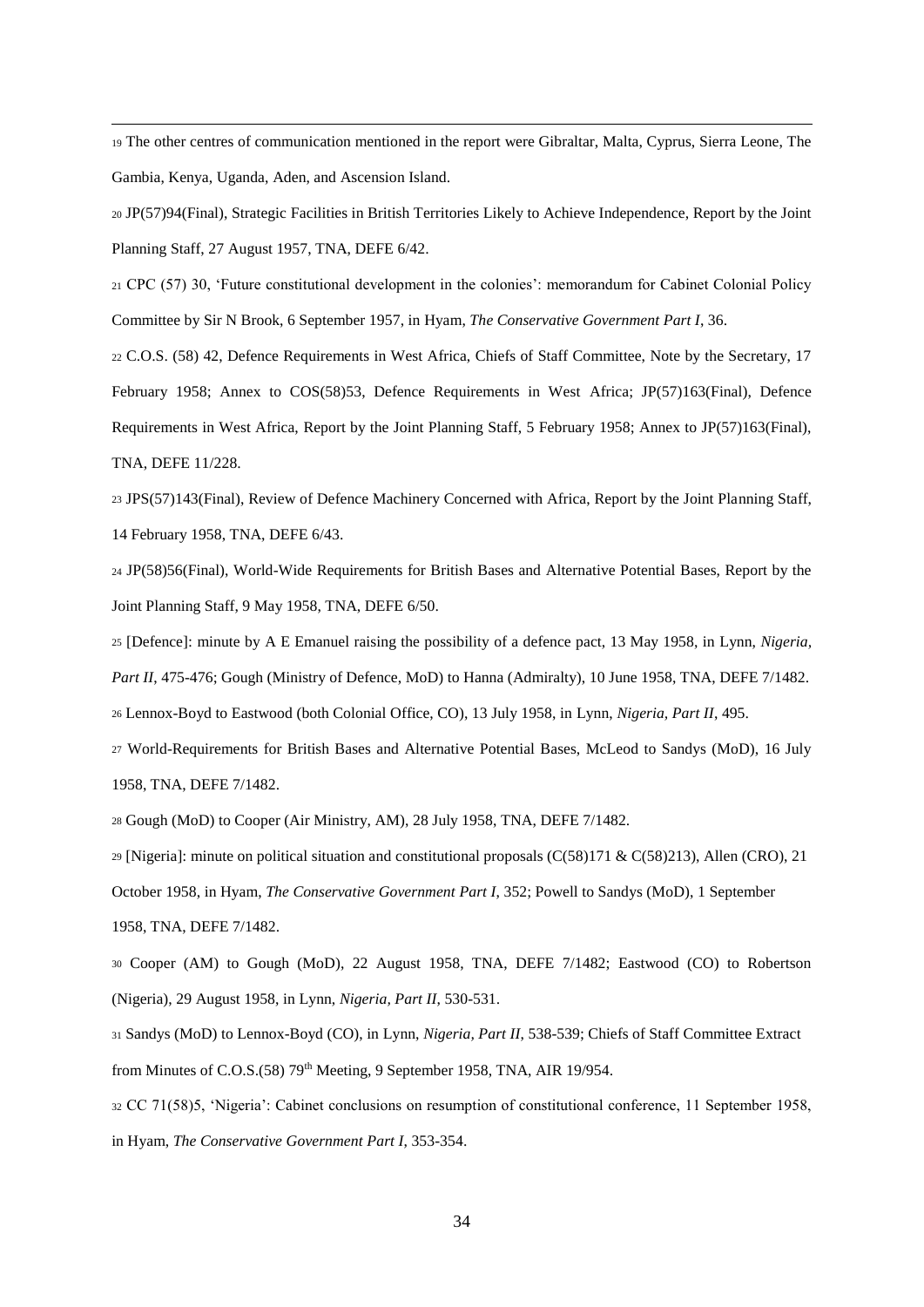<sup>33</sup> [London constitutional conference]: note by Mr Lennox-Boyd reporting on his meeting with Alhaji Abubakar Tafawa Balewa, 24 September 1958, in Lynn, *Nigeria, Part II*, 547-548.

<sup>34</sup> Gibbon to Dickson (both MoD), 10 October 1958, TNA, DEFE 7/1482.

<sup>35</sup> Dickson to Sandys (both MoD), 14 October 1958, DEFE 7/1482.

**.** 

<sup>36</sup> 'Defence requirements in Nigeria': CO note of a meeting between Mr Lennox-Boyd and Mr Duncan Sandys on 14 Oct 1958, 16 October 1958, in Lynn, *Nigeria, Part II*, 562-563.

<sup>37</sup> Note, Howard-Drake (CO), 17 October 1958, TNA, DEFE 7/1482.

<sup>38</sup> C(58), 'Nigeria': Cabinet memorandum by Mr Lennox-Boyd on progress of constitutional talks, 20 October 1958, in Hyam, *The Conservative Government Part I*, 356; CC 76(58)4, [Date of independence]: Cabinet conclusions agreeing to autumn 1960 for Nigerian independence, 22 October 1958, in Lynn, *Nigeria, Part II*, 569-570.

<sup>39</sup> [Defence agreement]: CO note of a meeting on Nigerian defence held at Lancaster House, *Annex*: Outline of proposed defence agreement, 24 October 1958, in Lynn, *Nigeria, Part II*, 571-574.

<sup>40</sup> Wyss, Hanhimäki, Bott, and Schaufelbuehl, "Introduction"; Schaufelbuehl, Bott, Hanhimäki, and Wyss, "Non-Alignment"; Nwaubani, "Eisenhower," 599-622; Namikas, *Battleground Africa*. See also, for instance, Westad, *The Global Cold War*; McMahon, *The Cold War*; Mišković, Fischer-Tiné, and Boškovska, *The Non-Aligned Movement*.

<sup>41</sup> AF (59) 2, [British influence after independence]: Cabinet (Official) Africa Committee minutes, 22 January 1959; [Political situation]: letter from S J G Fingland to Sir G Laithwaite assessing developments since the London conference, 9 February 1959; AF (59) 5, 'Prospects for the African territories for which the Colonial Office is responsible': CO memorandum for the Cabinet (official) Africa Committee, 20 February 1959; [Nigerian foreign policy]: letter from A W Snelling to C G Eastwood on the future foreign policy of Nigeria, Enclosure, 23 March 1959, in Lynn, *Nigeria, Part II*, 586-588; 591-592; 592-596; 597-602.

<sup>42</sup> Lennox-Boyd (CO) to Officer Administering the Government of the Federation of Nigeria, 2 December 1958; Lennox-Boyd (CO) to Robertson (Nigeria), 24 March 1959; Robertson (Nigeria) to Lennox-Boyd (CO), 20 April 1959, TNA, DEFE 7/1482.

<sup>43</sup> 'Africa in the next ten years': report (FO print) of committee officials (chairman, B StJ Trend), AF (59) 28, 1 June 1959, in Hyam, *The Conservative Government Part I*, 113-116, 121-123, 127.

<sup>44</sup> [Nigerian foreign policy]: letter from S J G Fingland to Sir G Laithwaite on Soviet representation in Nigeria, 1 July 1959; [Nigerian foreign policy]: letter from M E Allen to F G K Gallagher (FO) concerning Soviet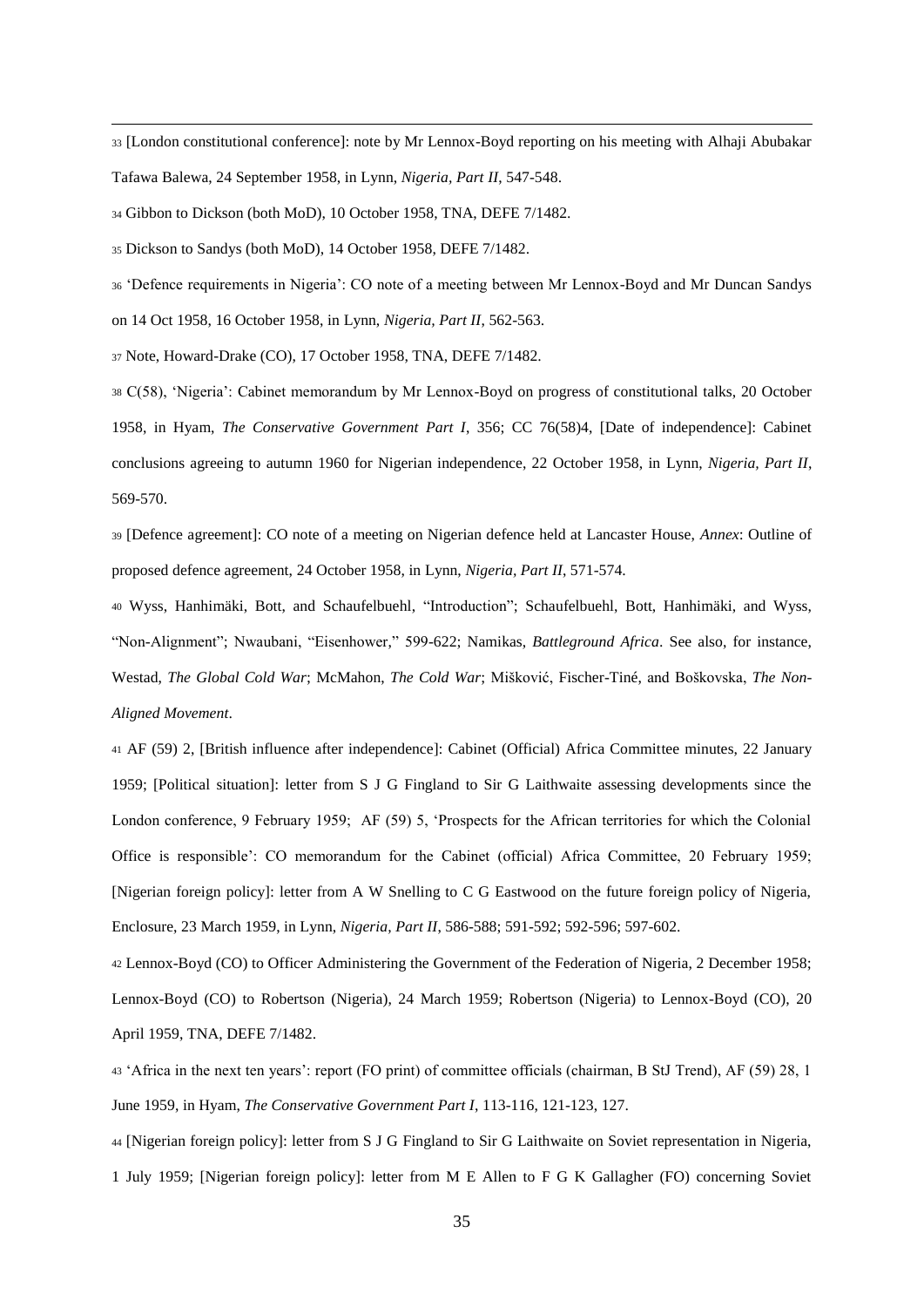diplomatic representation in Nigeria, 5 August 1959; [Soviet contacts]: letter from E C Burr to R S Faber (FO) on contacts with Soviet representations, Enclosure: 'Contacts with Soviet Bloc diplomatic missions': Nigerian government note, 25 August 1959, in Lynn, *Nigeria, Part II*, 607-609; 614-615; 629-630.

<sup>45</sup> 'The Winning of Independence', 15 August 1958, in Balewa, *Nigeria Speaks*, 32.

**.** 

<sup>46</sup> [Macmillan's visit to Nigeria]: FO record of a conversation between the UK and Nigerian prime ministers at Lagos, 12 January 1960, in Lynn, *Nigeria, Part II*, 645-646.

<sup>47</sup> [Defence agreement]: inward telegram no 25 from Mr Macmillan to Cabinet colleagues on discussions with Alhaji Sir Abubakar Tafawa Balewa concerning the future defence of Nigeria, in Lynn, *Nigeria, Part II*, 647.

<sup>48</sup> C.O.S.(60)39, Chiefs of Staff Committee, Nigeria, Note by the Secretary; Annex 'A' to C.O.S.(60)39, Nigeria, Memorandum from the Chief of the Defence Staff to the Minister of Defence; Annex 'B' to C.O.S.(60)39, Nigeria, 19 February 1960; Chiefs of Staff Committee, Confidential Annex to  $C.O.S.(60)11<sup>th</sup>$ Meeting, 16 February 1960; JP(60)13(Final), Nigeria, Report by the Joint Planning Staff; Annexes 'A' and 'B' to JP(60)13(Final), 12 February 1960, TNA, DEFE 11/228.

<sup>49</sup> See, for instance, Baylis, *British Defence Policy*, 1989, *passim*; Johnson, *Defence by Ministry*, *passim*.

<sup>50</sup> [Defence agreement]: letter from Sir J Robertson to A Emanuel on the need to improve the benefits for Nigeria under the proposed defence agreement, 13 August 1959, in Lynn, *Nigeria, Part II*, 626-628.

<sup>51</sup> Robertson (Nigeria) to Eastwood (CO), 1 March 1960, in Lynn, *Nigeria, Part II*, 670.

<sup>52</sup> Hilton Poynton (CO) to Edward Playfair (MoD), 8 March 1960, TNA, AIR 2/15386.

<sup>53</sup> Bishop (MoD) to Macmillan, 8 March 1960, TNA, CAB 21/4430.

<sup>54</sup> Macmillan to Abubakar, 24 March 1960, TNA, CAB 21/4430.

<sup>55</sup> CO to Robertson (Nigeria); Macleod (CO) to Robertson (Nigeria); Note on the Draft Defence Agreement Prepared by Her Majesty's Government and Proposed for Conclusion on the Achievement of Independence by the Federation of Nigeria, Annexe 'C', 31 March 1960, TNA, AIR 2/15386.

<sup>56</sup> 'The Anglo-Nigerian Defence Agreement', 12 April 1960, in Balewa, *Nigeria Speaks*, 50-51.

<sup>57</sup> [London conference]: minute by C G Eastwood on the agenda for the forthcoming London talks, 13 April 1960, in Lynn, *Nigeria, Part II*, 670.

<sup>58</sup> Robertson (Nigeria) to Macleod (CO); Annex; Goffrey (Nigeria) to Eastwood (CO), 3 May 1960, TNA, AIR 2/15386.

<sup>59</sup> [Political situation]: despatch no 31 from Sir J Robertson to Mr Macleod on the political situation in Nigeria, 27 April 1960, in Lynn, *Nigeria, Part II*, 688-689.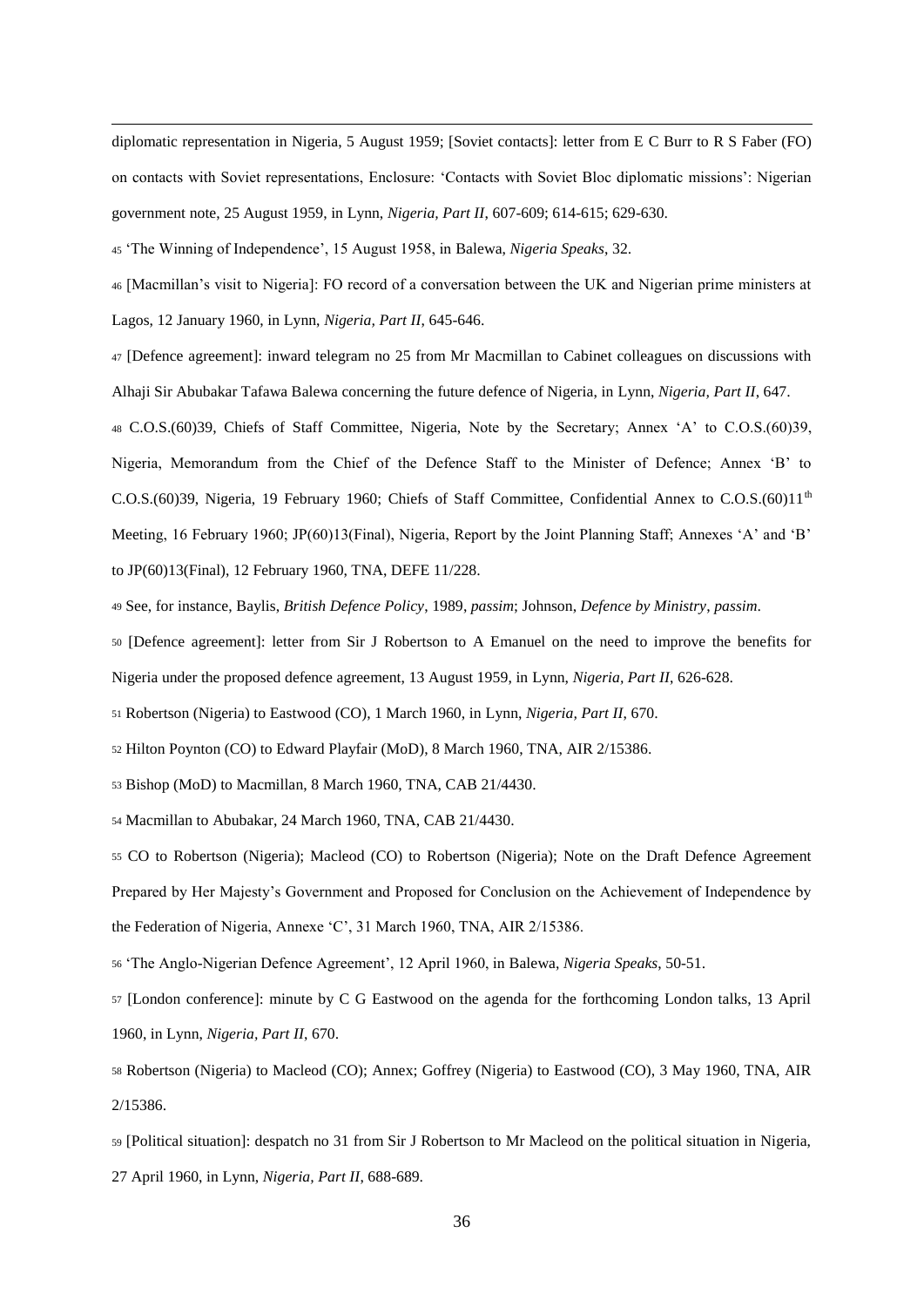<sup>60</sup> [Defence agreement]: letter from R J Vile to C W Wright (MOD) on proposed revisions by Nigerian ministers to the draft defence agreement, 6 May 1960, in Lynn, *Nigeria, Part II*, 700-701.

<sup>61</sup> Macleod (CO) to Macmillan, 9 May 1960, TNA, CAB 21/4430.

**.** 

<sup>62</sup> de Zulueta (Prime Minister's Office) to Sabatini (MoD), 10 May 1960; Lloyd-Jones (Admiralty) to Godfrey (MoD), 11 May 1960; Ward (AM) to Macmillan, 11 May 1960, TNA, AIR 2/15386; 'Nigerian Defence Agreement': COS Committee minutes (COS 32(60)3), 12 May 1960, in Lynn, *Nigeria, Part II*, 703-704, and TNA, DEFE 4/126.

<sup>63</sup> Watkinson (MoD) to Macmillan, 12 May 1960, TNA, AIR 19/954.

<sup>64</sup> Heathcoat-Amory (Treasury) to Macmillan, 13 May 1960, TNA, CAB 21/4430.

<sup>65</sup> Selwyn-Lloyd (Foreign Office, FO) to Macmillan, 13 May 1960, TNA, AIR 19/954.

<sup>66</sup> Discussion with Secretary of State for the Colonies on Proposed Nigerian Defence Agreement on 17th May 1960, MoD, 16 May 1960, TNA, DEFE 7/1483.

<sup>67</sup> Note of discussion held in the Secretary of State's Room, Colonial Office, at 9.30 a.m. on Tuesday, 17th May, 1960, 18 May 1960, TNA, DEFE 7/1483;[Constitutional discussions]: CO report on the London talks, 1 May 1950, in Lynn, *Nigeria, Part II*, 706-707.

<sup>68</sup> [Defence agreement]: letter from D W S Hunt to A W Snelling reporting on the decisions of the London talks, 24 May 1960, in Lynn, *Nigeria, Part II*, 708-710.

<sup>69</sup> Robertson (Nigeria) to Macleod (CO), 29 July 1960; Record of Meeting Held in Commonwealth Relations Office on Thursday the 21<sup>st</sup> July at 3 P.M., CO, TNA, AIR 2/15386.

<sup>70</sup> Nigerian Defence Agreement, Note by the Nigerian Delegation, 10 June 1960; Nigeria Defence Agreement, Minutes of Meeting held in Conference Room 'E', Ministry of Defence, S.W.1, on Wednesday, 8<sup>th</sup> June, 1960 at 11.00 a.m., Bennell (MoD), 14 June 1960; Nigeria Defence Agreement, Minutes of Meeting held in Conference Room 'B', Ministry of Defence, Storey's Gate, S.W.1, on Thursday, 9<sup>th</sup> June, 1960 at 9.45 a.m., Bennell (MoD), 15 June 1960; Nigerian Defence Agreement, Minutes of a Meeting held in Conference Room 'F', Ministry of Defence, S.W.1, on Monday 13<sup>th</sup> June, 1960, at 10.00 a.m., Bennell (MoD), 17 June 1960, TNA, DEFE 7/1483. <sup>71</sup> 'A Policy for Foreign Affairs', 20 June 1960, in Balewa, *Nigeria Speaks*, 56-58.

<sup>72</sup> [Defence agreement]: minutes by Lord Home and D W S Hunt, 18 July 1960; Minute by A Emanuel on the revised terms of the defence agreement, 22 July 1960, in Lynn, *Nigeria, Part II*, 722-723; 723-726.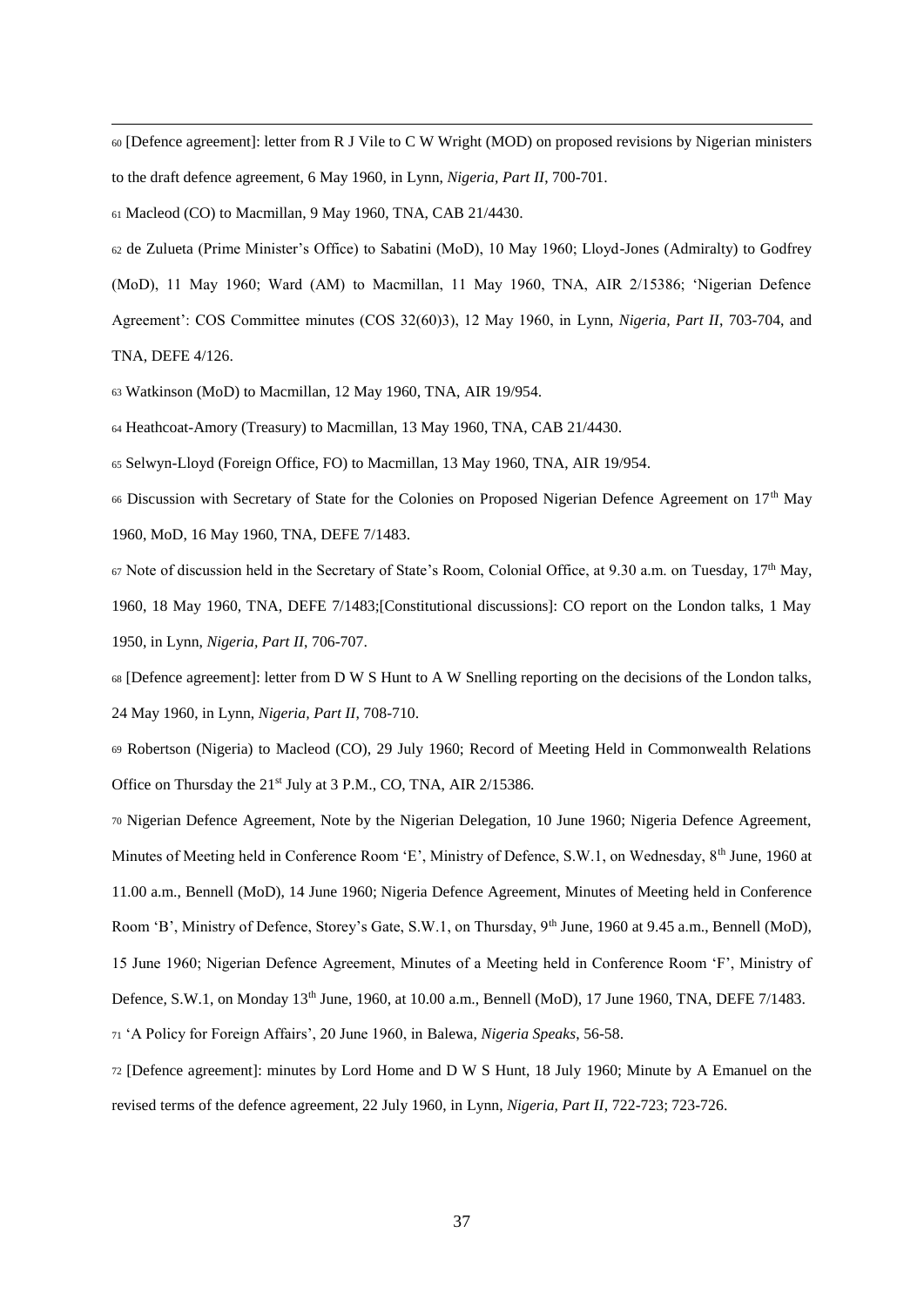<sup>73</sup> [Defence agreement]: minute by Mr Duncan Sandys to Mr Macmillan on a proposal to meet Nigerian military training costs in the UK, Enclosure: 'Nigerian defence': CRO note, 26 August 1960, in Lynn, *Nigeria, Part II*, 731-733.

<sup>74</sup> Hung (Nigeria) to Price (CRO); Defence Agreement – Debate in Nigerian Federal House of Representatives,

Bromhead (Nigeria), 22 November 1960, TNA, DEFE 7/1484.

<sup>75</sup> Head (Lagos) to CRO, 25 November 1960, TNA, DEFE 7/1484.

<sup>76</sup> 'The Opposition and Foreign Affairs', 25 November 1960, in Balewa, *Nigeria Speaks*, 73.

<sup>77</sup> Lagos to CRO, 29 November 1960; 1 December 1960, TNA, DEFE 7/1484.

<sup>78</sup> Matusevich, *No Easy Row*, 64.

**.** 

<sup>79</sup> Broadcast Speech by the Minister of Defence, Alhaji Muhammadu Ribadu, M.P., on the Defence Agreement,

Federal Ministry of Information, 15 December 1960, TNA, DEFE 7/1484.

<sup>80</sup> Head (Lagos) to CRO, 29 December 1960, TNA, DEFE 7/1484.

<sup>81</sup> Lagos to CRO, 6 January 1961; Macmillan to Sandys (CRO), 8 January 1961, TNA, CAB 21/5521.

<sup>82</sup> Tijani, *Britain, Leftist Nationalists*, 97; Ojedokun, "The Anglo-Nigerian Entente," 222-223; Matusevich, *No Easy Row*, 68.

<sup>83</sup> On the Soviet Union, West Africa and the Cold War see: Mazov, *A Distant Front*; Legvold, *Soviet Policy in West Africa*.

<sup>84</sup> [West Africa's relations with the western powers]: minutes of opening discussion at a meeting of British representatives and officials (chairman, Sir R Stevens), 16 May 1961, in Hyam, *The Conservative Government Part II*, 246-248, 250-251. On the problem of neo-colonialism see also: 'The theory of "neo-colonialism" as developed in the Soviet Union and in Africa': FO Research Dept Paper, 28 November 1961, in Hyam, *The Conservative Government Part II*, 251-256.

<sup>85</sup> Chadwick (CRO) to Gough (MoD), 11 September 1961, TNA, AIR/1023.

<sup>86</sup> Hunt (Lagos) to Chadwick (CRO), 12 September 1961, TNA, AIR 2/15525.

<sup>87</sup> Kent to Roberts (both AM), 12 September 1961; Roberts to Kent (both AM), 12 September 1961, TNA, AIR 19/1023; Hudleston to Kent (both AM), TNA, AIR 2/15525.

<sup>88</sup> Kent to Roberts (both AM), 19 September 1961, TNA, AIR 19/1023.

<sup>89</sup> Clutterbuck to Sandys (both CRO), 9 November 1961; Chadwick (CRO) to Head (Lagos), 30 November 1961, TNA, AIR 2/15525.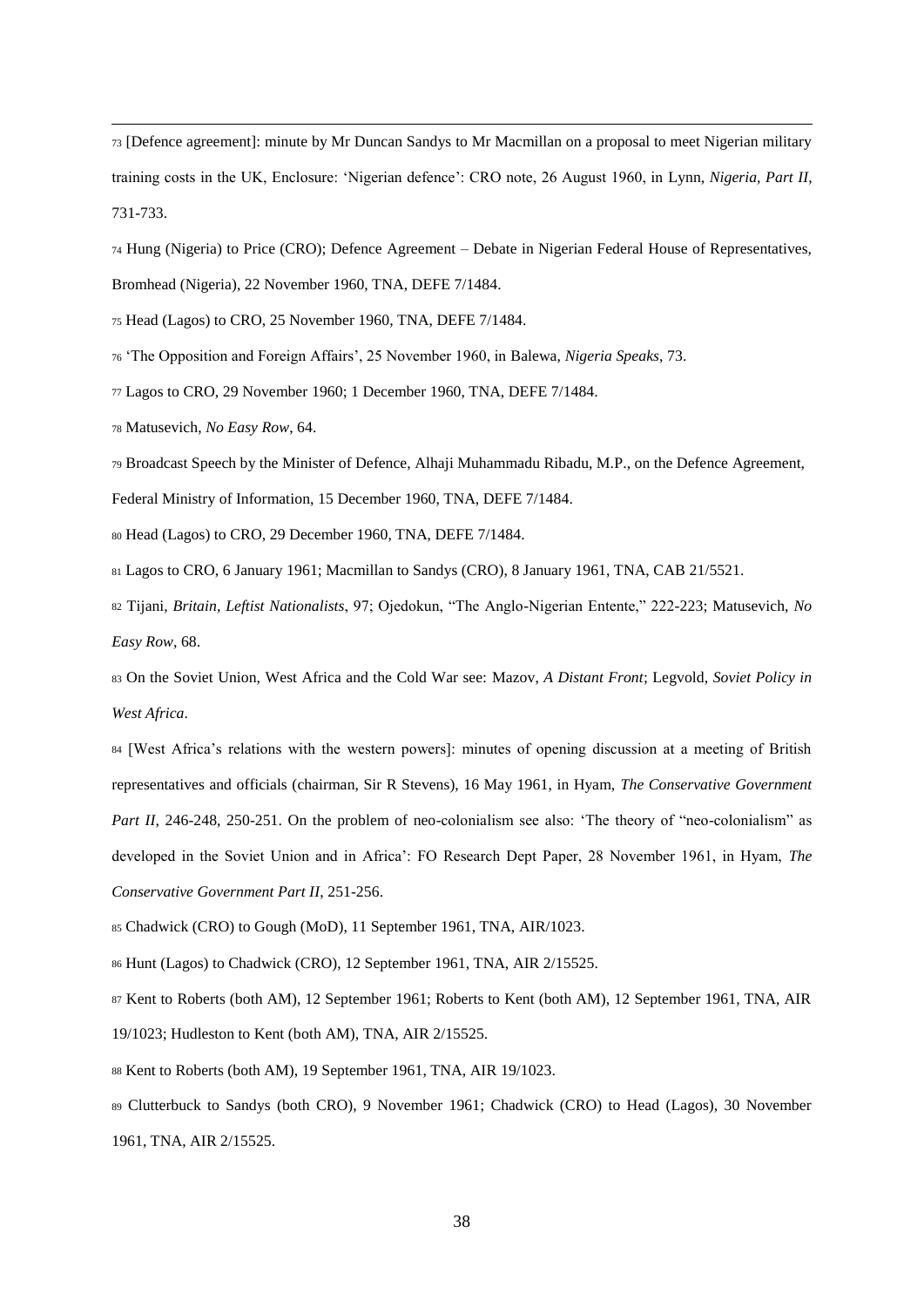<sup>90</sup> On Britain's role and withdrawal from East of Suez, see: Darby, *British Defence Policy*; Dockrill, *Britain's Retreat*.

<sup>91</sup> French, "Duncan Sandys," *passim*.

**.** 

<sup>92</sup> Head (Lagos) to Sandys (CRO), 5 December 1961, TNA, AIR 2/15525.

<sup>93</sup> Chadwick (CRO) to Kent (AM), 19 December 1961; Head (Lagos) to Sandys (CRO), 18 December 1961, TNA, AIR 2/15525.

<sup>94</sup> Kent (AM) to Martin (CRO), 11 December 1961, TNA, AIR 2/15525; Kent to Roberts (both AM), 11 December 1961; Hudleston to Kent (both AM), 12 December 1961; Kent to Hudleston (both AM), 13 December 1961; Hudleston to Kent (both AM), 15 December 1961; Roberts to Kent (both AM), 18 December 1961; Kent to Hudleston (both AM), 21 December 1961, TNA, AIR 19/1023.

<sup>95</sup> Boothby (FO) to Martin (CRO), 13 December 1961, TNA, AIR 2/15525.

<sup>96</sup> Chadwick (CRO) to Wright (MoD), 22 December 1961; Nigerian Defence Agreement (Cmd 1212), Draft, CRO, December 1961, TNA, AIR 2/15525.

<sup>97</sup> CRO to Kuala Lumpur, 18 December 1961; Kuala Lumpur to CRO, 21 December 1961, TNA, AIR 2/15525.

98 C.O.S. (62) 1<sup>st</sup> Meeting, Chiefs of Staff Committee, Minutes of Meeting held on Tuesday, 2<sup>nd</sup> January, 1962 at 2.45 p.m., TNA, DEFE 4/142.

<sup>99</sup> Sandys (CRO) to Head (Nigeria), 11 January 1962, TNA, AIR 19/1023.

<sup>100</sup> Head (Lagos) to Sandys (CRO), 13 January 1962, TNA, AIR 19/1023.

<sup>101</sup> Sandys (CRO) to Head (Nigeria), 15 January 1962; Head (Lagos) to Sandys (CRO), 16 January 1962; CRO to Lagos, 17 January 1962; Sandys (CRO) to Head (Lagos), 17 January 1962; Sandys (CRO) to Head (Lagos), 19 January 1962, TNA, AIR 19/1023.

<sup>102</sup> Head (Lagos) to Abubakar, 20 January 1962; Abubakar to Head (Lagos), 20 January 1962, TNA, AIR 19/1023.

<sup>103</sup> Press Notice, Abrogation of U.K. Nigerian Defence Agreement, CRO, 22 January 1962, TNA, AIR 19/1023. <sup>104</sup> Dean (AM) to Scott (MoD), 26 January 1962; Scott (MoD) to Dean (AM), 8 February 1962, Robert to Dean (AM), 13 February 1962, TNA, AIR 19/1023.

<sup>105</sup> Idang, "The Politics," 230.

<sup>106</sup> See Hyam, *Britain's Declining Empire*, 261.

<sup>107</sup> Tijani, *Britain, Leftist Nationalists*, 94; Idang, "The Politics," 230; Clayton, "The Military Relations," 202.

<sup>108</sup> Ojedokun, "The Anglo-Nigerian Entente," *passim*.